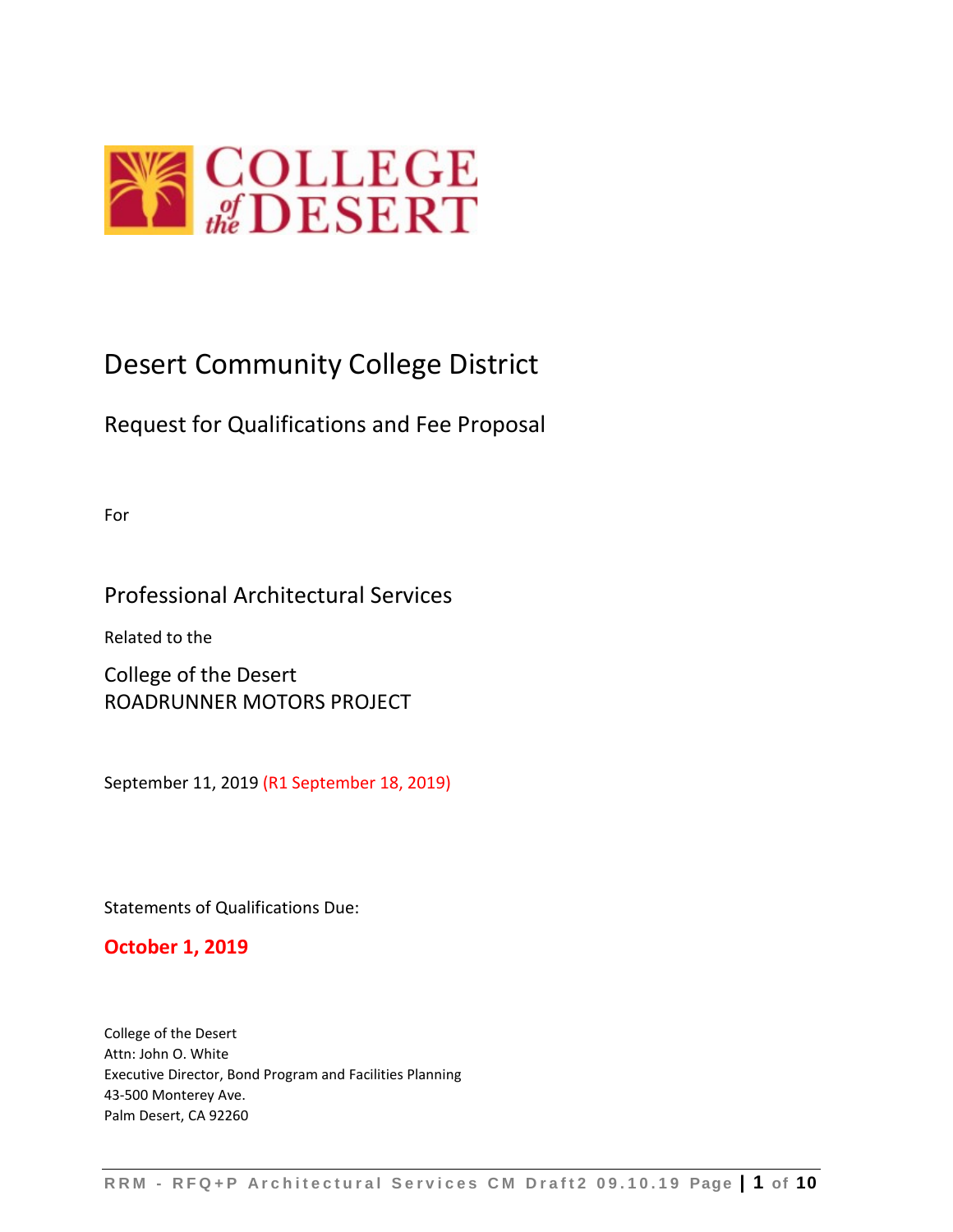## **RFQ CONTENTS**

RFQ

Site Aerial (Attachment A)

Agreement for Architectural Services (Attachment B)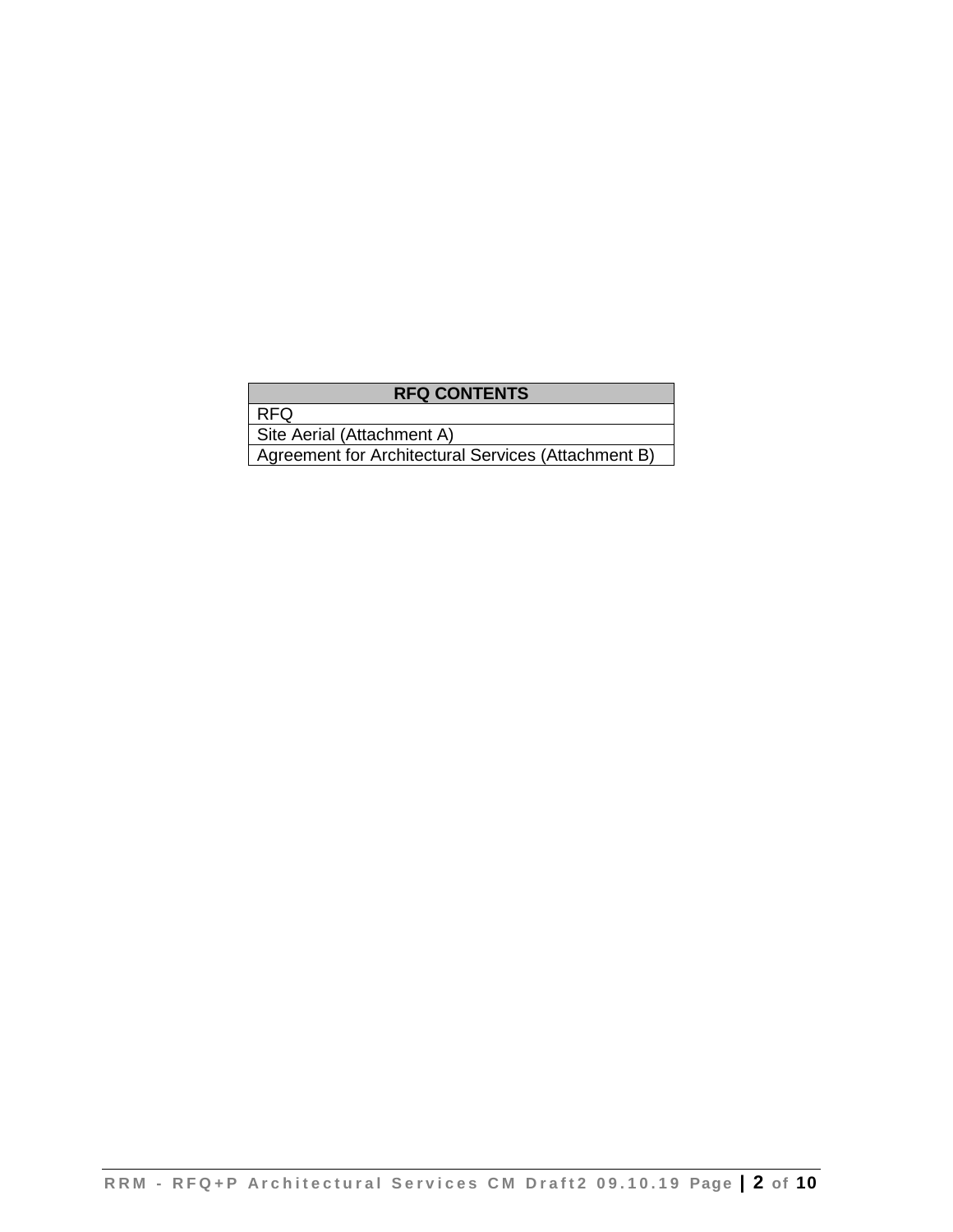#### **A. INTRODUCTION**

The Desert Community College District (District) invites the submission of Statements of Qualifications for Professional Services in alignment with the District's current development needs for the College of the Desert – *ROADRUNNER MOTORS PROJECT* ("Project"). The District will issue a contract to the selected firm ("Architect") to provide Design Services ("Services") as outlined below with specific deliverables. Work will be conducted under a Professional Services Agreement (PSA).

The selected firm must be able to start work immediately and perform Site Planning, Programming, and Schematic Design services as a first phase of work. Upon completion and approval of the developed Project Program and Schematic Design, the District may, at its sole discretion, enter into a contract with the Architect for Design and Construction Phase services.

All questions should be sent electronically to:

*Mac McGinnis Bond Program Manager, MAAS Companies [mmcginnis@bond.collegeofthedesert.edu](mailto:mmcginnis@bond.collegeofthedesert.edu)*

The deadline for submissions is **4:00PM, October 1, 2019**.

Please mark submissions as: **Roadrunner Motors SOQ**

All SOQ's should be addressed as follows:

#### **College of the Desert, Palm Desert Campus**

John O. White Executive Director – Bond Program + Facilities Planning c/o Bond Program Management Office 43-500 Monterey Avenue, Palm Desert, CA 92260

Submissions may be hand delivered to the Bond Management Office. Respondents are responsible for ensuring submissions sent by other means arrive at the Bond Management Office by the stated deadline.

#### **B. PROJECT VISION STATEMENT**

The project shall be programmed, designed and executed in a manner so as to respect not only the local desert climate and regional elements, but also be identifiable as a College of the Desert educational building among the adjacent commercial car dealerships and other small businesses. Site planning is critical and will need to consider phased development of the site. The design of the project shall address functionality, efficiency, economy, flexibility, longevity, sustainability, low maintenance cost, aesthetics, useable outdoor spaces, way finding, and branding.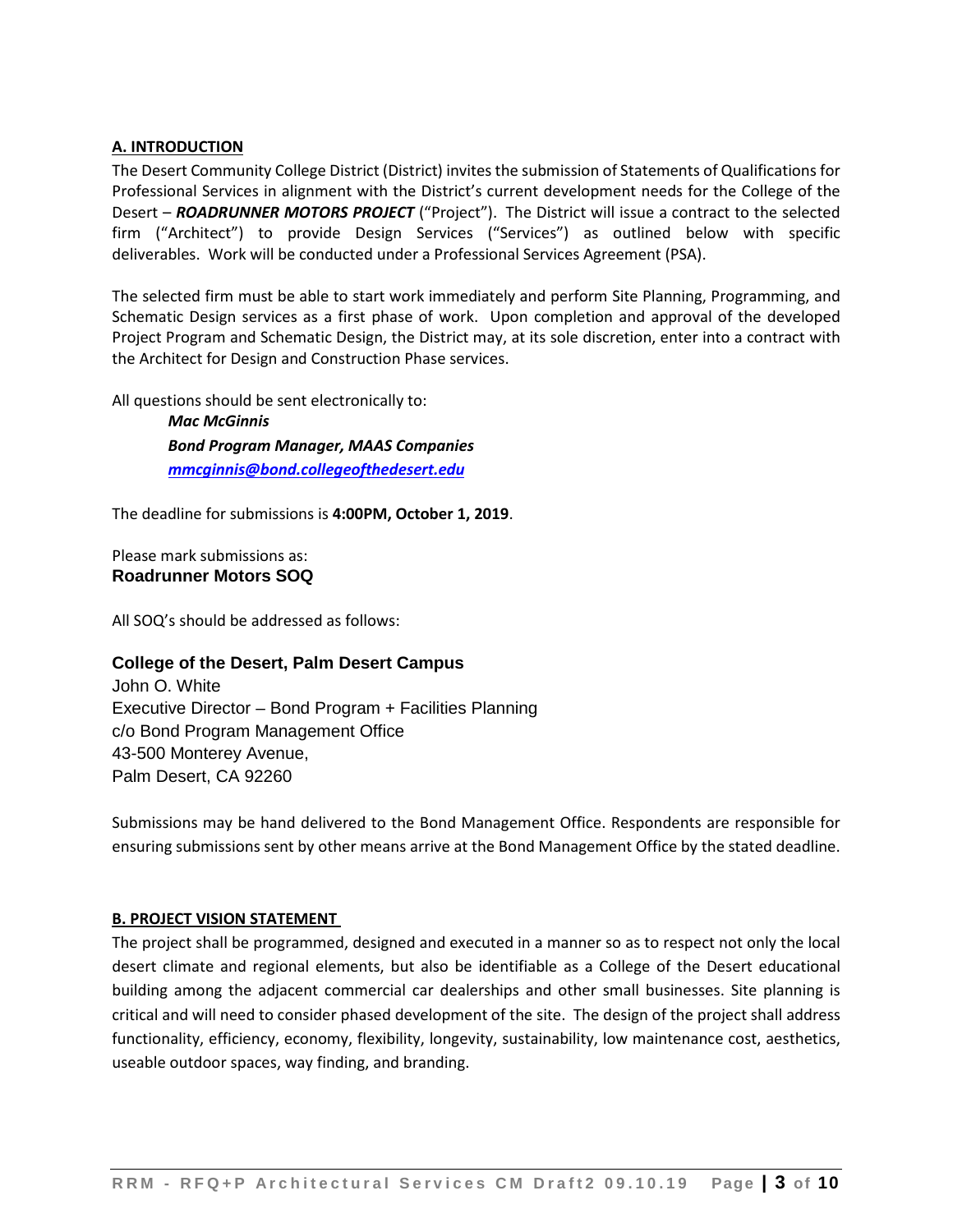## **C. PROJECT BACKGROUND**

The District intends to proceed with the programming, design, and construction of its *Roadrunner Motors Project* (Project), with an anticipated completion of December 2022. The new facilities will provide a regional workforce innovation center to support the academic, educational, and training needs of the program, with the goal of providing students the academic training tools required for 21st century jobs and careers in the Automotive Industry. The Project is to foster a collaborative learning environment, featuring a variety of instructional spaces to support the program.

Consistent with the College of the Desert's academic and facilities planning objectives – College of the Desert is working to acquire a 5.8 acre parcel located in Cathedral City, CA (see Attachment A, "Site Aerial") to be developed as a new Automotive Campus designed and constructed as a replacement facility for its existing Automotive and Advanced Transportation Program (Program) facility located at the Palm Desert Campus in Palm Desert, CA. The existing Program is robust with about 40 sections generating 170 FTES per year. This successful Program has an established 70% academic success bench mark, with an 85% student retention rate. The poor quality of the existing space and the paucity of space for the current and planned Program are limiting factors for program expansion and improvement. The Program includes course offerings that provide a general overview of the Automotive Industry discipline, as well as specific courses in steering, suspension, braking systems, automatic and manual transmission, air conditioning, electrical systems, engine performance and emission control systems.

The Project will include site development and infrastructure, on- and off-site utilities and energy sources, academic and instructional space, and operational support space.

It is envisioned that the new facility will provide amenities including:

- Up to 9 general and specialized classrooms
- Up to 5 teaching laboratory spaces (vehicle service bays), including one main laboratory with up to 12 lifts
- A small number of private offices and office support space
- An industry partner conference room
- Attention to green building design and healthy building design
- Auxiliary spaces including active storage, an electric charging station, and CNG alternate energy filling stations
- Parking for class vehicles (instructional program), as well as student and faculty parking.

The site is located near the largest concentration of automobile repair shops, parts stores, body shops, rent-a-car and auto dealers (12 dealerships) in the Coachella Valley; the site identified is zoned compatible with the Project's planned use.

The established construction budget for this project is \$14,000,000.

## **D. PROJECT OBJECTIVES**

- **•** Translate the District's vision for the Project into planning, programming, design and construction documents for the construction and long-term use of the Project site.
- **•** Provide facilities and infrastructure that meet the District's immediate goals while providing for future expansion of the program.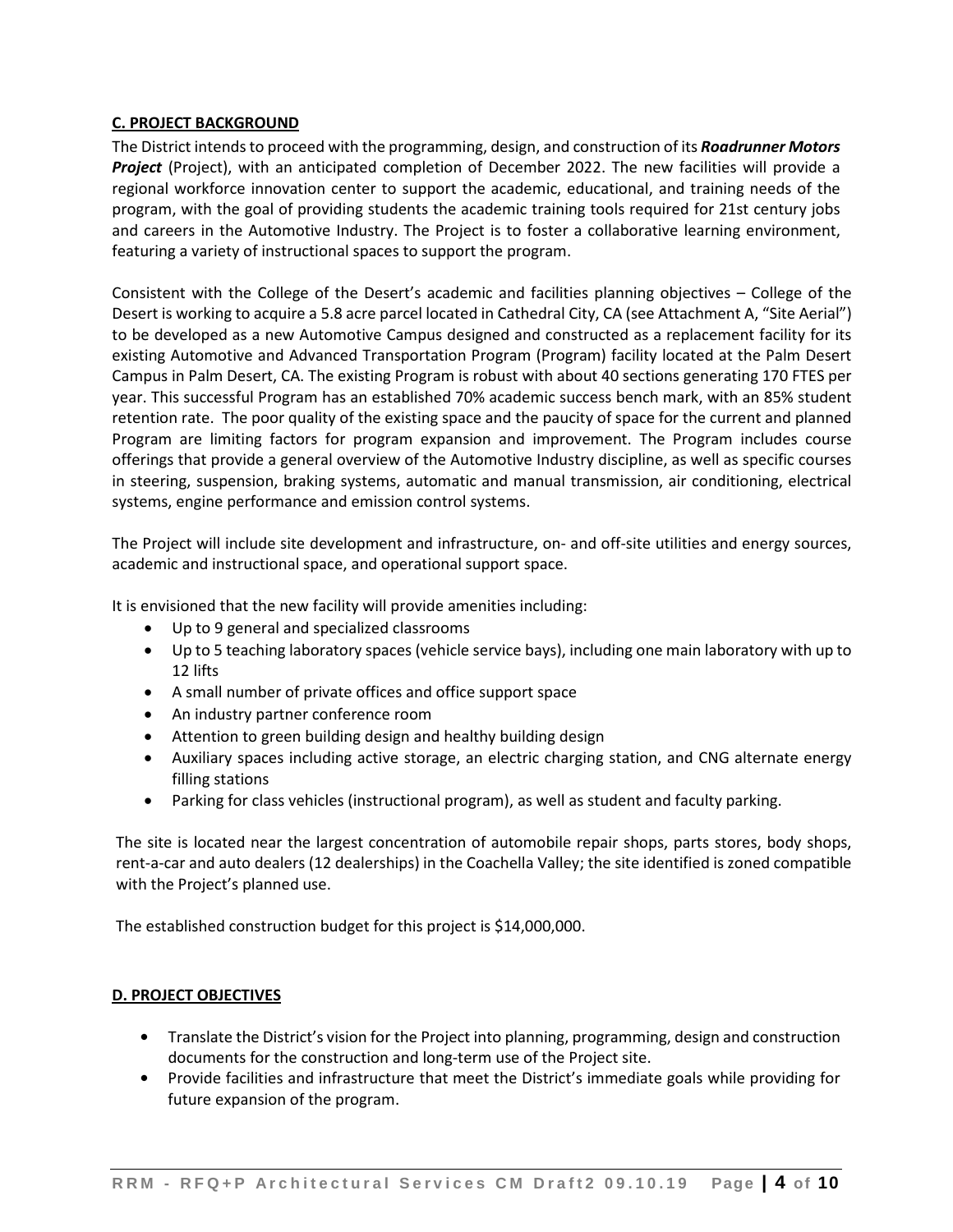- **•** Support implementation of the District's goals with regard to energy efficiency and carbon reduction as they translate to expectations of land resource commitments, optimizing development density, preserving open space and maintaining the operational efficiencies of utility infrastructure and circulation systems. The Architect will be required to incorporate universal sustainable design principles and related initiatives as may be applicable, including, but not limited to:
- **•** Desert Community Board Policy No. 3001 on Sustainability Stewardship;
- **•** California Community Colleges Board of Governors, Energy and Sustainability Policy;
- **•** California Proposition 39 and Prop 39 Implementation Guidelines (2014); and
- **•** United Nations' 2030 Agenda for Sustainable Development and the US Green Building Council LEED program.
- **•** Zero Net Energy facility is desirable, and an aspirational objective of this Project.

#### **E. EXPERIENCE REQUIREMENTS**

- Expertise in successful execution of similar architectural services involving site development and design of instructional facilities for higher education, civic, or public use.
- Experience integrating infrastructure and utilities, open space, and principles of environmental stewardship and sustainability into a comprehensive Project design.
- Demonstrated ability to create a sense of mission, place and purpose for an owner, preferably for a campus or public purpose.
- Ability to establish and articulate project principles, goals, and performance criteria as developed in cooperation with District personnel and stakeholders.
- Ability to analyze existing site conditions on an infill/redeveloped suburban project site and provide appropriate design options that address the unique restraints of the same.
- Ability to incorporate institutional research data to inform the planning process, such as workload and utilization data and trends in higher education.
- Ability to recognize and assess local and regional factors that influence the development and use of a college or university campus, such as affordability, accessibility, capacity, density, aesthetics, District branding, transportation, and growth.
- Experience with fast-track projects executed in a public bidding environment.
- Familiarity with public contracts, public procurement and approval processes, and preferred experience working with higher education institutions in California.
- Experience managing the plan check process with the Division of the State Architect (DSA).
- Familiarity with California Environmental Quality Act (CEQA) as applicable to the development of capital improvements projects.

The Architect (including any designated sub consultants), specifically and including the primary staff proposed to provide the requested services, must demonstrate the breadth and depth of experience required, and must be supported by an appropriate secondary staff.

The Architect must demonstrate that their firm has operated as a business for a minimum of five (5) years, providing services in and related to Site Analysis, Site Development Planning, Physical Site Planning, Infrastructure Planning and Coordination, Architecture, Construction Administration and related disciplines. Principals and team leaders will each demonstrate a minimum of ten (10) years' individual experience in the same.

The ideal Architect will have a sufficient depth of resources, with appropriate levels of experience to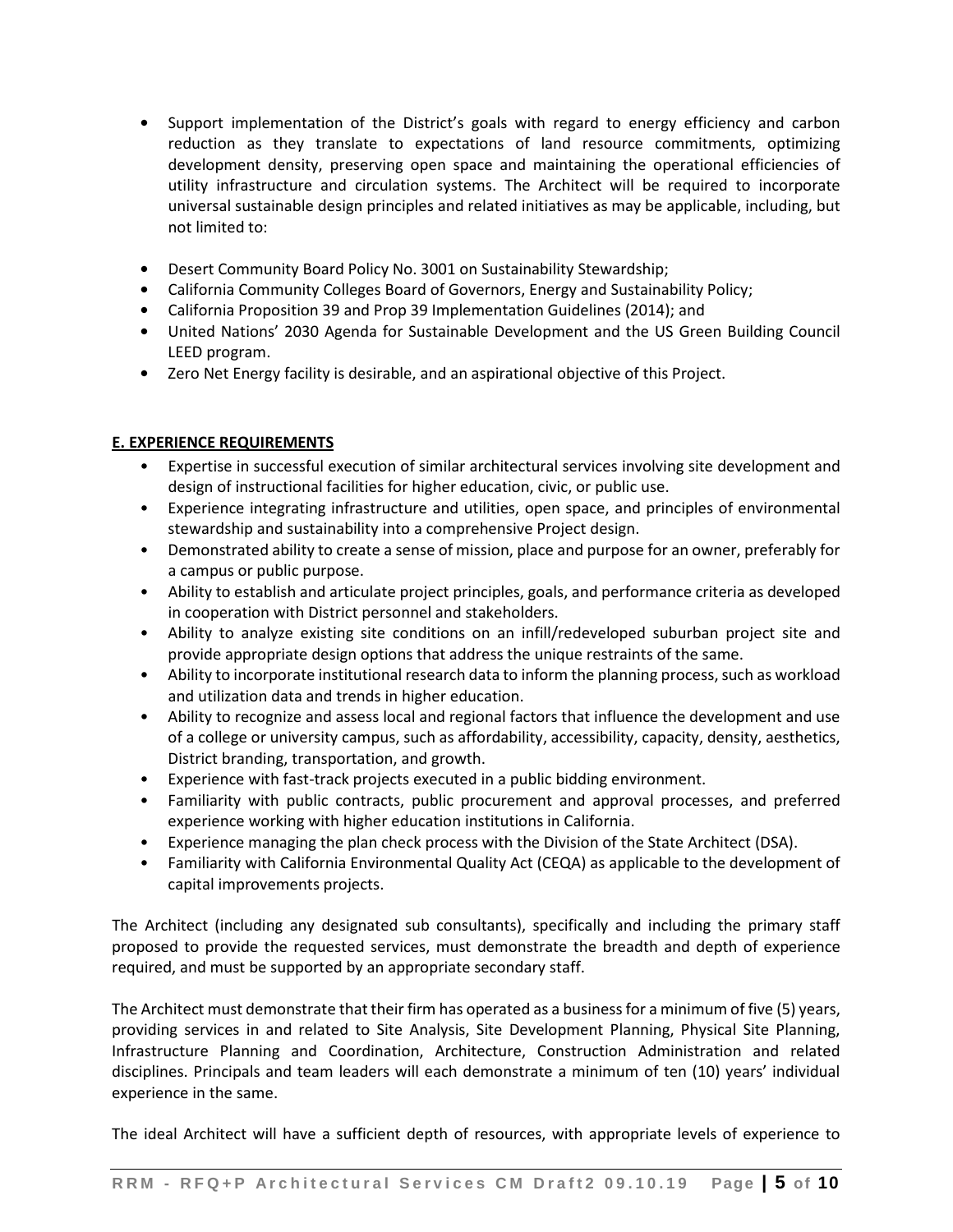accomplish the scope of work, including creation and submission of all deliverables, within a limited timeframe.

## **F. SCOPE OF SERVICES**

The selected consultant will serve as the Architect of Record managing all disciplines and sub consultants, and will work under the direction of the District Bond Management office, along with District personnel. The selected firm will be responsible for engaging project stakeholders towards the goal of developing an appropriate design for the new facility and site.

The initial A/E services will include the following work phases:

- Programming
- Site Planning (for this immediate project and future development)
- Space Planning
- Schematic Design

Upon completion and approval of the developed Project Program, the District may, at its sole discretion, enter into a contract with the Architect for Design and Construction Phase services including:

- Design Development
- Construction Documents
- Bidding / Procurement
- Construction
- FFE (including specialized equipment for automobile teaching programs)
- Close Out/Transition

It is envisioned that the project delivery method will be Design-Bid-Build Multiple Prime, however, that decision is subject to the District's final determination. Consultant shall be required to assist in reviewing and assessing proposed project delivery methods as part of their basic services.

The District will procure and provide additional background studies as necessary to facilitate design and engineering, including but not limited to surveys, geotechnical reports, soils studies, etc. Consultant shall be responsible for bringing to the District's attention any additional supplementary information which is critical to completion of the design phase.

Please note that, without limitation, all materials, data, reports, images, plans, digital and hardcopy files and the like shall become the property of the District, and all rights thereto shall be held solely by the District.

#### **G. RFQ PROCESS**

The District is soliciting Statements of Qualifications (SOQs) via this RFQ document. Statements of Qualifications will be due to the District in accordance with the schedule below. SOQs must contain sufficient detail to enable the District's Selection Committee to determine the merits of the Response. SOQs shall clearly demonstrate satisfaction of the minimum qualifications below, meet the Experience Requirements listed above, address all elements requested below, and not exceed twenty (20) doublesided 8.5x11 inch pages, excluding Letter of Introduction (single page), cover pages, and tabs/dividers. The Response must be submitted in the form of three (3) original hard-copies and one (1) electronic copy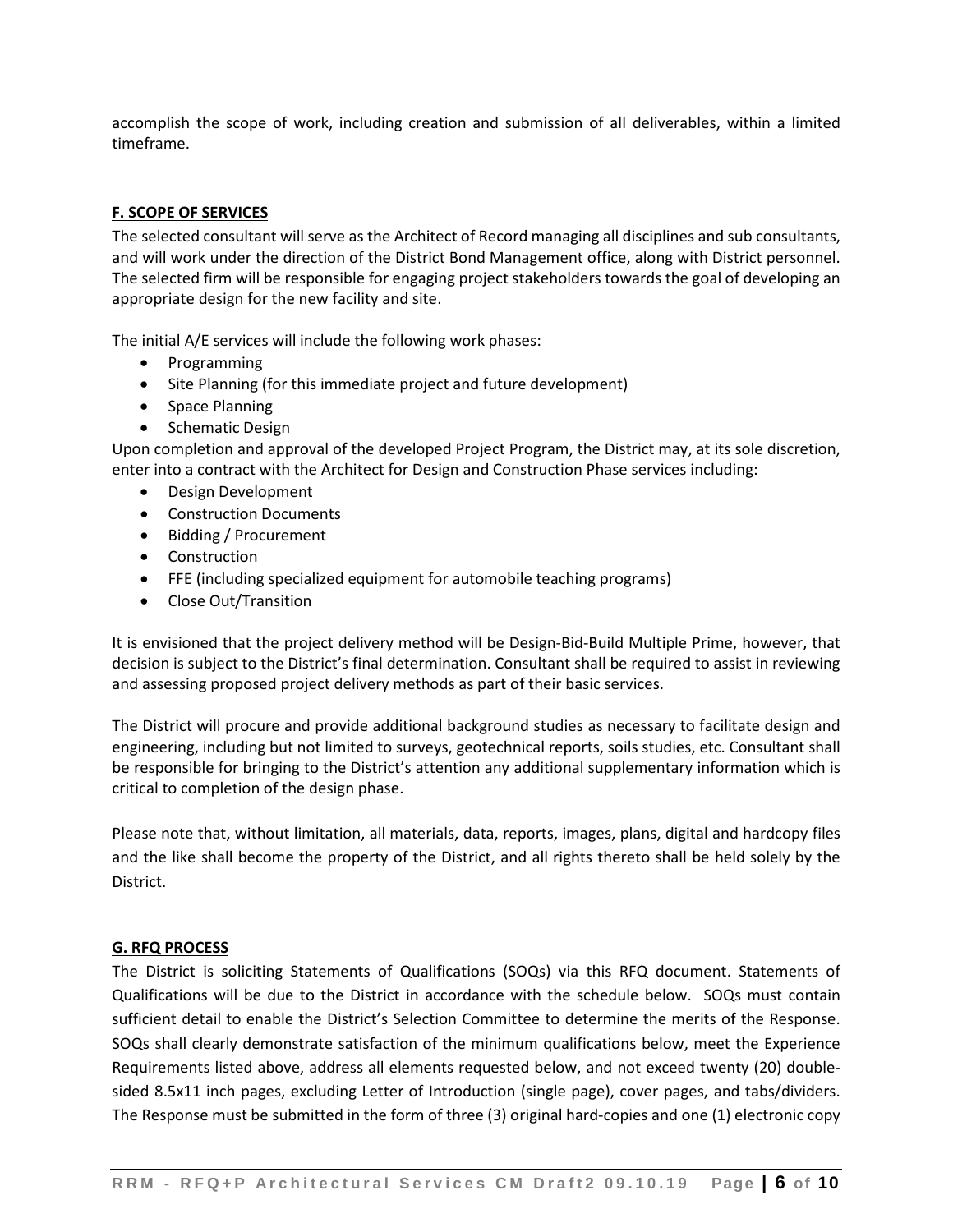in PDF digital document format via USB flash drive. The electronic copy should be a single digital document which, if printed, will match the original hardcopies.

Upon receipt, the District will conduct an initial review of the SOQs and related documents for completeness and responsiveness, assess the information provided, and schedule interviews, at its discretion, with firms it has determined should be shortlisted. Further procedures for the interviews will be relayed to the shortlisted firms.

The District requests a Professional Architectural Service Fee Proposal for Site Development, Programming, and Schematic Design services submitted with this SOQ under separate, sealed envelope; see section M below.

The District reserves the right, at its sole discretion, to accept or reject any and all responses and Statements of Qualifications received as a result of this RFQ and to waive any informalities or irregularities in any response or proposal received. All costs associated with the response to the RFQ are the sole responsibility of the Respondents.

#### **H. RFQ SCHEDULE**

| <b>RFQ+P Presented to Firms:</b> | September 11, 2019 |  |
|----------------------------------|--------------------|--|
| <b>Deadline for Questions:</b>   | September 16, 2019 |  |
| <b>Responses Posted:</b>         | September 20, 2019 |  |
| <b>SOQs Due:</b>                 | October 1, 2019    |  |

NOTE: Potential respondents are encouraged to submit questions as soon as possible. Questions will be answered as soon as practical after receipt. The above timing is provided as the latest window in order to maintain the current RFQ+P schedule.

#### **J. PROJECT SCHEDULE**

It is anticipated that this work will begin as early as October 31, 2019. The targeted duration for the initial phase is 10 months. At the District's discretion, this period may be shortened or extended depending on project needs.

#### **K. SOQ REQUIREMENTS**

1. LETTER OF INTRODUCTION. A single-page Letter of Introduction on company letterhead shall include the name, address, email address and phone number of the Architect's representative to be contacted in response to the RFQ+P. The Letter shall not exceed one page and should demonstrate the Respondent's familiarity with the type of consulting services required, within a public bond program structure, and with specific relevant experience. The Letter should introduce the Architect's team (including any subcontractors) and identify the person or persons who will be responsible in oversight capacity for the work; and identify the person or persons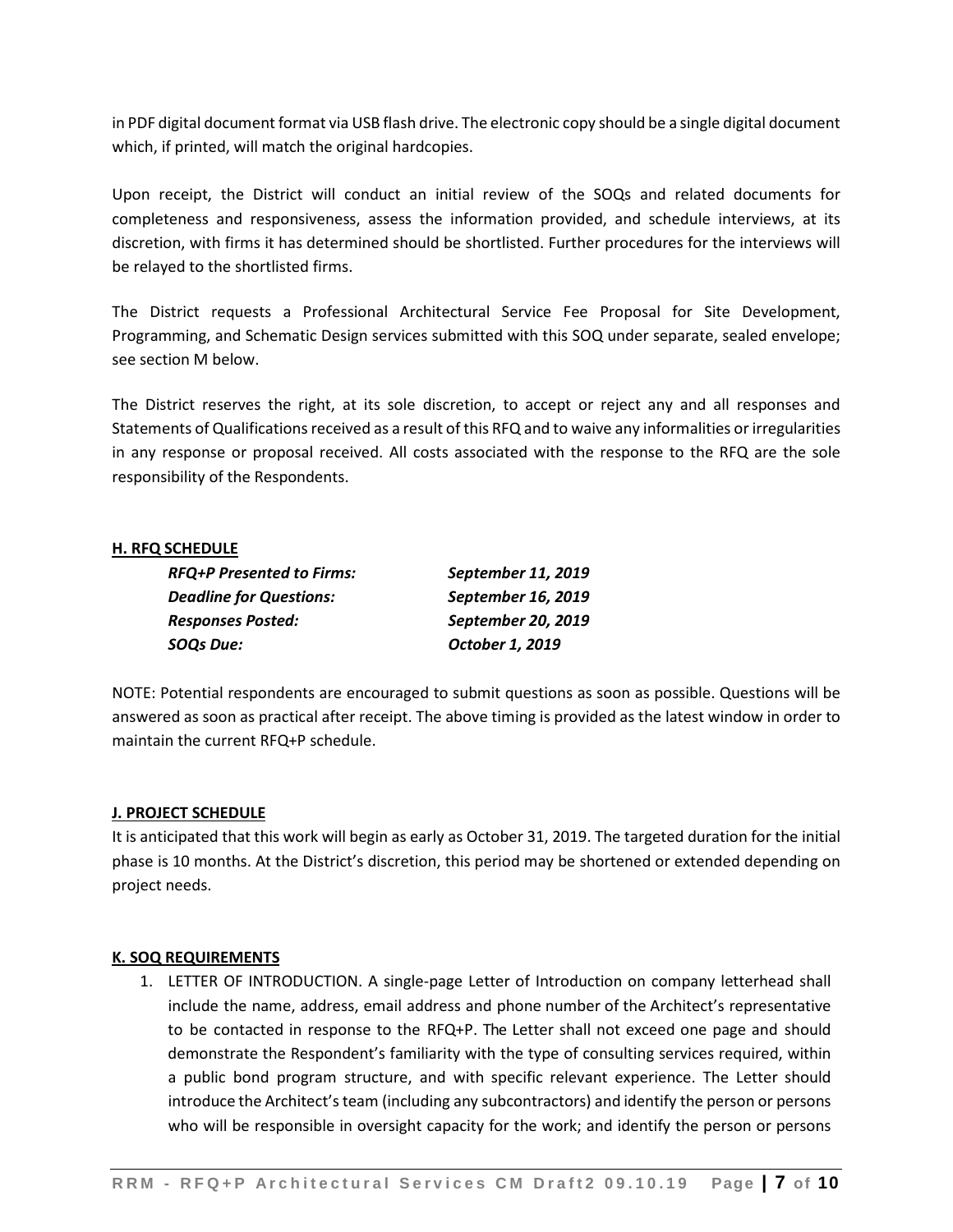who will be responsible for specific efforts within the scope of work. The letter should include the following statement attesting to an understanding of the requirements:

*We have read the District's Request for Qualifications and Fee Proposal for Professional Architectural Services and fully understand its intent. We certify that we have adequate personnel, equipment, and facilities to provide the District with the services that we have indicated in our response that we can provide. We understand that our ability to meet the criteria outlined in the RFP+Q shall be judged solely by the District. As the signer of this proposal, I have full authority to bind \_\_\_\_(Firm Name)\_\_\_\_\_\_\_ to all commitments made herein.*

- 2. TABLE OF CONTENTS. This should include the page number for each major subject heading. It need not include page numbers for itemized requirements within each major subject heading.
- 3. ARCHITECT'S INFORMATION. Using, as a minimum, the following criteria, the respondent shall communicate its qualifications to provide the services required:
	- a. Respondent's service philosophy and process.
	- b. Capacity and capability of the Respondent, including its ability to manage a multi-disciplinary staff and consultant team.
	- c. Respondent's experience, over the last five (5) years, in designing similar projects for public entities, supported by at least three (3) examples, including project name, location, client, and dollar value of each.
	- d. Respondent's experience with California regulatory agencies, preferably for higher education facilities, including DSA.
	- e. Current workload and availability of proposed staff.
- 4. PROPOSED TEAM. Provide single-page resumes of proposed Architect team members. Note that the District expects the proposed team members to be employed for the duration of the services. Substitutions will not be permitted without District consent. In the resumes, or in clearly-identifiable supplemental narrative in the SOQ, identify their qualifications relevant to this Project, including, at a minimum, the following:
	- a) Proposed role.
	- b) Number of years employed by current firm.
	- c) Number of years in their relevant profession.
	- d) Experience working with other proposed team members.
	- e) Education and Credentials, such as LEED Professional.
	- f) Reference projects, and an indication as to whether they were performed while employed by the current firm, or previous employer (please list firm name).
- 5. PROJECT APPROACH. Discuss design strategies, specifically addressing the firm's approach to the following:
	- a) Hierarchy of the design team and delegated roles
	- b) Organization and scheduling of the work to complete the scope of services
	- c) Scheduling: provide a preliminary Schedule for performance of the work.
	- d) Relay anticipated frequency and timing of necessary meetings with District staff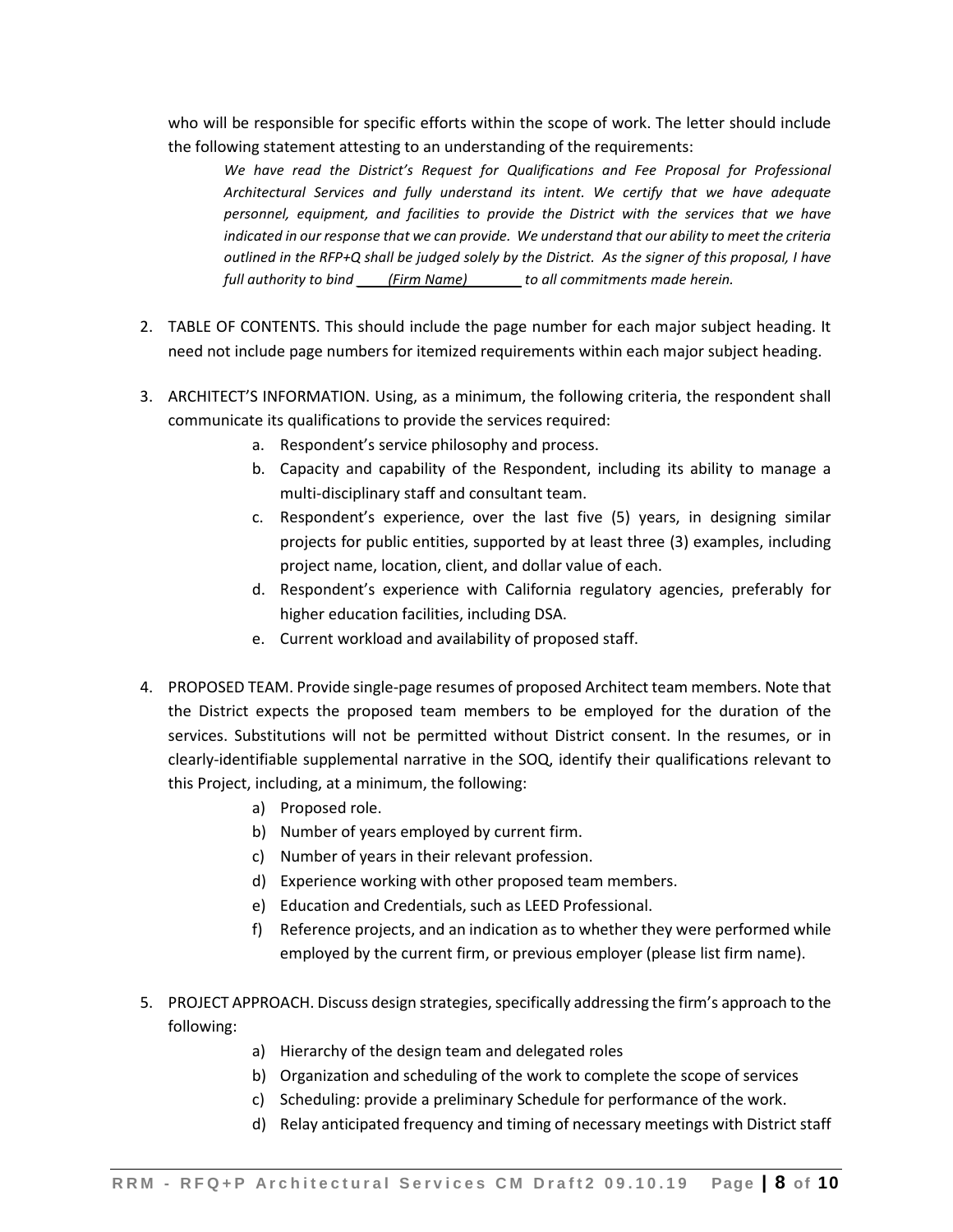and stakeholders.

- e) Convey site-specific data needs for information not provided by the District.
- f) Analysis of data provided by self, District, and others, and presentation of same.
- g) Working as an integrated project team with the District and stakeholders
- h) Collaboration with sub consultants
- i) Development of deliverables and documents, both hardcopy and digital
- j) Presentation of Milestone documents to the District and collection and implementation of District comments and responses
- 6. REFERENCES. Provide at least five (5) references from projects of similar nature, dollar value, and duration within the last seven (7) years. At least three (3) of these references should be from higher education, or public entities that can attest to the quality and responsiveness of your firm and its services. Include the following:
	- a) Name, Address, and Phone Number of references.
	- b) Name, Phone Number, and Email Address of Contact Person.
	- c) Project Description and Status of Project.
	- d) Project Duration and Delivery Method.
- 7. LITIGATION, CLAIMS, CONFLICTS and INSURANCE. Provide a statement that outlines all items listed below as relates to your firm:
	- a) Litigation filed either by an owner or an owner's consultant or contractor which names the firm, firm's employees, direct consultants or consultant's employees as defendants of any tier. State the nature of the complaint, the beginning and end date, or anticipated end date of each lawsuit, case number of proceeding and the judgement or resolution or anticipated judgement or resolution.
	- b) Termination for default or cause during firm's existence.
	- c) Information concerning any convictions for filing false claims.
	- d) Bankruptcy and the date the petition was filed and the county in which the petition was filed, if applicable.
	- e) Identify any other names or businesses that the firm has used in the past and the reason that the name or business is no longer being used.
	- f) Any recent, current, or anticipated obligations that relate in any way to similar work, the Project, or the District that may have a potential to conflict with the firm's ability to provide the services described herein.
	- g) Direct or indirect business, financial, or any other connection with any official, employee, or consultant of the District.

#### **L. CONTRACT**

A draft copy of the agreement is included in this RFQ as Attachment C. Upon review of the contract, including all insurance requirements, Respondents should confirm their ability to enter into an agreement including all terms and conditions, or state any issues or modification they would deem necessary in order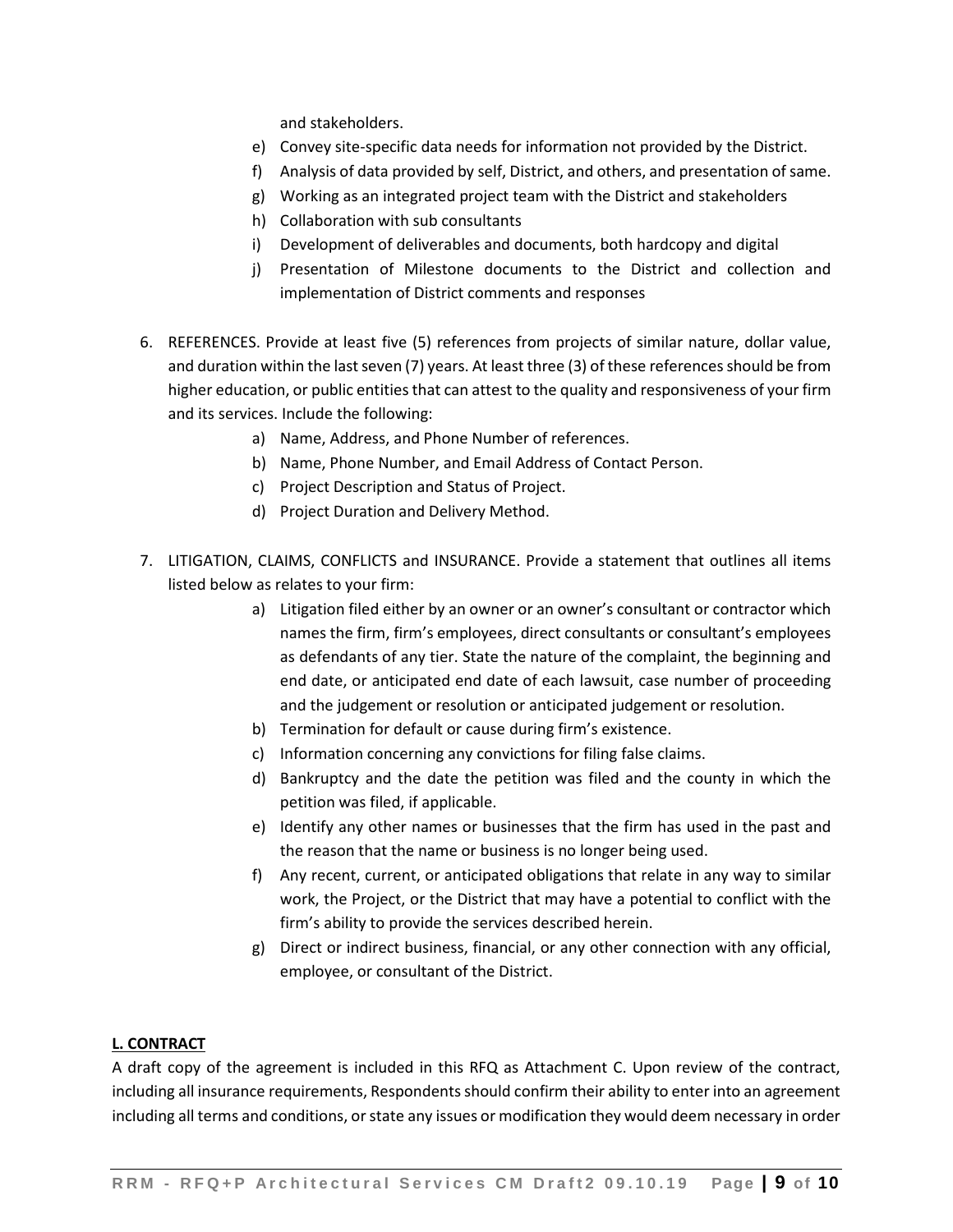to enter into an agreement accordingly.

#### **M. FEE PROPOSAL**

A fee proposal for the initial phase including Site Development, Programming, Space Planning and Schematic Design services is requested at this time, to be included in a separate sealed envelope. The proposal should clearly identify staffing needs, hourly rates, in supporting the lump sum fees anticipated per phase, and any anticipated reimbursable expenses. Fees will be negotiated with the top ranked firm upon conclusion of the selection phase. Should negotiations be unsuccessful, the District will commence negotiations with the next highest ranked firm, and reserves the right to consider any Responding firm or other firm beyond those invited to submit an SOQ at its discretion.

Thank you for your interest in this Project and the Desert Community College District.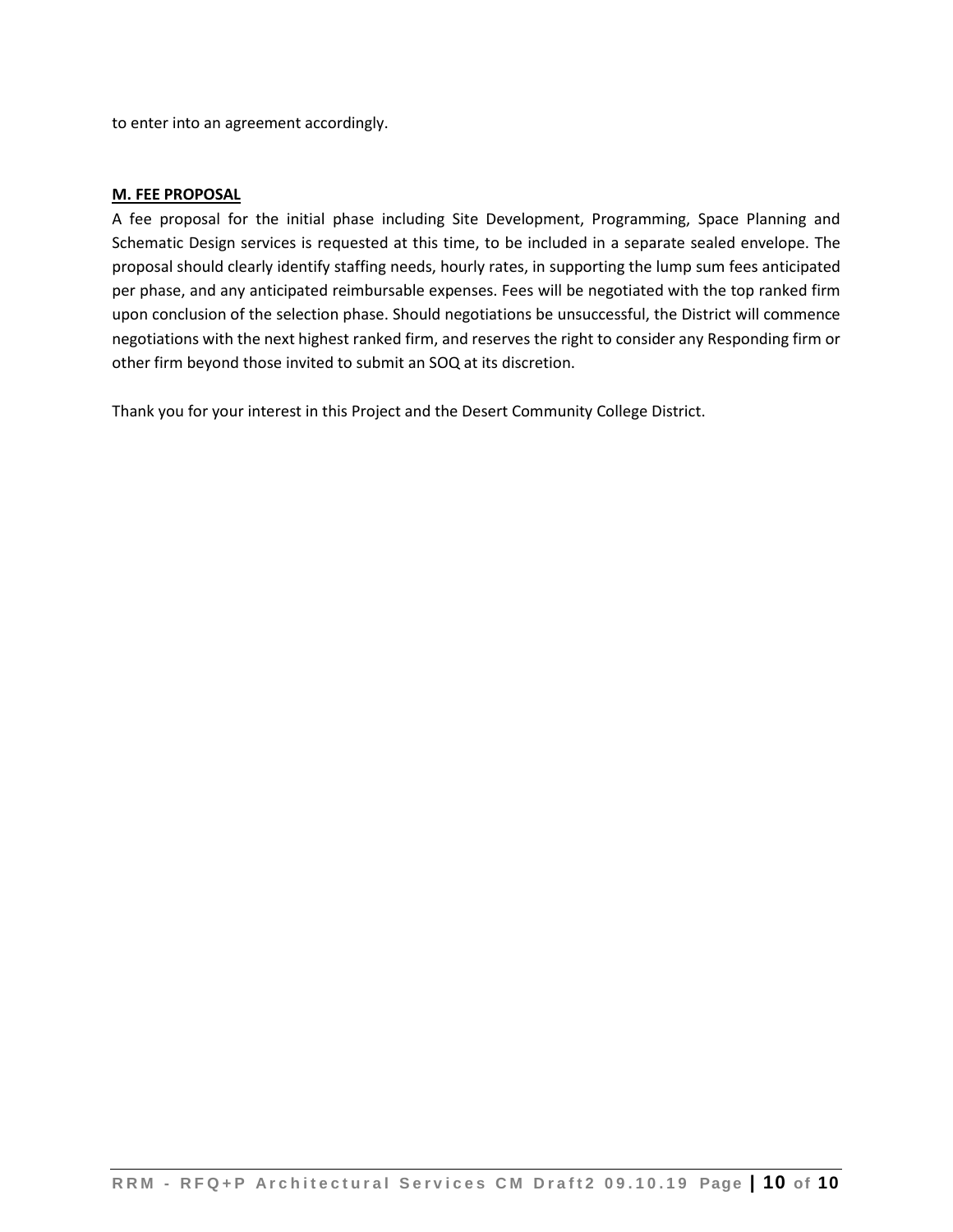# **ATTACHMENT A - SITE AERIAL**

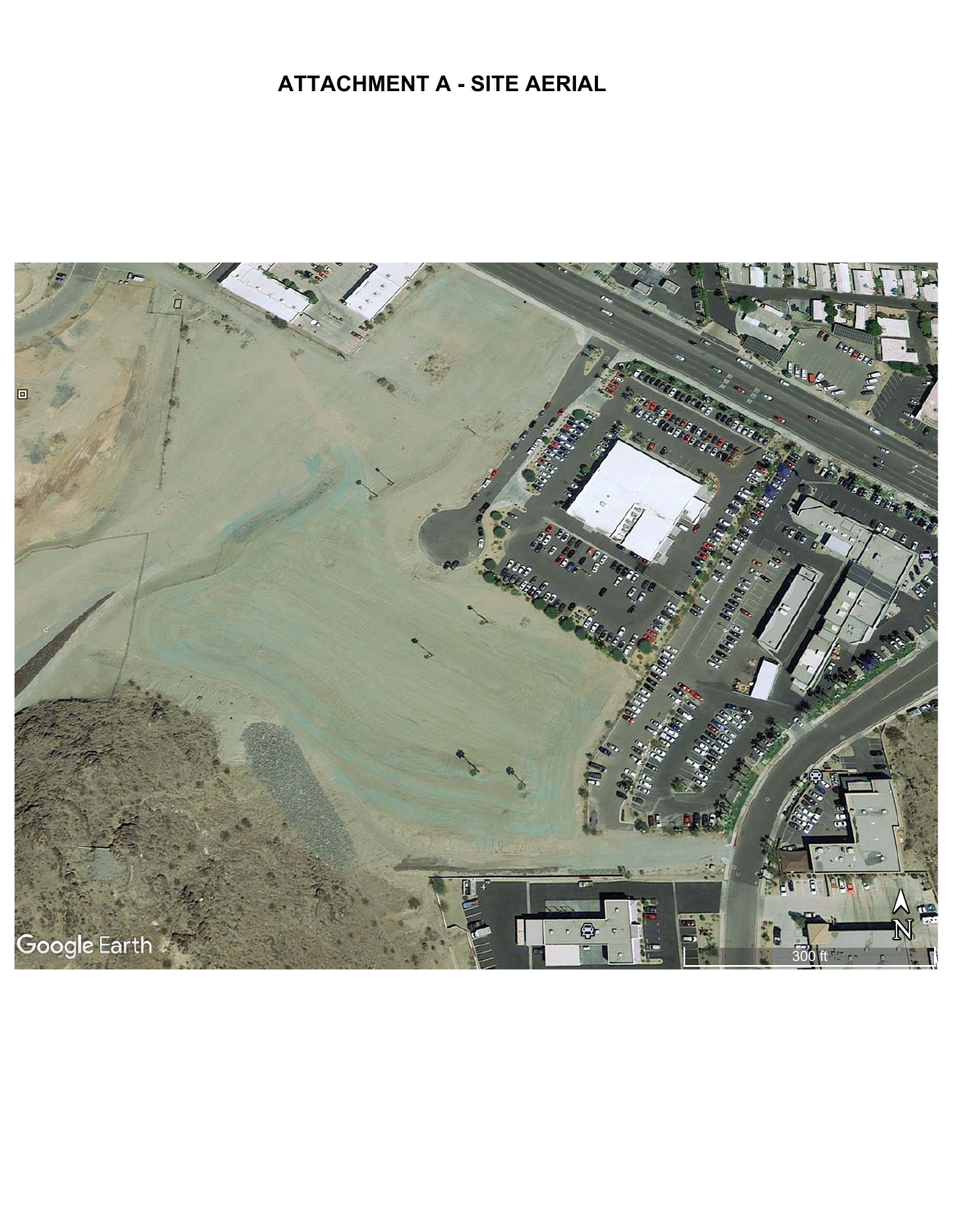DESERT COMMUNITY COLLEGE DISTRICT

#### **DESIGN CONSULTANT SERVICES AGREEMENT**

#### **PROJECT NUMBER: XXXXXX**

**OWNER: Desert Community College District PROJECT: College of the Desert NAME OF PROJECT CONSULTANT: NAME OF CONSULTANT CONSTRUCTION BUDGET: \$AMOUNT COMPENSATION SUMMARY**: **Lump Sum Fixed Fee of WRITE OUT DOLLAR AMOUNT (\$X,XXX,XXX.00). PROJECT DESCRIPTION:** 

This DESIGN CONSULTANT SERVICES AGREEMENT is entered into this **DATE** by and between **DESERT COMMUNITY COLLEGE DISTRICT** ("District"), organized under the laws of the State of California,, located at 43500 Monterey Avenue, Palm Desert, California, 92260 and **NAME OF CONSULTANT.** ("Design Consultant") located at ADDRESS for design consultant services. The Term of this Agreement shall commence upon the District and the Design Consultant each executing a counterpart copy hereof, delivery of an executed counterpart copy hereof to the other and ratification of this agreement by the District's Board of Trustees; the Term shall expire on **DATE**. Notwithstanding expiration of Term, if at such time, there are remaining Basic Services or authorized Additional Services to be performed by the Design Consultant in connection with the Project, the Design Consultant shall continue to diligently perform and complete all such remaining basic services or authorized Additional Services for the Project; notwithstanding expiration of the Term of this Agreement, the District will continue to make payment for the Basic Services and authorized Additional Services performed in connection with the Project after expiration of the Term of this Agreement.

#### RECITALS

A. The District is a community college district duly organized and validly existing under the laws of the State of California.

B. The Design Consultant is a professional services firm duly organized under the laws of the State of California. The Design Consultant represents it has the background, knowledge, licensing, experience and expertise necessary to provide the services set forth in this Agreement.

C. The District and Design Consultant desire to enter into an agreement for the Design Consultant to provide the District with professional services consisting of architectural and engineering services in connection with the design and construction of the Project as described above and funded with the proceeds of the Bond Program.

D. It is the intention of the parties that the Design Consultant provide the District, pursuant to this Agreement, architectural and engineering services under the management and oversight of the District's Project Manager for the Project, and in cooperation with the District's Program Manager of the Bond Program, that will enable the Project to be designed and constructed without burdening District staff.

E. As required by applicable law, personnel of the Design Consultant and its Sub consultants are duly licensed as architects and/or registered as engineers under the laws of the State of California and are otherwise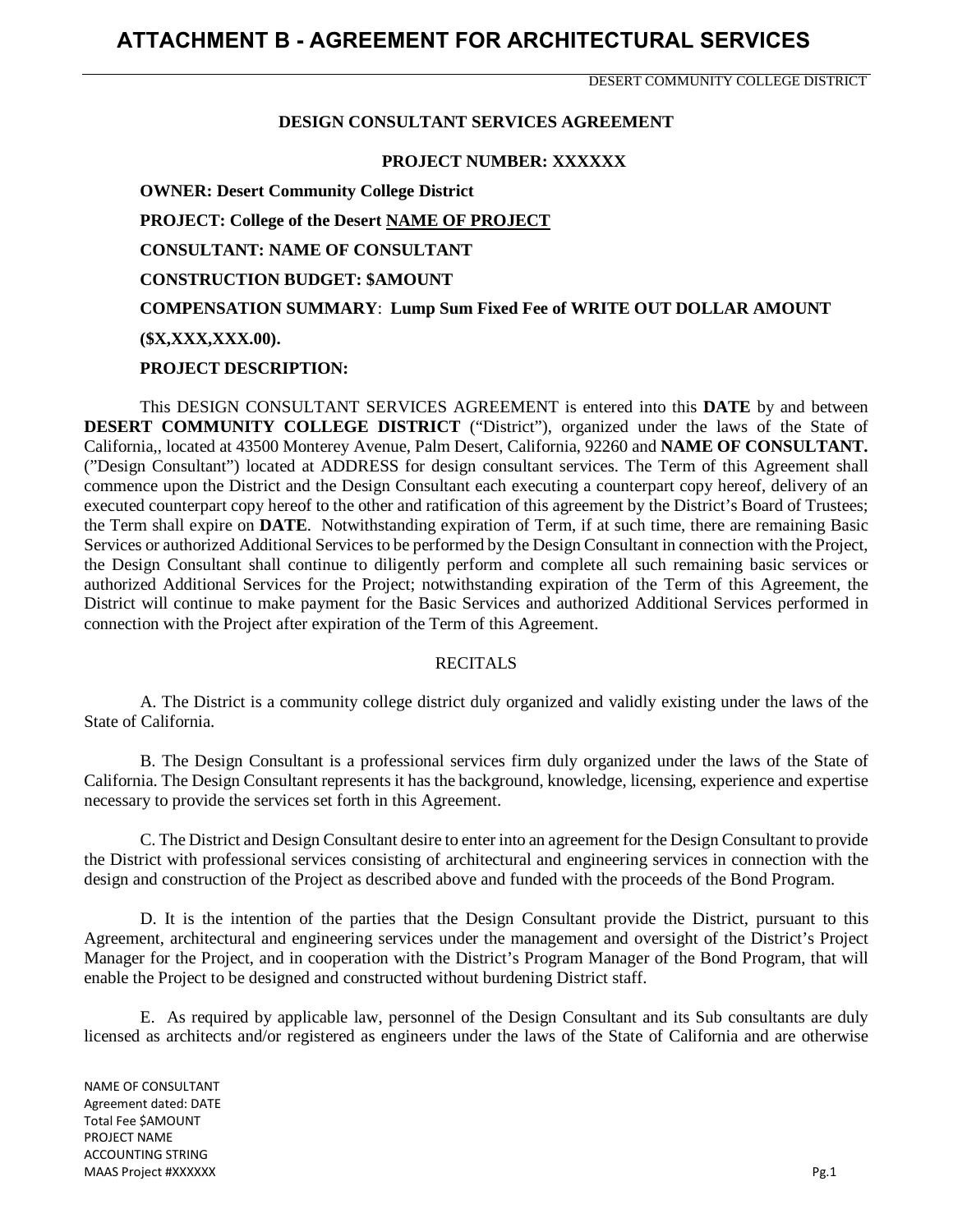qualified and capable of providing and performing the Basic Services and its other obligations under this Agreement in accordance with the terms hereof.

**NOW, THEREFORE**, it is mutually agreed by and between the undersigned parties as follows:

## **ARTICLE 1. GENERAL PROVISIONS**

## **1.1. SCOPE OF SERVICES**

The District and Design Consultant have endeavored to delineate the scope of the Basic Services to be provided by Design Consultant in Article 2, below. Such descriptions are not intended to be comprehensive, it being understood that Design Consultant shall be required, without adjustment or addition to the fixed rates or maximum compensation agreed to herein, to provide any services, whether or not listed in Article 2, that are within the scope of its field of professional practice and that are reasonably inferable as being necessary, or that would be customarily furnished by other providers of professional services of the type and nature provided for in this Agreement, to accomplish the Basic Services set forth in Article 2. To the extent there are any ambiguities and/or conflicting terms and provisions as between the Design Consultant's Proposal and this Agreement, this Agreement shall control and govern.

## **1.2. PERFORMANCE STANDARDS**

All services performed under this Agreement shall be performed by the Design Consultant and its Sub-Consultants: (a) in a manner consistent with the standard of care under California law applicable to those who provide similar services for projects of the type, scope and complexity of the Project subject to this Agreement in the locality of the Project; (b) the Applicable Laws; (c) the terms of this Agreement; and using their professional skill and judgment (hereinafter "Standard of Care").

#### **1.3. AUTHORITY OF THE DESIGN CONSULTANT**

Design Consultant's authority to act on behalf of District is limited to its scope of authority set forth in this Agreement. Notwithstanding anything else stated in this Agreement or any Contract Documents, Design Consultant does not have the express or implied authority to obligate District to any expenditure of money or extension of contractual time periods, including, without limitation, any adjustment to the price or time of performance of any contract between District and its Contractors, Separate Contractors, Specialty Consultants, Program Manager or other third persons or parties. The Design Consultant shall be liable to the District and third parties for the consequences of the Design Consultant's actions or conduct exceeding the limited scope of the Design Consultant's authority to act on behalf of the District.

## **1.4. KEY PERSONNEL**

- **1.4.1. Of Essence**. The services to be provided by Design Consultant under this Agreement shall be performed or directed by the Key Personnel. The furnishing of services by these individuals, and any individuals approved by District to replace them, is of the essence to this Agreement.
- **1.4.2. Commitment, Cooperation**. Recognizing the necessity of a close working relationship with the District and the Program Manager, Design Consultant's principals and employees shall furnish the skill, efforts and judgment of its organization in the performance of their duties and responsibilities under this Agreement, subject at all times to District's and College's discretion, and provide their knowledge, ideas, experience and abilities relating to the efficient design and construction of the Project and to cooperate fully with all members of the Project Team.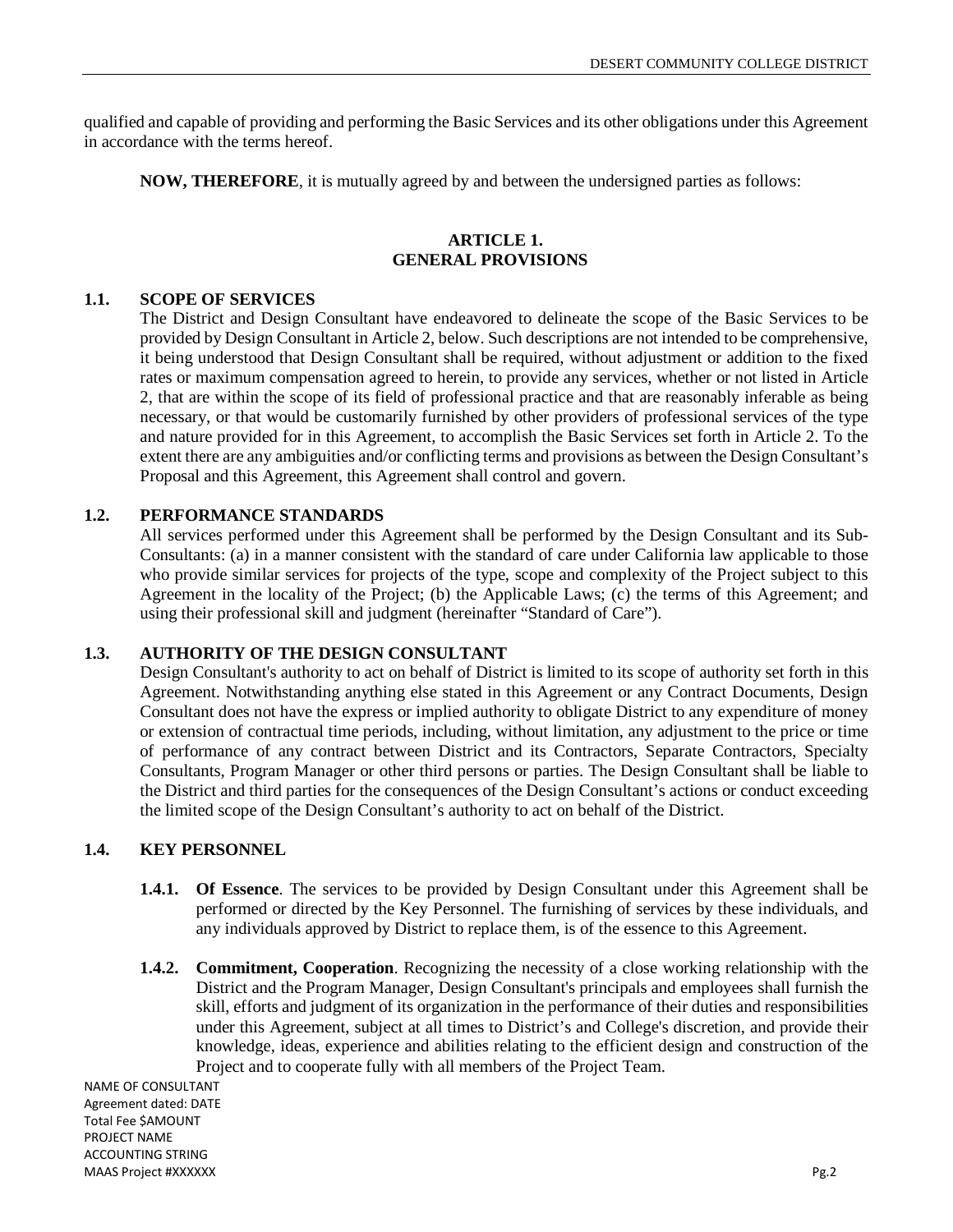## **1.4.3. Additions, Removals, Replacements**.

- **.1 Additions**. It is contemplated that from time to time individuals will be added to the list of Key Personnel as necessary and appropriate to the stage of planning, programming, designing and constructing of the Project. Design Consultant shall anticipate the need for such additions by submitting to Program Manager and College no later than seven (7) Days prior to the need therefore, a proposed amendment to the list of Key Personnel setting forth the Design Consultant's proposed additions and the reasons for such additions. The Program Manager and District shall promptly review the proposed additions and either approve or disapprove thereof in writing, along with a statement of the reasons for any disapproval. Design Consultant shall not employ any individual to perform the functions as Key Personnel without the advance approval of the District, which approval may be granted or withheld in their sole discretion.
- **.2 Removals.** Design Consultant shall not, for so long as any person serving as Key Personnel is employed by Design Consultant, remove, substitute or reduce the level of effort of such person without the Program Manager's and District's prior written approval, which may be granted or withheld in their sole discretion. If District or Program Manager is dissatisfied with the services rendered by any Key Personnel, Design Consultant shall promptly recommend a substitute person.
- **.3 Replacements**. If any Key Personnel ceases employment with Design Consultant or is requested to be removed pursuant to Paragraph 1.4.3.2 above, then Design Consultant shall promptly notify District and Program Manager of a proposed substitute person of at least equal qualifications to perform the same functions to be approved by Program Manager and District, which approval may be granted or withheld in their sole discretion. Design Consultant shall bear, at its own expense and without reimbursement by District, all costs associated with replacing, for any reason, any Key Personnel.
- **1.4.4. Engagement by District**. In the event Design Consultant ceases its business operations altogether or this Agreement is terminated by District for cause, District shall have the right, but not the obligation, without liability or obligation to Design Consultant or any other person or entity, to directly engage the services of any of the Key Personnel in accordance with the provisions of this Paragraph 1.4.4. In the event that Design Consultant learns that any of the Key Personnel will be leaving the employ of Design Consultant, Design Consultant shall promptly notify District and Program Manager. District shall then have the rights described in this Paragraph 1.4.4 to engage directly the services of such persons.
- **1.4.5. Project Representative**. The Project Representative has the authority to act on behalf of the Design Consultant in respect to all matters that are the subject of this Agreement, including, without limitation, the power and authority to enter into agreements or modifications to agreements that contractually bind Design Consultant. Authority to enter into agreements or modifications to agreements that contractually bind and/or change the terms and conditions of the contract with the District shall remain with the Vice President of Administrative Services or his/her designee.
- **1.4.6. Design Consultant's Employees**. All persons employed by Design Consultant shall be the employees of Design Consultant and not of District. Design Consultant shall be solely responsible for any workers' compensation obligations, withholding taxes, unemployment insurance and any other employer obligations with respect to all employees working for Design Consultant. Under no circumstances shall employees of Design Consultant have "bumping" rights or rights of return to any position of employment with the District.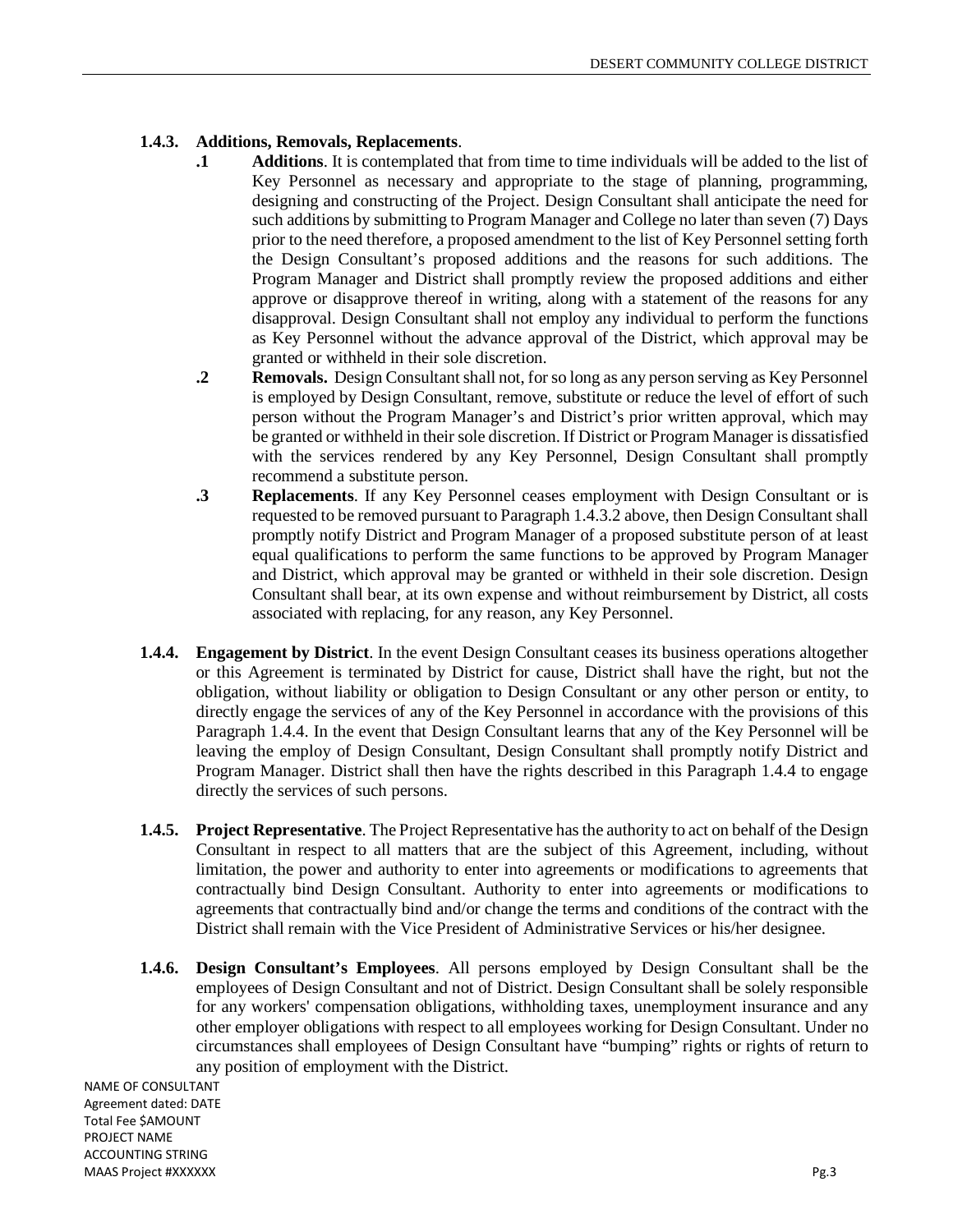## **1.5. SUBCONSULTANTS**

For Sub consultants other than those designated and included in the Agreement, Design Consultant may, with prior approval by District, enter into written contracts with Sub consultants to perform portions of the services provided for in this Agreement. Design Consultant's request for hiring of a Sub consultant shall be submitted in a writing that describes the scope of services to be contracted, the name of the proposed Sub consultant and the estimated total cost and/or hourly rates for the Sub consultant's services. Program Manager and District shall have absolute discretion in approving any Sub consultant and such approval must be in writing to be effective. District shall use its best efforts to approve or disapprove of proposed Sub consultants within seven (7) days of Design Consultant's request. Design Consultant shall remain responsible to District for the quality and performance of all Sub consultants' services. Design Consultant may, upon advance written notice to Program Manager and District, terminate and replace the services of any Sub consultant, subject in all cases to the prior written approval of District, not to be unreasonably withheld. Every subcontract or agreement of any kind entered into between Design Consultant and Sub consultant (or between any Sub consultant and other independent contractor Sub consultants) shall contain appropriate language whereby Sub consultant, without creating any contractual obligation on the part of the District to the Sub consultant or anyone working under contract to Sub consultant, accepts and agrees to be bound by all of the obligations of this Agreement, including, without limitation, those obligations pertaining to indemnification, insurance, accounting records, audit and ownership of documents, and agrees to include in its contracts with its Sub consultants a contingent assignment of those contracts to District or its designee, effective only upon written acceptance by District or its designee.

#### **1.6. OWNERSHIP OF DESIGN DOCUMENTS**

- **1.6.1. Property of District**. All Design Documents prepared by the Design Consultant and its Subconsultants, the designs depicted in them, and any presentation materials, shall become, upon their creation, the property of the District whether the Project for which they are made is executed or not. Without limitation to the foregoing, District shall hold, and Design Consultant shall be deemed to have been irrevocably assigned to District in perpetuity with no reserved or retained rights in any other persons or entities, all copyrights or other intellectual property rights relating to the Design Documents. The District hereby grants to Design Consultant and its Sub consultants a license, revocable at will of District, to use and copy such documents during the term of this Agreement for the sole purpose of performing the services required under this Agreement. With the exception of standard and generic details in the Drawings, the Design Documents shall not be used as a whole, or in substantial part, by the Design Consultant on other projects.
- **1.6.2. Use of Design Documents**. The District and College may use the Design Documents, without the Design Consultant's consent, in connection with the Project, including, without limitation, future additions, alterations, connections, repairs, information, reference, use or occupancy of the Project. District shall hold harmless the Design Consultant against Losses arising from District's use of the Design Documents for any other purpose, including use of the Design Documents on other projects.
- **1.6.3. Bidding**. The Design Consultant, upon request, shall provide copies of the Design Documents in the number required by the District, Program Manager for bidding and construction purposes in connection with the Project. The reproduction expense thereof shall be paid by the District as a Reimbursable Expense. The District reserves the right to select the type of document reproduction and to establish where the reproduction will be accomplished.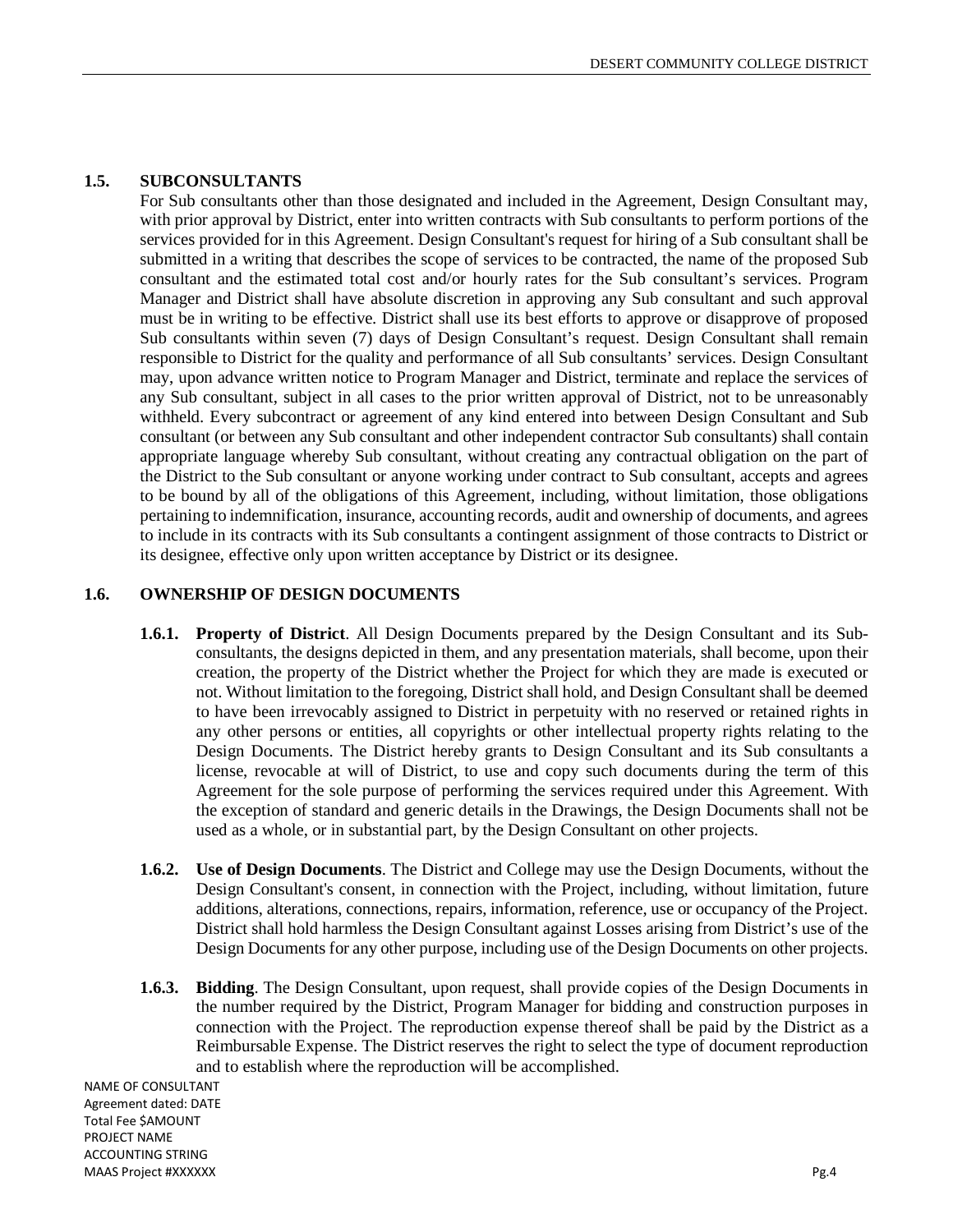**1.6.4. Termination**. In the event of termination of this Agreement by either party for any reason, the District reserves the right to receive, and the Design Consultant shall promptly provide to the District upon payment of monies due, all Drawings, Specifications, models, and other Design Documents prepared under this Agreement prior to the date of termination by the Design Consultant and its Sub consultants for this Project. The foregoing shall include without limitation, all drafts and all electronic files of the Design Documents. Unless otherwise agreed to by the District, the Design Consultant shall deliver all such Design Documents to the District within ten (10) days of the date of the exercise of the termination rights under this agreement. Design Consultant shall be permitted, at its sole cost and expense to retain copies, including reproducible copies, of the Design Documents for information and reference purposes only. Any dispute regarding the amount of any payment to be made by District under this Agreement shall be resolved per Article 6.3 of the Agreement.

## **1.7. COMPLIANCE WITH APPLICABLE LAWS**

Design Consultant shall, at all times in its performance of its obligations under this Agreement, be responsible to comply with the Standard of Care in the application of Applicable Laws, including, without limitation, those rules or regulations enacted or issued by the District.

## **1.8. TIME OF ESSENCE**

All time limits set forth in this Agreement pertaining to the performance of any obligation or act are of the essence to this Agreement.

## **ARTICLE 2. BASIC SERVICES**

The Basic Services shall include but may not be limited to Planning, Schematic Design, Design Development, Construction Documents, Construction Administration and DSA Closeout Phases. Such services may include but may not be limited to the following disciplines: Civil, Architectural, Structural, Mechanical including HVAC, Plumbing, Fire Protection, Electrical and Hardware. The required deliverables may include but may not be limited to Drawings, Specifications, Basis of Design Report and Cost Estimating Report. Design Consultant shall perform the following Basic Services as set forth below for the Project covered by this Agreement.

## **2.1. GENERAL**

**2.1.1. Project Construction Budgets.** It is the obligation of the Design Consultant to design the Project in a manner that will enable this Project to be constructed for a Construction Cost that does not exceed the Project Construction Budget for such Project and for the Project as a whole. No adjustments shall be made to a Project Construction Budget except for (i) fluctuations in general levels of prices in the construction industry as reflected by the ENR Index; or (ii) changes requested in writing by District to the Building Program or Project Schedule; or (iii) other adjustments increasing the Project Construction Budget that the District determines, in its sole and reasonable discretion, are appropriate or necessary. Design Consultant shall notify the Program Manager and the District promptly upon becoming aware of any circumstance that Design Consultant knows, or should have known in the exercise of the standard of care required by this Agreement, may require an adjustment in a Project Construction Budget. Failure by Design Consultant to provide such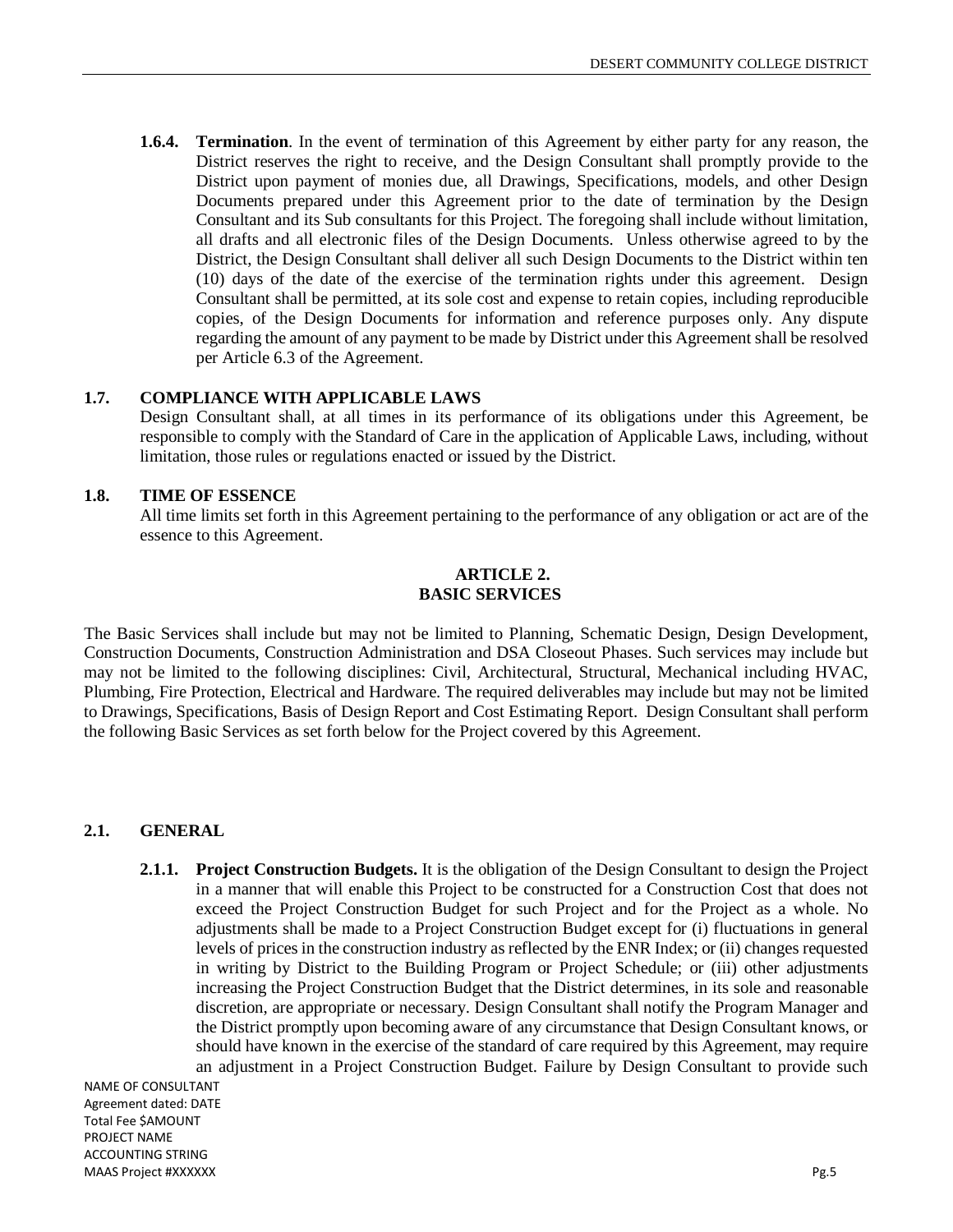timely written notice may result in its waiving the right to an adjustment of a Project Construction Budget on account of such circumstance. Wherever it is stated in this Agreement that District has the right to direct that Design Consultant, at its own expense, furnish design services to reduce the scope of the Project while maintaining the District Design Standards, to meet the requirements of the agreed-upon Project Construction Budget, such right shall not be interpreted as creating an obligation on the part of District to extend such opportunity for redesign to Design Consultant nor as a waiver of, or limitation on, the District's right, in lieu of requesting the performance of such redesign services, to exercise its other rights provided for at law or under this Agreement, including, without limitation, the right to terminate this Agreement for cause or for convenience. The District's initial **Project Construction Budget** is: \$AMOUNT

In preparing estimates of the Cost of Work, the Design Professional shall be permitted to include contingencies for design, bidding and price escalation; to determine what materials, equipment, component systems and types of construction are to be included in the Contract Documents; to make reasonable adjustments in the program and scope of the Project; and to include in the Contract Documents alternate bids as may be necessary to adjust the estimated Cost of the Work to meet the District's Project Construction Budget. The Design Consultant's estimate of the Cost of the Work shall be based on current area, volume or similar conceptual estimating techniques.

- **2.1.2. Review of Work Product**. Design Consultant shall use its skills and experience to review the work product and information furnished by the District and Design and Construction Project Team members for errors or omissions and to report its findings to District Project Manager, with an appropriate recommendation; provided, however, that failure by Design Consultant to give such notice shall not relieve the District and Design and Construction Project Team members of their liability or responsibility therefore. Notwithstanding the foregoing, the Design Consultant shall have no liability to the District or any other party arising out of the Design Consultant's failure to identify errors or omission in the information furnished to the Design Consultant.
- **2.1.3. Selection of Specialty Consultants**. Design Consultant shall advise District and Program Manager on the appropriate time for retention of Specialty Consultants whose services are necessary for the Project, being certain to allow sufficient time in advance for prequalification and selection of Specialty Consultants in accordance with Applicable Laws and the guidelines, practices and procedures of District, Design Consultant and Program Manager and, at points in time appropriate to the stage and status of the Project, and shall assist the Program Manager with the following: (i) preparation of prequalification criteria; (ii) preparation of requests for qualifications; (iii) conduct of pre-qualification award conferences and responses to questions by proposers; (iv) evaluation of proposers; (v) establishment of a list of pre-qualified professionals; and (vi) preparation of a definitive scope of services.
- **2.1.4. Project Schedules and Deliverables**. Design Consultant shall, promptly after execution of this Agreement, prepare and continuously update a Project Schedule for this Project, and for the Project overall, which integrates the activities of College, District, Design Consultant, College Program Manager and other Project Team members, depicting the detailed activities necessary to complete the design and construct each applicable Project, and the Project overall, in accordance with the Master Project Schedule. Each such Project Schedule shall, without limitation: (i) coordinate and integrate the planning, programming and design activities in appropriate detail to the College Program Manager's satisfaction; (ii) show estimated commencement, duration, responsible parties and sequence for planning, programming, design and bidding, and displacement of operations activities; (iii) be prepared and presented in a critical path for (CPM) format or using Microsoft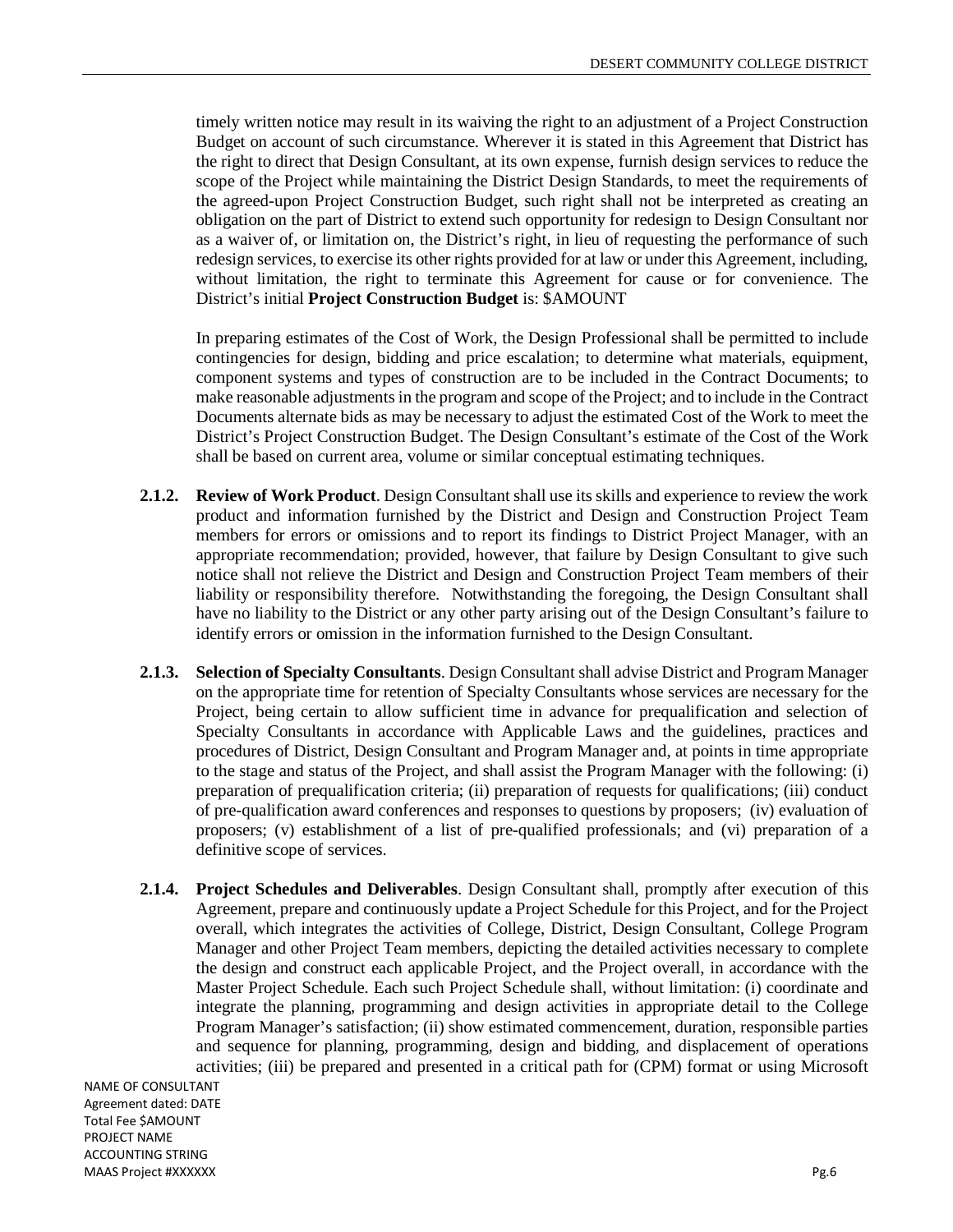Project, showing the interdependencies of the activities and a clearly highlighted critical path; and (iv) deadlines and estimates of time for a review and receipt of all approvals, decisions and other information to be provided by College, College Program Manager, and District. Design Consultant shall, no less frequently than monthly, update and expand the level of detail as the Project progresses, indicating current status of scheduled activities, projections of potential completion of major tasks, if significant variance from planned activities occurs, Design Consultant shall recommend recovery plans to District and, upon obtaining District's approval thereto, modify the Project Schedule to incorporate such recovery plans. The Project Schedule shall include the following deadlines, which shall not be thereafter adjusted except as permitted by Article 3 of this Agreement with the understanding the District and other necessary parties shall maintain schedule and deadlines per agreement:

- **.1 Schematic Design Phase**: Design Documents that are required to be prepared as part of the Schematic Phase for the Project shall be completed by Design Consultant within sixty (60) Days after the date authorization to proceed is issued by the District for each project.
- **.2 Design Development Phase**: Design Documents that are required to be prepared as a part of the Design Development Phase for the Project shall be completed by Design Consultant within Ninety (90) Days after receipt by the Design Consultant of approval by District of the completed Schematic Design Documents prepared for each project.
- **.3 Construction Documents Phase**: Design Documents that are required to be prepared as a part of the Construction Documents Phase for the Project shall be completed by Design Consultant within One Hundred twenty (120) Days after receipt by the Design Consultant of approval by District of the completed Design Development Documents.
- **2.1.5. Communications**. The Design Consultant shall comply with all written procedures issued by Program Manager for conduct of communications among the Design and Construction Project Team members to deal with administrative matters relating to the planning, programming, design and construction of the Project.
- **2.1.6. Meetings**. Design Consultant shall attend regularly scheduled meetings with the District, the Program Manager, Master Architect, and other Project Team members, and shall respond promptly with respect to matters assigned to Design Consultant for action or resolution. Design Consultant produce and distribute meeting minutes of each meeting and shall promptly review and provide any requests for corrections to meeting minutes to Program Manager no later than five (5) Days after receipt. All such meetings shall be deemed to be part of Basic Services.
- **2.1.7. Summarizations**. Except as otherwise directed by District or Program Manager, Design Consultant shall receive, review and take appropriate action with respect to all information, reports, notices, requests and other materials provided or available to Design Consultant by or from Sub consultants and when requested shall prepare summaries of such materials for presentation to District, or Program Manager, together with the materials summarized and Design Consultant's recommendations and advice with respect to the matters to which such materials relate.
- **2.1.8. Overlapping, Duplicative Services**. Design Consultant shall promptly advise District and Program Manager if there appears to be an overlap or duplication of services being provided by or among Project Team members, along with Design Consultant's recommendations for eliminating such duplication or overlapping of services.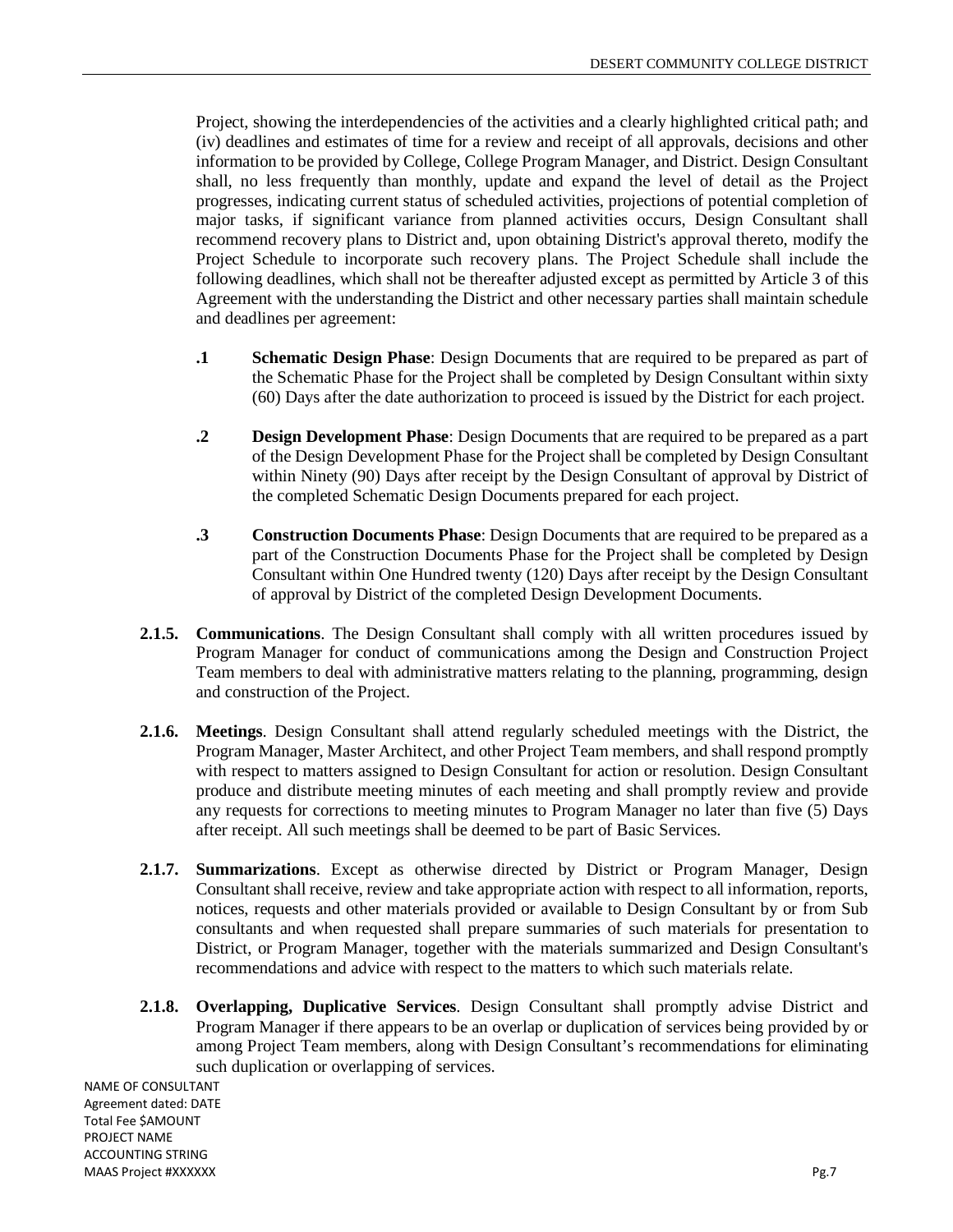- **2.1.9. Sustainable Designs and Energy Standards.** Design Consultant shall prepare its designs in accordance with the Sustainable Building Principles, Standards and Processes and the Energy Standards Amendment thereto, as further defined, in applicable part, in Exhibit "I". Those Sustainable Design and Energy Standards services associated with projects that are determined to be eligible for LEED™ certification shall be undertaken only as authorized in accordance with the provisions of Article 3, Additional Services. The Design Consultant acknowledges that it is the District's goal to achieve LEED Silver certification for the project. The Design Consultant shall work with the District to balance functional, sustainable and financial design parameters toward meeting the District's goal.
- **2.1.10. District Committees**. Design Consultant shall, when requested by Program Manager or District: (i) attend meetings of College/District Committees; (ii) assist District and Program Manager in preparing design presentations to and responding to questioning by, District Committees; and (iii) provide necessary follow-up so that recommendations or directions of District Committees related to design matters are appropriately addressed.
- **2.1.11. Community Economic Development**. Design Consultant will, at all times in its performance of its obligations under this Agreement, make a good faith effort to engage the local and regional community and bring economic benefits to the citizens of the community.
- **2.1.12. Program Management Plan**. Without limitation, Design Consultant shall comply with all such portions, provisions, standards, processes, procedures, plans and protocols of the Program Management Plan as are provided to Design Consultant by Program Manager.
- **2.1.13. Compliance with California Code of Regulations**. Design Consultant shall, in connection with its services performed during all Phases of Basic Services, be responsible to comply with the Standard of Care in the application of the California Code of Regulations, including, without limitation Title 24, California Code of Regulations, relating to design and construction generally and construction of public schools specifically and shall fully cooperate with the Inspector of Record assigned to the Project pursuant to said provisions of the California Code of Regulations and other Applicable Laws.
- **2.1.14. Design Safety**. Design Consultant is responsible for the safety of the design of the Project and for the interpretation of and any necessary amplification of the Drawings and Specifications prepared by it or its Sub consultants for the Project. The Design Consultant shall neither have control over or charge of, nor be responsible for, the construction means, methods techniques, sequences or procedure, or for safety in, on or about the site, or safety precautions and programs in connection with the Work, since these are solely the contractor's rights and responsibilities under the Contract Documents.
- **2.1.15. Prevailing Wages**. Design Consultant and its Sub consultants shall, to the extent applicable to work or services performed under this Agreement, comply with the provisions of the California Labor Code (including, without limitation, California Labor Code Section 1720, 1735, 1775, 1777.5 and 1776.6) applicable to persons performing services or work for "construction", including but not limited to inspection and land surveying work, as defined in California Labor Code Section 1720. Pursuant to California Labor Code Section 1773, the Director of Industrial Relations has determined the general prevailing rates of wages per diem, and for holiday and overtime work, in the locality in which this Agreement is to be performed, for persons performing such work or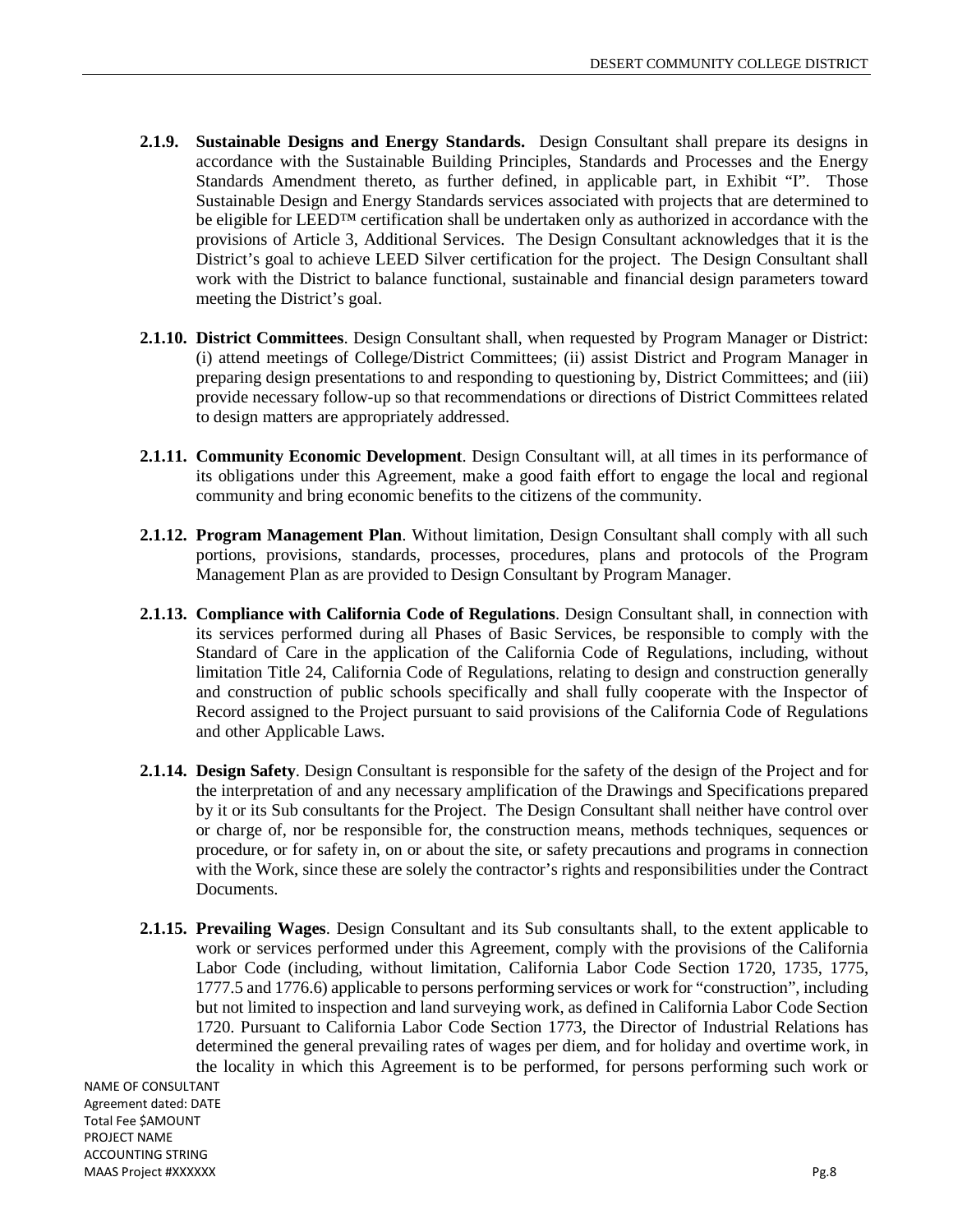services and said rates are on file with the District at its principal office and available to any interested party upon request.

## **2.2. PRE DESIGN (PROGRAMMING) PHASE.**

The Design Consultant shall review the Project Construction Budget and other information provided by the District pursuant to this Agreement to ascertain the requirements and constraints of the Project. The Design Consultant and its Sub consultants shall visit the Site to become familiar with physical conditions at the Site as they relate to design and construction of the Project. If any portion of the Project involves modification to existing structures or facilities, the Design Consultant shall review all available data provided by or through the District relating to the existing structures or facilities and carefully note the existing conditions at the Site of such Project. In consultation with the District, understandings shall be arrived at with respect to the scope, requirements and constraints of the Project. Design Consultant shall provide the District with a preliminary evaluation of the District's requirements and constraints, including the selection of materials, building systems, equipment, the Project Construction Budget and alternative approaches to design and construction of the Project.

## **2.3. SCHEMATIC DESIGN PHASE**

- **2.3.1. Project Program**. The Design Consultant shall, in conjunction with the District, Program Manager and District's other Specialty Consultants in the areas of planning and programming, familiarize itself with the Building Program for the Project assigned and make any recommendations for revisions to the Building Program that, based on Design Consultant's professional judgment, will produce the Project that is designed in a manner that is in conformance with the requirements of the Project Construction Budget and Master Project Schedule. District shall have the right to change, add to or delete portions of a Building Program at any time; provided, however, that such change, addition or deletion shall not, except as provided in Paragraphs 2.1.1 and 2.11.2, entitle Design Consultant to an adjustment in the Project Construction Budget or Project Schedule.
- **2.3.2. Alternate Approaches**. The Design Consultant shall review with and recommend to the District alternative approaches to the design of the Project assigned, and recommend alternative contracting modes for the District to evaluate which is best suited to the Building Program, Master Project Schedule, Applicable Laws and Project Construction Budget for the Project assigned. Selection of construction delivery method used by the District for the Project may affect the compensation due the Design Consultant for the project.
- **2.3.3. Schematic Documents**. The Design Consultant shall prepare for review by the Program Manager and approval by the District, Schematic Design Documents for the Project consistent with and incorporating the Building Program requirements, including site plans, floor plans, elevations, sections, and other sketches or graphic materials needed to describe the Project in three dimensions. The Design Consultant shall also prepare descriptive outline Specifications indicating proposed architectural, structural, mechanical and electrical systems and materials and other systems. Schematic Design Documents shall be consistent with the Project Construction Budget and Master Project Schedule for the Project and shall be submitted upon 50% completion for revisions and upon 100% completion for final revisions and review by the Program Manager and approval by the District.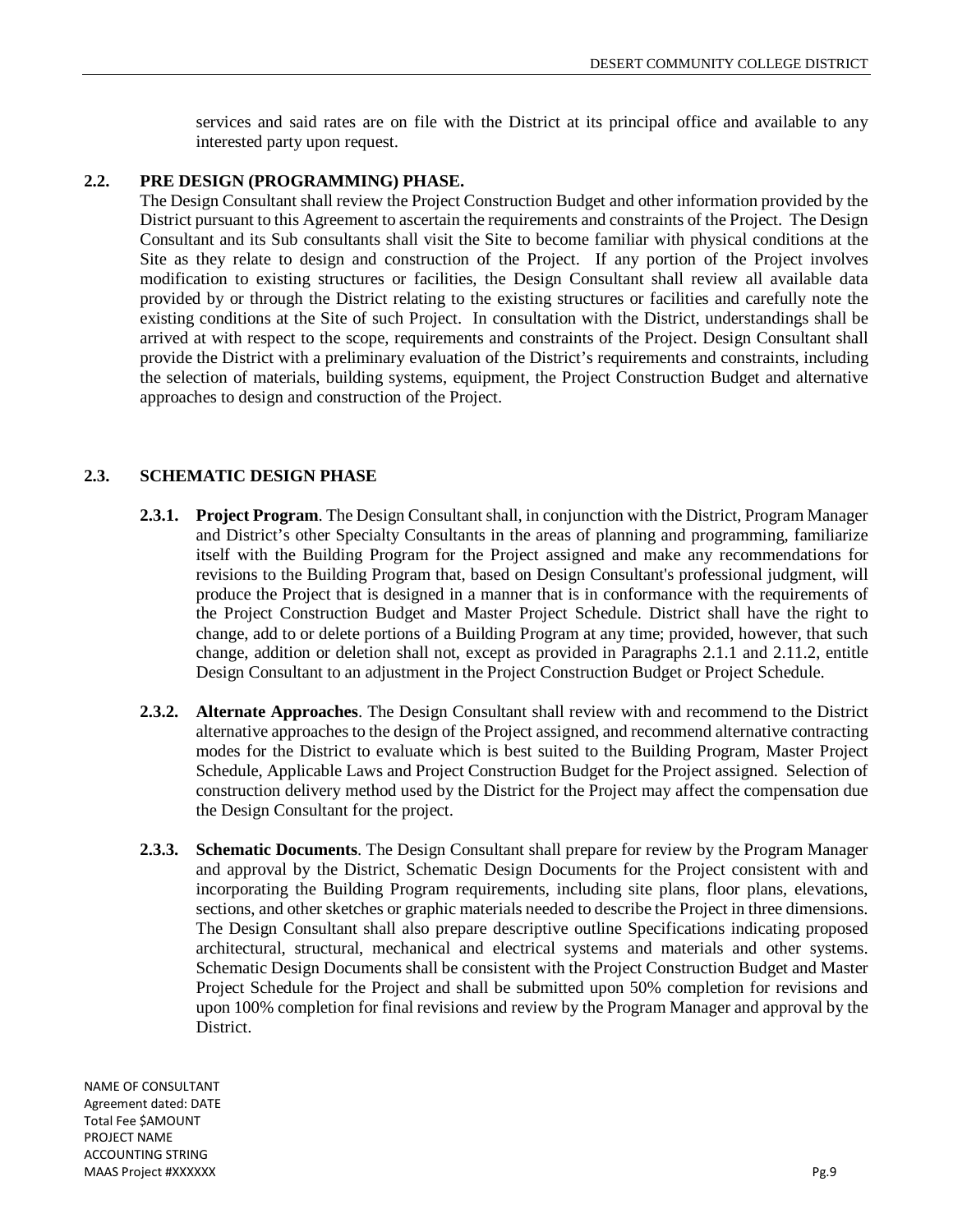**2.3.4. Estimated Project Construction Cost**. The Design Consultant shall submit a preliminary written Estimated Project Construction Cost for the Project based on the Schematic Phase Design Documents submitted to and reviewed by the Program Manager and approved by the District. The estimate shall address separately site work with utilities and building structures. The site work utilities estimate shall be itemized into major cost components. The building structure estimate shall be based on square foot cost reflective of the type of structure and systems described in the outline specifications. If the preliminary Estimated Project Construction Cost for the Project exceeds the Project Construction Budget for such Project, the District may, at its sole discretion and without limitation to any of the District's other rights or remedies for default that may exist at law or under this Agreement, either: (i) give written approval of an adjustment in the Project Construction Budget, or (ii) require the Design Consultant, at its own cost and without additional compensation or reimbursement by District, to revise the Schematic Design Documents in cooperation with the District and Program Manager so as to revise the Estimated Project Construction Cost to an amount that is within the Project Construction Budget, in which case the District agrees to accept the Design Consultant's reasonable revisions to lower the Estimated Project Construction Cost, so long as the proposed revisions are consistent with the Building Program for the Project and do not, in the District's reasonable judgment, materially compromise the Building Program.

## **2.4. DESIGN DEVELOPMENT PHASE**

- **2.4.1. Design Development Documents**. Upon the District's written authorization to proceed and based on Schematic Design Documents approved in writing by the District, the Design Consultant shall prepare, for review by the Program Manager and approval by the District, Design Development Documents for the Project consisting of Drawings, outline Specifications and narratives as needed to establish and describe the size and character of the Project. The Design Development Documents shall be submitted upon 50% completion for revisions and upon 100% completion for final revisions and review by the Program Manager and approval by the District. The Design Consultant shall incorporate into the Design Development Documents architectural, structural, mechanical, and electrical systems, materials, and such other elements and other systems appropriate to the Project. The Design Development Phase Documents shall be consistent with and conform to District Standards currently outlined in the Master Design Standards; including modifications to District Standards implemented during the Term of the Design Consultant Agreement and shall be consistent with the Project Construction Budget and the Project Schedule for the Project.
- **2.4.2. Systems Criteria**. The Design Consultant shall submit documentation supporting the design criteria for the structural elements (including structural loading); HVAC, plumbing, electrical, lighting and communication systems; and other specialized building systems.
- **2.4.3. Certification Re Financial Relationships Disclosure.** In accordance with Public Contract Code § 3000, *et seq*., Design Consultant and/or any of its Sub consultants including, without limitation, engineers or roofing consultants, who provide professional services related to the roofing portion of the Project shall prior to engaging in such professional services, complete, sign and deliver the District the Certification Re Financial Relationships Disclosure, attached as Exhibit J to this Agreement. Any person who knowingly provides false information or fails to disclose a financial relationship shall be subject to civil liability and penalties as set forth in Public Contract Code 3006.
- NAME OF CONSULTANT Agreement dated: DATE Total Fee \$AMOUNT PROJECT NAME ACCOUNTING STRING **2.4.4. Estimated Project Construction Cost**. The Design Consultant shall submit a written Estimated Project Construction Cost for each Project based on the Design Development Phase Documents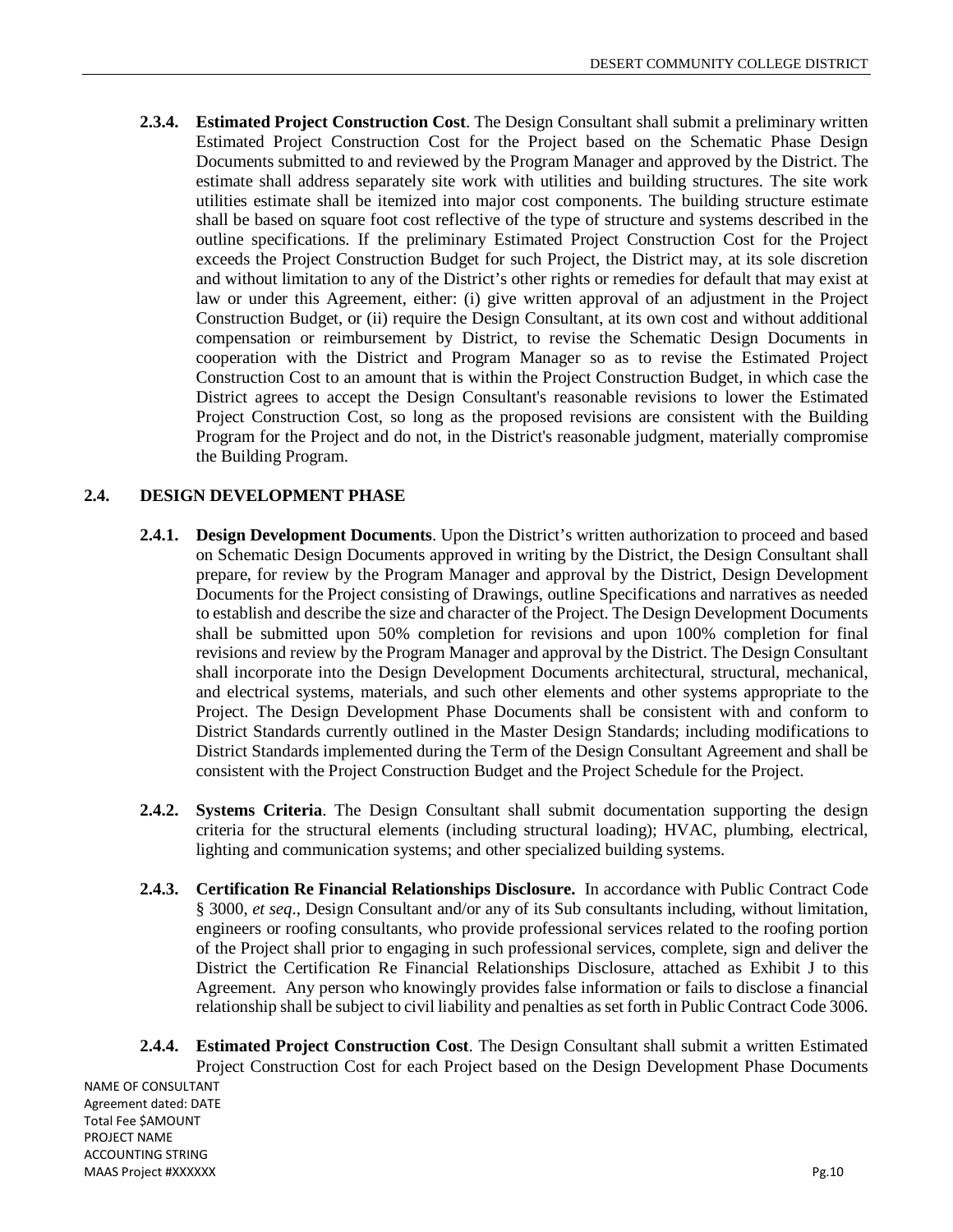submitted to and reviewed by the Program Manager and approved by the District. The estimate shall be in the form attached hereto as Exhibit "H". If the Estimated Project Construction Cost for the Project exceeds the Project Construction Budget for such Project, the District may, at its discretion and without limitation to any of the District's other rights or remedies for default that may exist at law or under this Agreement, either: (i) give written approval of an increase in that Project Construction Budget, or (ii) require the Design Consultant, at its own cost, and without additional compensation or reimbursement by District, to revise the Design Development Phase documents in cooperation with the District so as to reduce the Estimated Project Construction Cost to an amount that is within the Project Construction Budget, in which case the District agrees to accept the Design Consultant's reasonable revisions in the Project to lower the Estimated Project Construction Cost so long as the proposed revisions are consistent with Building Program requirements for that Project and do not, in the District's sole and reasonable judgment, materially compromise the Building Program or the structural elements of the Project or the overall Project.

#### **2.5. CONSTRUCTION DOCUMENTS PHASE**

- **2.5.1. Construction Documents**. Upon the District's written authorization to proceed and based on Design Development Documents reviewed by the Program Manager and approved in writing by the District, the Design Consultant shall prepare Construction Documents for the Project consisting of Drawings and Specifications setting forth in detail the requirements for the construction of the Project. The Construction Documents shall describe the quality, configuration, size and relationships of all components to be incorporated into the Project. The Construction Documents shall be consistent with the Building Program, Project Construction Budget and Project Schedule for the Project. Upon 50%, 95% and 100% completion of the Construction Documents, Design Consultant shall provide, in addition to the Construction Documents, a statement of the basis of the design, which includes the following: (i) an outline of Applicable Laws that apply to the Project; (ii) an outline of the criteria used as a basis of the design, including criteria for sustainability, civil, landscaping, architectural, structural, mechanical, plumbing and fire protection and electrical.
- **2.5.2. Review**. The Design Consultant shall submit Construction Documents to the Program Manager for review and approval by the District upon 50% completion, 95% completion and 100% completion. Such submittal shall be in electronic format that complies with the CADD Manual and shall include, copies each of the Construction Documents, a summary of the calculations for the structural, HVAC, electrical, plumbing, communications and other specialized building system calculations. Unless directed otherwise in writing by the District, the Construction Document Phase shall not be considered 100% complete until all approvals by Review Agencies have been received by the Design Consultant.
- **2.5.3. Content, Coordination, Completeness**. The Design Consultant shall be responsible for the content of all Construction Documents prepared by it and its Sub consultants. All final Construction Documents prepared or signed by the Design Consultant or its Sub consultants shall be complete, coordinated and contain directions as will (i) enable a competent contractor to carry them out; (ii) require a minimum of corrections by Review Agencies; and (iii) be sufficiently complete and free of conflicts so as to be capable of definitive pricing by Contractor with a minimum of further clarifications or detailing by Design Consultant or its Sub consultants.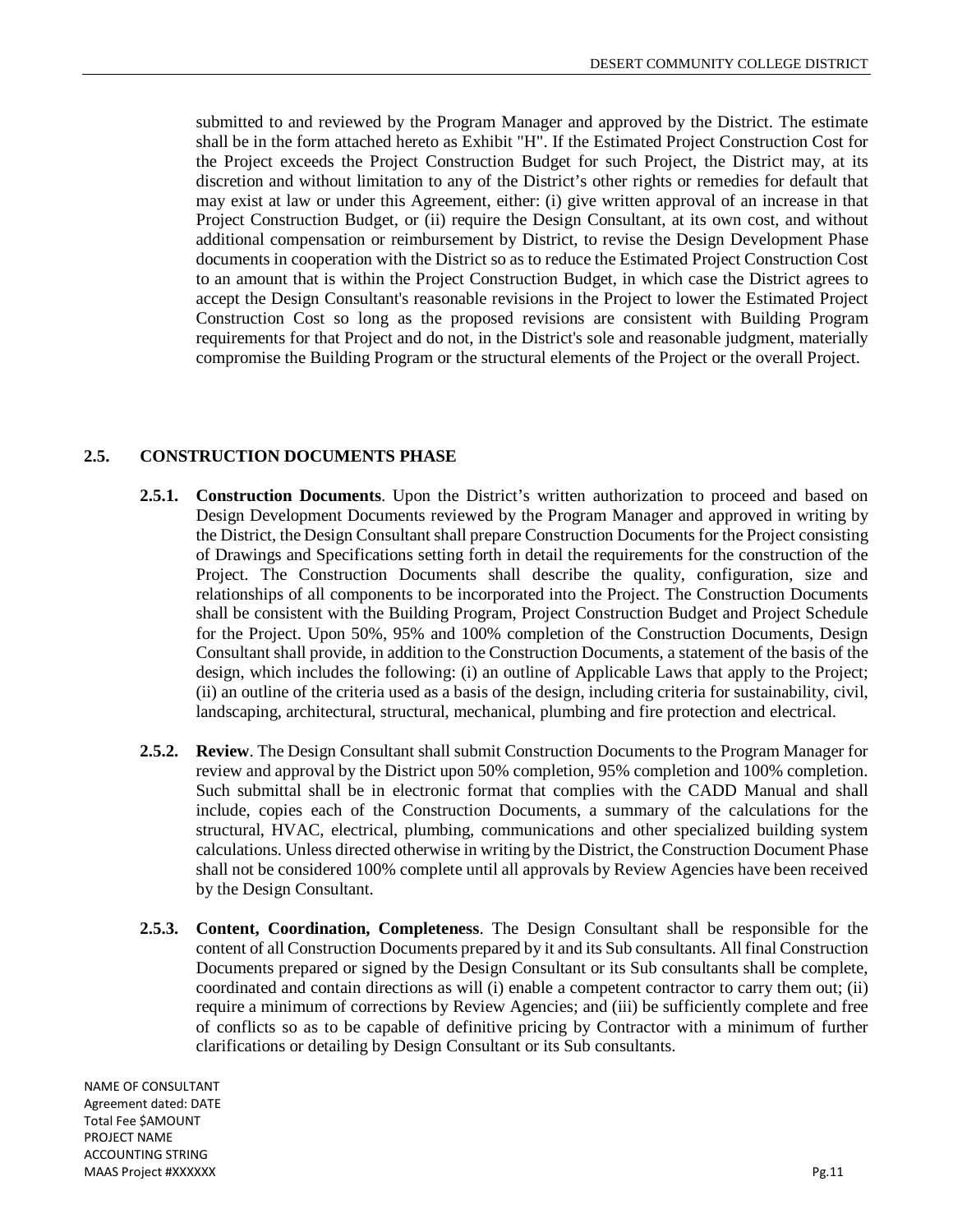- **2.5.4. Corrections**. Construction Document submittals shall either incorporate any corrections required by the Program Manager, District or Review Agencies, or be accompanied by a written statement as to why such changes were not incorporated. The District may, in its sole and reasonable discretion, reject or challenge the Design Consultant's explanation and require the Design Consultant to make the changes or corrections and/or provide additional supporting documentation regarding the Design Consultant's determination not to incorporate the changes to the Construction Documents as previously requested by the Program Manager, District or Review Agencies. Except with respect to a change in Program or a change in law, where such change could not have been reasonably foreseen by Design Consultant, such corrections shall not constitute grounds for adjustment of any Project Construction Budget or Project Schedule.
- **2.5.5. Constructability and Design Review; Value Engineering**. The District reserves the right to conduct, or cause to be conducted, constructability reviews and/or value engineering of the Construction Documents. If the District elects to conduct either constructability reviews or value engineering, the District shall notify the Design Consultant of the same and the Design Consultant shall submit Construction Documents to the District for such constructability reviews and/or value engineering. The District and Design Consultant will confer and consult with each other to arrive at mutual understandings and agreements as to which of the constructability review and/or value engineering comments are to be incorporated into the Construction Documents. The Construction Documents shall incorporate mutually agreed upon comments and the Design Consultant shall submit revised Construction Documents to the District for approval. Design Consultant shall revise Construction Documents as necessary to obtain the District's reasonable approval thereof.
- **2.5.6. Final Approval**. When all Program Manager, District and Review Agency required corrections have been incorporated by the Design Consultant, the corrected, 100% complete Construction Documents approved by the Review Agency will be deemed to be final and ready for competitive pricing. The Design Consultant shall provide to the Program Manager two (2) full sized sets of approved prints and one (1) hard copy set of the approved Construction Documents and Specifications. The Drawings and Specifications shall also be submitted by the Design Consultant to the Program Manager in electronic form. Electronic files shall be submitted in both .PDF format and .DWG format. All xrefs used in the .DWG files shall be bound to each .DWG as a block. Each file, whether .PDF format or .DWG format, shall be named in coordination with the actual drawing sheet name (i.e. T-1 Cover Sheet). Electronic files shall be submitted on a computer disk and shall be appropriately labeled.

## **2.5.7. Estimated Project Construction Costs**.

- **.1** Upon 50%, 95% DSA Submittal set and final 100% correction of the Construction Documents, the Design Consultant shall prepare and submit for the Program Manager's review and District's approval, three (3) copies of the Design Consultant's then-current Estimated Project Construction Cost for the Project. The estimate shall be submitted in the form attached hereto as Exhibit "H".
- **.2** If the Estimated Project Construction Cost of the Project upon 50% completion of Construction Documents for such Project exceeds the Project Construction Budget for such Project, either the District may, in its sole discretion and without limitation to any of the District's other rights or remedies for default that may exist at law or under this Agreement, either: (i) give written approval of an adjustment in the Project Construction Budget, or (ii) require the Design Consultant, at its own cost and without any additional compensation or reimbursement by District, to revise the Construction Documents in cooperation with the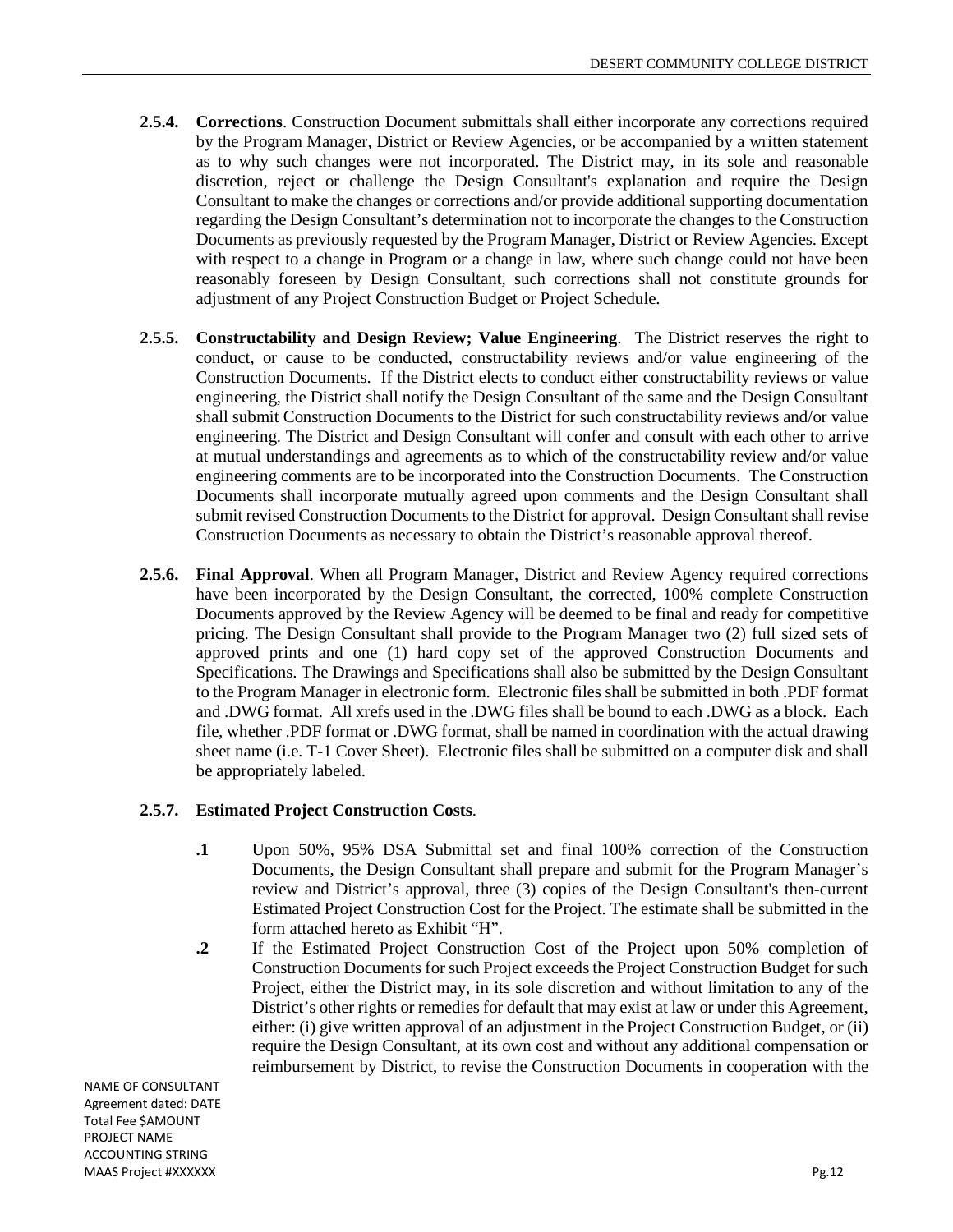District so as to reduce the Estimated Project Construction Cost to within the Project Construction Budget, in which case the District agrees to accept the Design Consultant's reasonable revisions in the Project to lower the Estimated Project Construction Costs, so long as the proposed revisions are consistent with the Building Program for the Project and do not, in the District's sole and reasonable judgment, materially compromise the aesthetic, structural or functional elements of the Project or the overall Project.

- **.3** If the Estimated Project Construction Cost for the 95% Construction Documents for the Project exceeds the Project Construction Budget for such Project, District may, in their sole discretion and without limitation to any of the District's other rights or remedies for default that may exist at law or under this Agreement, either: (i) give written approval of an adjustment in the Project Construction Budget, (ii) authorize the solicitation of bids, (iii) require the Design Consultant, at its own cost and without additional compensation or reimbursement by the District, to revise the Construction Documents in cooperation with the District so as to reduce the Estimated Project Construction Cost to within the Project Construction Budget, in which case the District agrees to accept the Design Consultant's reasonable revisions in the Project to lower the Estimated Project Construction Costs, so long as the proposed revisions are consistent with Building Program for that Project and do not, in the District's sole and reasonable judgment, materially compromise the aesthetic, structural or functional elements of the Project or the overall Project.
- **2.5.8. Permits, Governmental Approvals**. The Design Consultant shall assist the District in obtaining all necessary approvals or permits for the Construction Documents from governmental agencies with jurisdiction therefor as necessary for the bidding and construction of the Work including without limitation, approvals by the Division of State Architect ("DSA"). Without adjustment of the Compensation, Design Consultant shall revise Working Drawings as required by DSA or other governmental agencies with jurisdiction over the Project to obtain their respective approval(s) or permit issuance. Design Consultant shall notify the Program Manager in writing upon receipt of such approvals or permits specifying in detail the scope of Work covered thereby and recommend to Program Manager whether and when all approvals and permits that Design Consultant is aware are required by Applicable Laws have been obtained such that the District may proceed to let contracts for the Work. Design Consultant shall notify Program Manager and District ninety (90) Days prior to the date that any approval or permit by a Government Authority may expire.

## **2.6. BIDDING PHASE**

- **2.6.1. Prequalification**. If prequalification of bidders for construction of the Project is required by the Program Manager, the Design Consultant shall recommend prequalification criteria and assist the Program Manager in preparation of the prequalification documents. If requested by the Program Manager, the Design Consultant shall participate with the Program Manager and District in evaluation of prequalification submittals by proposed bidders.
- **2.6.2. Bidder Inquiries; Bid Addenda, Site Visits**. The Design Consultant shall review bidder inquiries, participate in discussions relating to responses to bidders inquiries, participate in development of necessary modifications to the Design Documents to respond to bidder inquiries and assist in development and issuance of addenda during the bidding process. The Design Consultant and its Sub consultants, as appropriate or as requested by the Project Manager, shall attend all scheduled pre-bid conferences and Site visits. The Program Manager shall be responsible for the scheduling of all pre bid conferences and site visits as well as the recordation, preparation and distribution of minutes.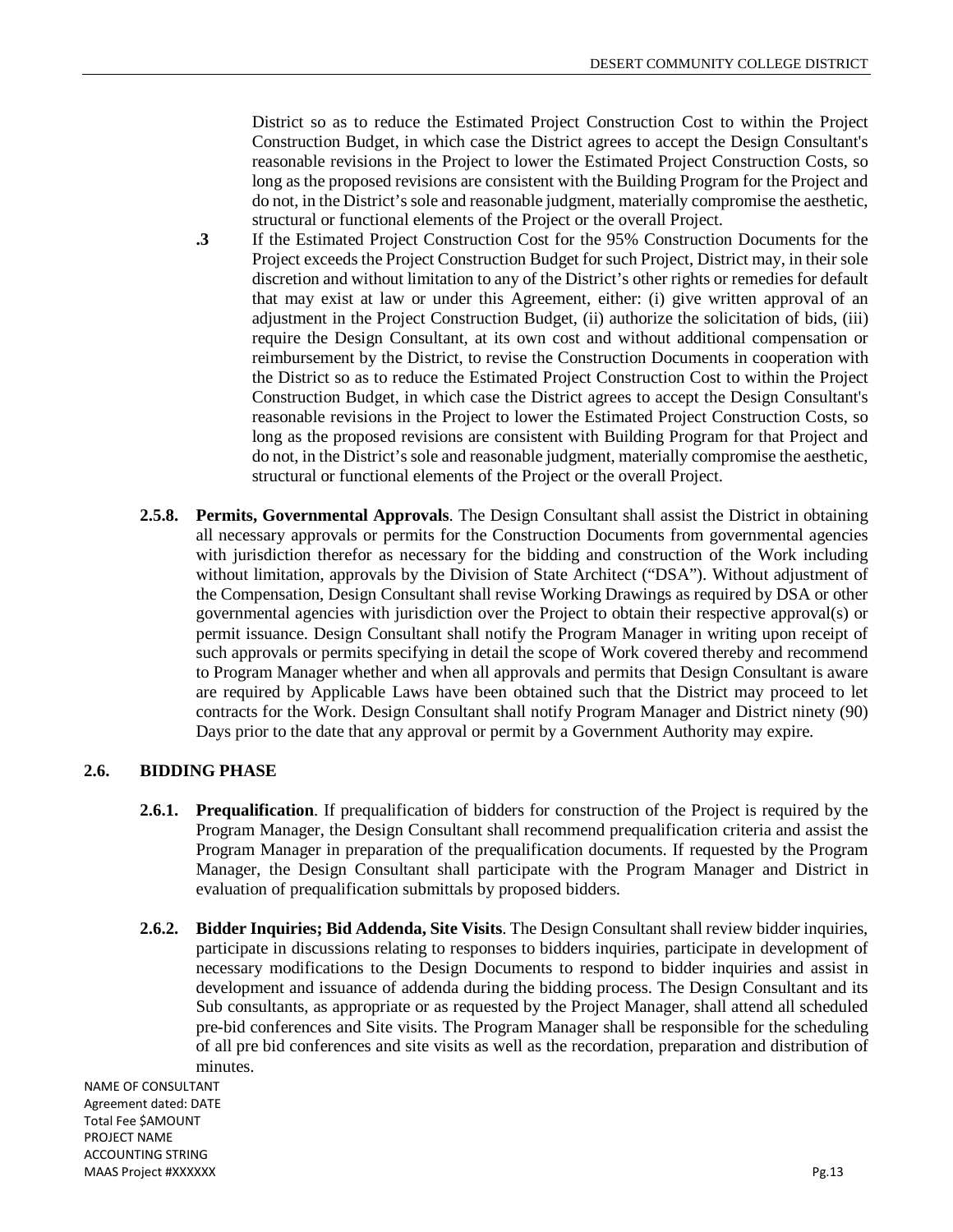- **2.6.3. Bid Evaluations**. The Design Consultant shall assist the Program Manager and District in the review and evaluation of bids.
- **2.6.4. Project Construction Budget Overrun**. If the lowest price received from a responsible and responsive bidder (as the terms "responsible" and "responsive" bidder are interpreted under Applicable Laws) for the Project exceeds the Project Construction Budget for such Project by more than 5%, the District may, at its sole discretion and without limitation to any of the District's other rights or remedies for default that may exist at law or under this Agreement, do any of the following: (i) give written approval of an increase in the Project Construction Budget, (ii) authorize rebidding within a reasonable period of time, (iii) require the Design Consultant to modify the Construction Documents in order to reduce the Estimated Project Construction Cost to a level that falls within the Project Construction Budget, or (iv) abandon the Project. If the District requires the Design Consultant to revise the approved Construction Documents pursuant to Clause (iii) above, revisions proposed by the Design Consultant shall be consistent with Building Program for such Project, and shall not, as determined by District in District's sole and reasonable judgment, materially compromise the Building Program or the aesthetic, structural or functional elements of the Project or the overall Project. Compensation to the Design Consultant, if any, for such revisions shall be determined as follows: District shall obtain an independent estimate of the Construction Cost. If such independent estimate is within the Project Construction Budget, and if the lowest responsible and responsive bid price nevertheless exceeds the Project Construction Budget, then Design Consultant shall be entitled to receive compensation for executing such revisions in an amount not exceeding 100% of the total Additional Services. If the District's independent estimate exceeds the Project Construction Budget prior to bid, and if the lowest responsible and responsive bid price exceeds the Project Construction Budget and if the District elects to require the Design Consultant to revise the Construction Documents, the Design Consultant shall perform any such revisions at its own expense and without additional compensation or reimbursement by the District.

## **2.7. CONSTRUCTION PHASE**

- **2.7.1. Duration**. For the Project that is let to a Contractor the Construction Phase Project will commence on the date the Construction Contract is signed by the District and will terminate upon Final Completion of the Work covered by such Construction Contract.
- **2.7.2. Administration**. The Design Consultant's responsibilities shall include, without limitation, as outlined in section 2.7.8 below, interpretation of the design requirements of the Contract Documents; periodic Site observations; review of Submittals; responding to requests for information or clarification by Contractors and Separate Contractors; preparation of documents for Change Orders; general consultation on design matters; and administration of the Construction Contract as provided in the General Conditions.
- **2.7.3. Notices**. Design Consultant shall provide such notices as may be required by Applicable Laws to Governmental Authorities and are customarily provided by Design Professionals on behalf of clients, including, without limitation DSA, that Work is being, or is about to be, carried on at the Site and any required information concerning the identity of the Contractor and other required information concerning performance of the Work.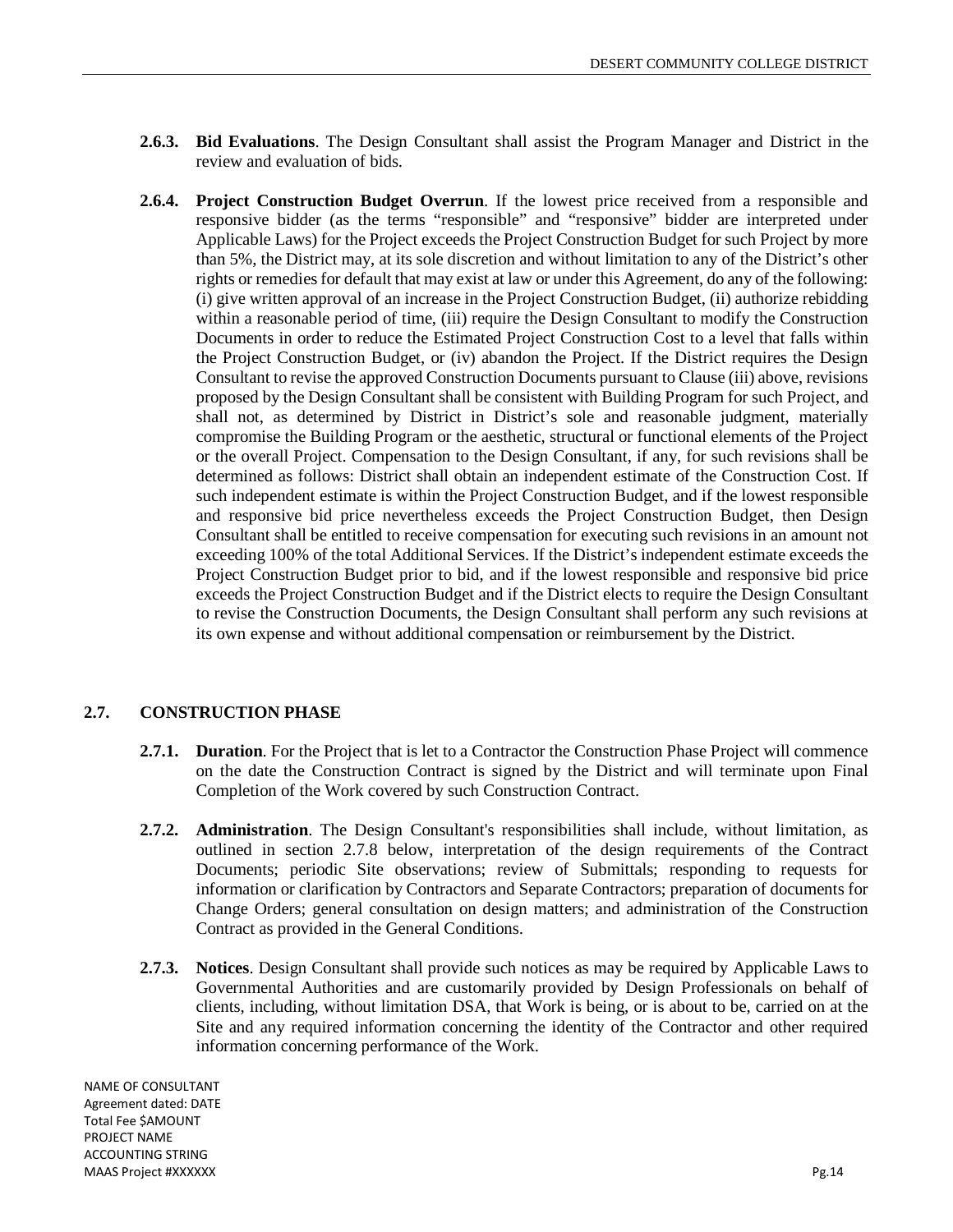- **2.7.4. Attendance at Meetings**. Except as otherwise expressly provided in Exhibit "B" attached hereto (if applicable), the Design Consultant shall attend all necessary pre-construction and regular construction meetings with the Contractor. Attendees shall be the Project Design Consultant, its Sub consultants, Contractor, the Program Manager, and others as deemed necessary by the Design Consultant. The regular construction meetings shall, unless otherwise directed by the Program Manager, occur weekly. The Program Manager shall prepare and distribute construction meeting notes.
- **2.7.5. Communications**. The Program Manager will furnish the Design Consultant with copies of written communications from the Program Manager or District to a Contractor. With respect to matters relating to design that may be addressed in such communications, unless the Design Consultant, within ten (10) Days of receipt of a written communication to the Contractor provides written notification to the Program Manager that the Design Consultant disagrees with the content of the written communication, specifying the reason for the disagreement, the Design Consultant shall be deemed to agree with the content of such communication. The Design Consultant shall advise and consult with the Program Manager and shall keep Program Manager informed of the observed progress of the Work. Design Consultant shall render written or graphic interpretations and decisions that are consistent with the intent of, and reasonably inferable from, the Contract Documents; review and recommend any action to be taken regarding Submittals; and evaluate and advise the Program Manager on the equivalence of proposed substitutions for materials, products, or services specified by brand or trade names in the Contract Documents and recommend either approval or rejection of the substitutions as being equal in quality, utility and appearance.
- **2.7.6. No Delay**. The Design Consultant shall not delay its interpretations, decisions, reviews or other functions pursuant to this Agreement or otherwise cause or contribute to a disruption of construction or a delay to the Project. Toward this end, Contractor's Request(s) for Information (RFI) shall be responded to within a maximum of ten (10) days from receipt of the RFI, and Contractor's submittals of shop drawings and product data shall be reviewed and returned within a maximum of twenty-one (21) days from submittal. In accordance with the approved submittal schedule, the Design Professional shall review and approve or take other appropriate action upon the Contractor's submittals such as Shop Drawings, Product Data and Samples, but only for the limited purpose of checking for conformance with information given and the design concept expressed in the Contract Documents, not for substitution for or deviation from the requirements of the Contract Documents. Review of such submittals is not for the purpose of determining the accuracy and completeness of other information such as dimensions, quantities, and installation or performance of equipment or systems, which are the Contractor's responsibility. The Design Professional's review shall not constitute approval of safety precautions or, unless otherwise specifically stated by the Design Professional, of any construction means, methods, techniques, sequences or procedures. The Design Professional's approval of a specific item shall not indicate approval of an assembly of which the item is a component.
- **2.7.7. Corrections**. The Design Consultant shall, at no cost to the District, promptly and satisfactorily correct any and all errors, omissions, deficiencies, ambiguities, conflicts or violations of Applicable Laws in the Construction Documents prepared by the Design Consultant or its Sub consultants.
- **2.7.8. Site Observations**. Subject to the limitations of Paragraph 2.7.13 below, the Design Consultant, and its Sub consultants as appropriate to the stage of the Work of the Project, shall not less frequently than weekly (i) observe construction at the Site as it progresses, (ii) conduct Site observations in connection with occupancy and completion, and (iii) check fabricated materials and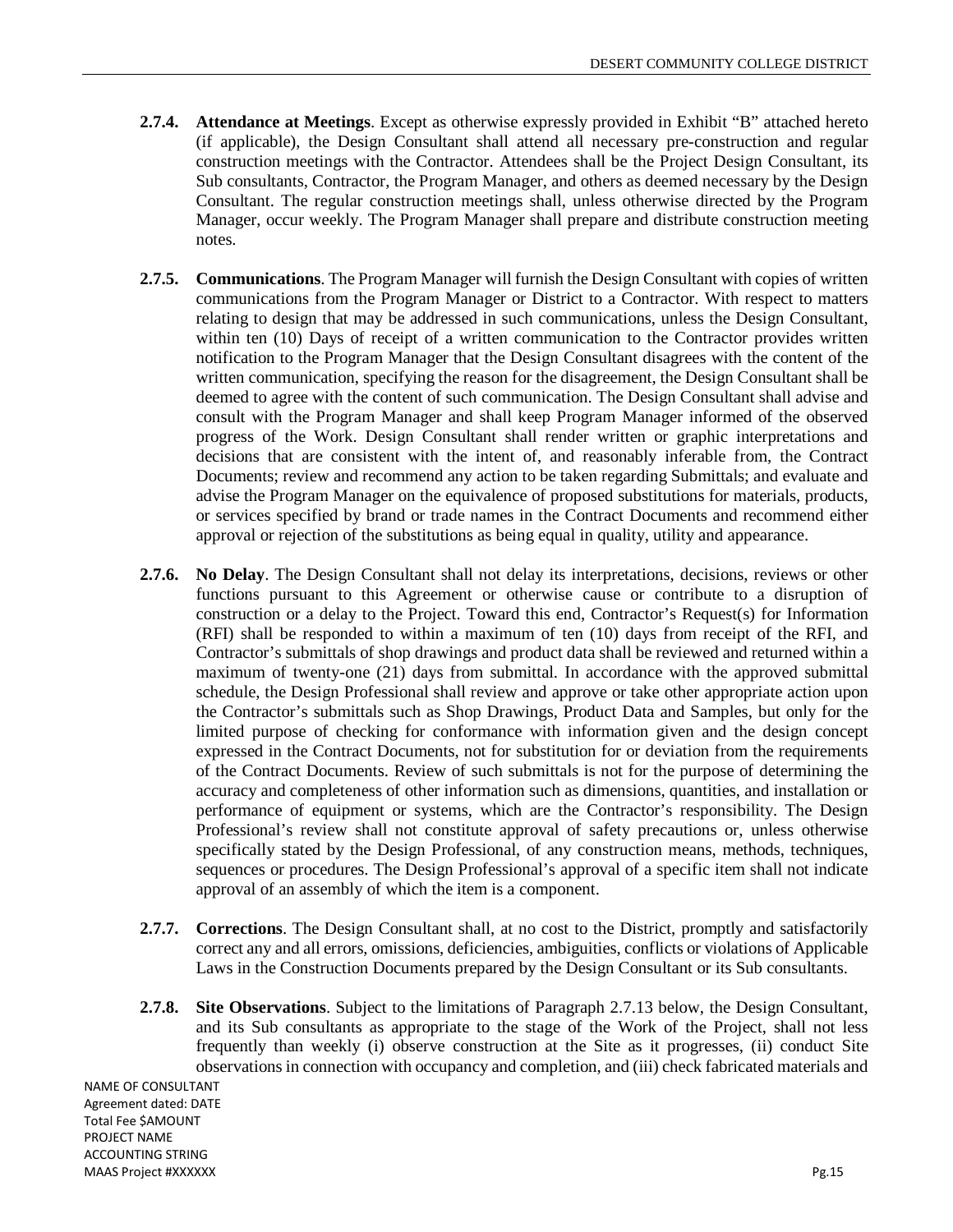equipment located on or outside the Site when such checks are specified in the Contract Documents. All such observations shall be conducted in accordance with the standard of care. Such observations shall address matters relating to: the progress, character, and complexity of the Work; design issues or questions of concern to the Design Consultant or its Sub consultants, or as noted in any inspection reports furnished to the Design Consultant; the observed quality of Contractor's performance during previous visits; the review of construction of crucial components of the Work; and the results of specified or directed tests significant to the acceptability of crucial components of the Work. Such observations shall be performed by Design Consultant and its Sub consultants when reasonably requested by the Program Manager or as appropriate to the stage of the Project. Without limitation to the foregoing, observations shall be for the purpose of ascertaining the progress of the Work and that the character, scope, quality and detail of construction (including workmanship and materials) generally comply with the Contract Documents, the Program Manager's written directives which have been provided to the Design Consultant, approved Submittals and clarifications. Observations shall be separate from any inspections which may be provided by others and such inspections by others shall not relieve the Design Consultant of its responsibilities under this Agreement. Any Sub consultant who has prepared designs or specifications shall be responsible to observe in accordance with the provisions of this Agreement those portions of the Work that he/she has so designed or specified. However, neither the Design Consultant nor any Sub consultant shall be required to make exhaustive or continuous on-site inspections to check the quality or quantity of the Work. The Design Consultant shall be responsible for its negligent acts or omissions, but shall not have control over or charge of and shall not be responsible for acts or omissions of the Contractor, Subcontractors, or their agents or employees, or of any other persons or entities performing portions of the Work.

- **2.7.9. Defective Work**. The Design Consultant shall recommend to the Program Manager and the inspector of record in writing, the rejection of observed Defective Work.
- **2.7.10. Testing, Inspection**. The Design Consultant shall recommend in writing special inspection or testing of the Work in accordance with the provisions of the Contract Documents if, in the Design Consultant's professional judgment, such inspection or testing is necessary or advisable for the implementation of the Contract Documents or required by Applicable Laws, regardless of the status of the Work. The Design Consultant shall review inspection reports, laboratory reports and test data to determine conformity of such data with the design requirements expressed in or implied by the Contract Documents and approved Submittals. The Design Consultant shall recommend to the Program Manager, in writing, actions that need to be taken, as determined by Design Consultant from Site visits, inspections, observations, reports, laboratory reports and test data, or from Contractor proposals, schedules or other relevant documents.
- **2.7.11. Substantial, Final Completion**. The Design Consultant shall accompany and assist the Program Manager and District to evaluate Substantial Completion, Final Completion, and preparation of a "punch list" of minor items of work to be completed or corrected for Final Completion. The Design Consultant shall review the punch list, advise the Program Manager and inspector of record whether items listed thereon have been completed in accordance with the requirements of the Contract Documents and issue such certifications of Substantial Completion and Final Completion as may be requested by Program Manager. The Design Consultant shall review for conformance with the Contract Documents all Record Documents and other items required by the Contract Documents to be delivered by Contractor as a condition of the final payment to such Contractor. In addition to the foregoing, Design Consultant shall, based on its evaluations of the Work notify Program Manager and inspector of record when the Work is completed to the point that, in the opinion of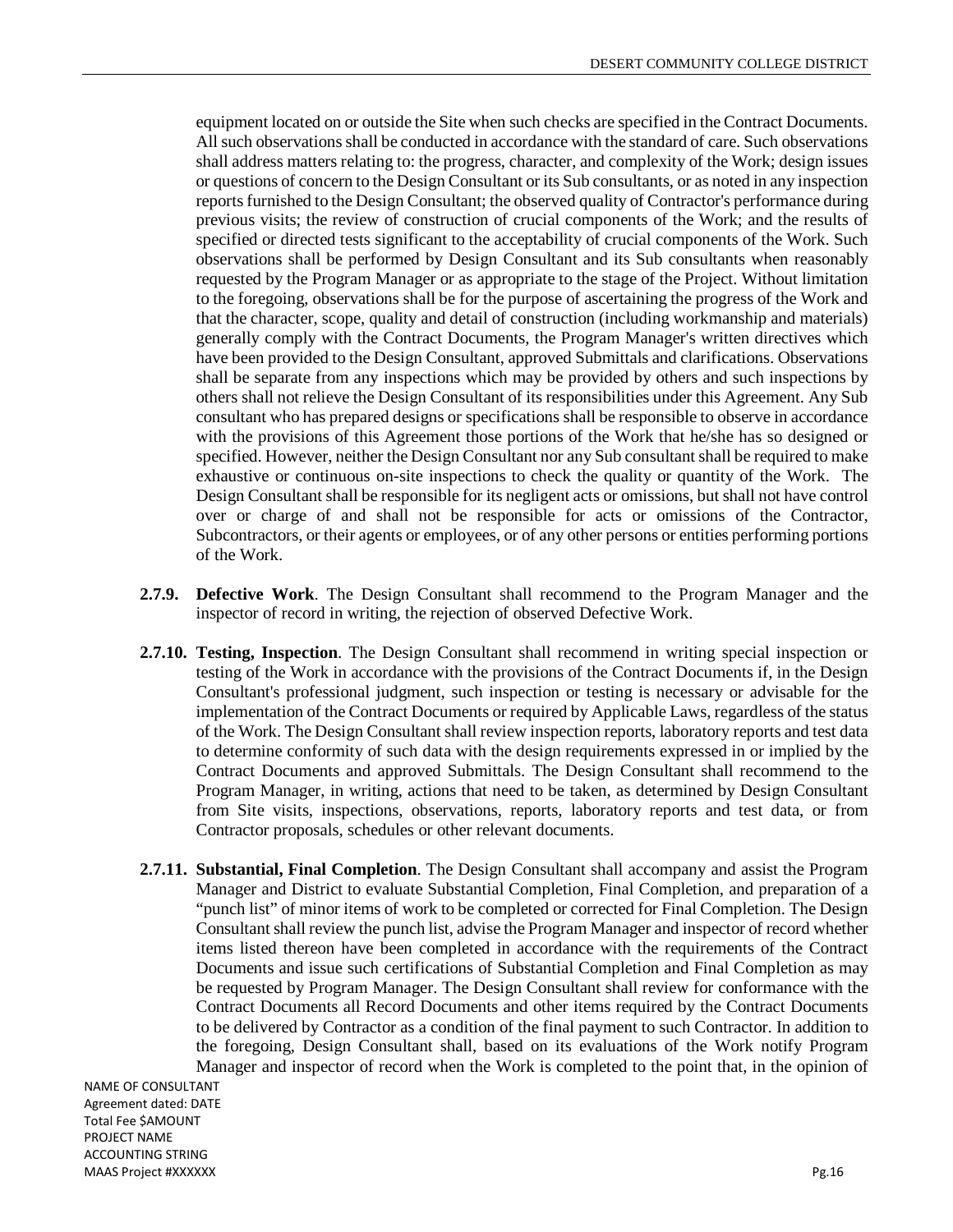the Design Consultant, a notice of completion required by Section 4-3339, Part 1, Title 24 of the California Code of Regulations may be filed.

- **2.7.12. Interpretations**. The Design Consultant shall, upon request by the Program Manager, issue interpretations and clarifications of the requirements of the design requirements of the Contract Documents. Such clarifications and interpretations shall be transmitted to the Program Manager in writing.
- **2.7.13. Construction Means, Methods, Safety**. The Design Consultant in the course of performing its other obligations under this Agreement shall report to Program Manager any observed conditions that render any portion of the Work unsafe; provided, however, that the foregoing obligation shall not relieve Contractors of their sole responsibility for construction means, methods, techniques, sequences, procedures or safety precautions and programs in connection with the Work nor create an affirmative obligation on the part of the Design Consultant to discover safety issues.
- **2.7.14. Change Orders**. The Design Consultant shall prepare Drawings and Specifications as specifically requested by the Program Manager in connection with the issuance of Field Instructions and Change Orders and secure approvals thereof by the applicable Governmental Authorities, including, but not limited to, DSA, in accordance with Applicable Laws prior to the commencement of the Work thereof. When requested by Program Manager or when necessary to maintain progress of the construction, Design Consultant shall prepare, submit and obtain approval by DSA of preliminary change orders, followed promptly by submittal of a formal Change Order. Design Consultant shall be entitled to compensation for the preparation of Drawings and Specifications in connection with the issuance of Field Instructions and Change Orders to the extent allowed by Article 3 of this Agreement. The Design Consultant shall not be entitled to compensation for the preparation of Drawings and Specifications necessitated by errors, omissions, deficiencies, ambiguities, conflicts or violations of Applicable Laws caused or created by the Design Consultant or its Sub consultants.

#### **2.7.15. Record Documents**.

- **.1** The Design Consultant shall review As-Built prepared and certified by the Contractor in a format acceptable to the Program Manager and in accordance with the CADD Manual. If significant discrepancies are noted by the Design Consultant in the course of its review, the Design Consultant shall return the As-Built to the Contractor, and, following corrections by the Contractor, return the As-Built to the Program Manager for further review.
- **.2** Within six (6) weeks after receipt of Contractor's complete and corrected As-Built, the Design Consultant shall, at no additional cost, draft and furnish the District Record Documents showing the as-built condition of all portions of the Work (including without limitation the location of electrical, HVAC, plumbing and other lines that may be diagrammatically represented in the Contract Documents), and one (1) annotated hard copy of the Specifications and one (1) computer disk in software format acceptable to the District. The revisions and changes reflected in the As-Built shall be coordinated and accurately annotated and cross-referenced by the Design Consultant from the contractor prepared As-Built. Each page of the Drawings and the coverage page of the annotated Specification shall prominently bear the words "Record Documents."
- **.3** Record Drawings shall be submitted by the Architect to the District in both hard copy half size prints, as well as in electronic form. Electronic files shall be submitted in both .PDF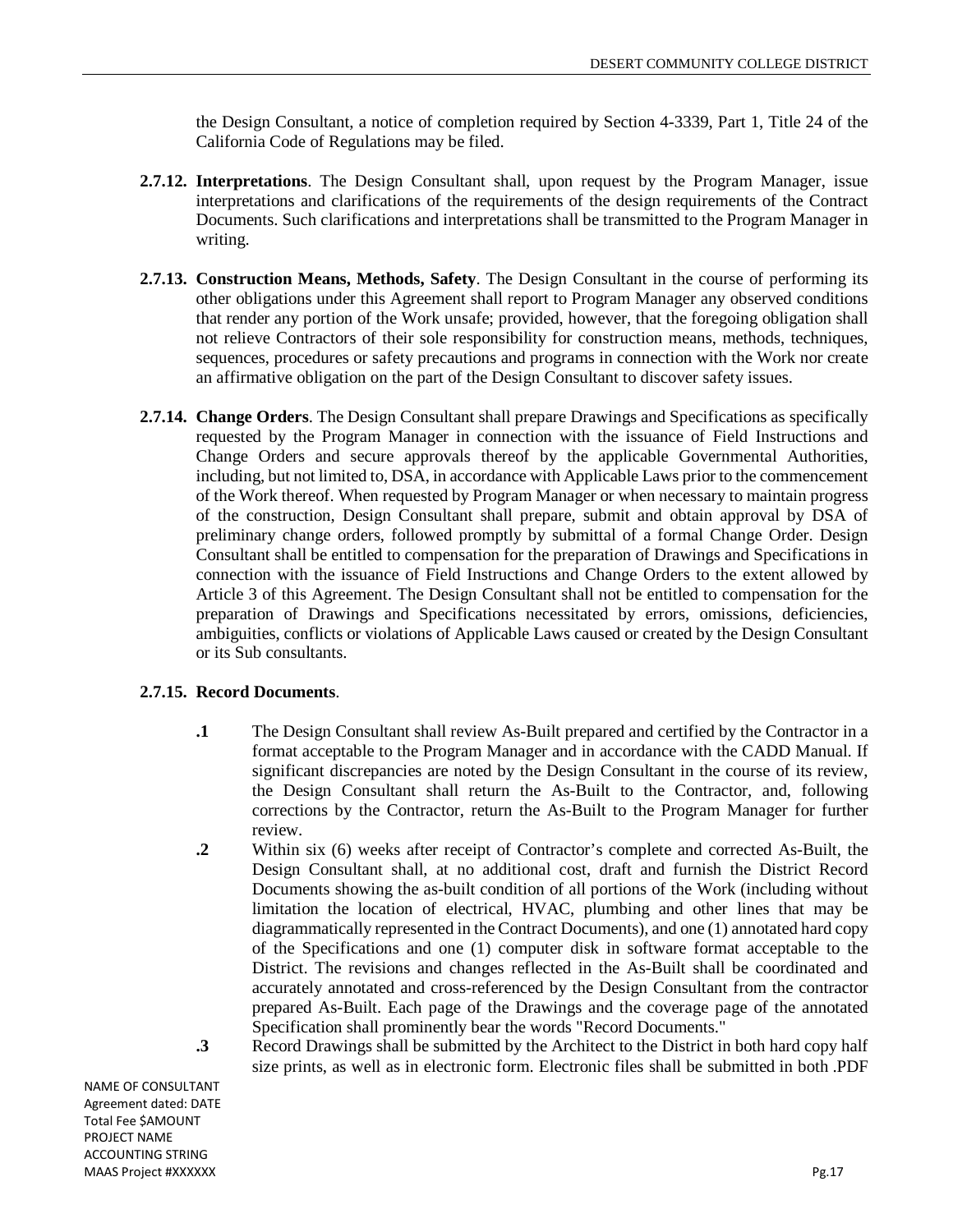format and .DWG format. All xrefs used in the Record Drawing .DWG files shall be bound to each .DWG as a block. Each file, whether .PDF format or .DWG format, shall be named in coordination with the actual drawing sheet name. (i.e. T-1 Cover Sheet). Electronic files shall be submitted on a thumb drive and shall be appropriately labeled.

**2.7.16. Title 24 Reports**. Design Consultant and its Sub consultants who are in charge of general observation of the Work shall, in accordance with the provisions of Part 1, Title 24 or the California Code of Regulations, prepare and file periodic verified reports on forms prescribed by the Division of State Architect affirming that of his/her own personal knowledge (as defined in California Education Code 81141 Reports required of architects, engineers and/or inspectors; information required) the Work performed during the period of time covered by the report has been performed and materials have been used and installed in every material respect in compliance with the Drawings and Specifications approved by the Division of State Architect for the Project, together with such other detailed statements of fact as the Divisions of State Architect may require.

## **2.8. PROJECT CLOSE-OUT PHASE**

- **2.8.1. Close-Out Documents**. The Design Consultant shall compile and assemble the Contractor's closeout documents for delivery to the District, including without limitation, Record As-Built Drawings, Operations and Maintenance manuals, key schedules and warranties. The Consultant shall prepare and submit for processing such documentation as required by governmental agencies, including DSA, in connection with completion of the Work of the Project. Within sixty (60) days of the date of Final Completion of the Project, Design Consultant shall provide District with a complete reproducible set of "Record Drawings" which shall be based upon the Contractor's "As-Built" drawings showing significant changes between the Work of the Drawings made during construction, including those incorporated into Change Orders issued under the Construction Contract, locations of building systems concealed or covered, including without limitation, utility structures and distribution systems and electrical, mechanical, plumbing and structural systems. Each sheet of the Record Drawings shall note clearly "RECORD" with the data source, date of drawing and signature on behalf of Design Consultant. Concurrently with delivery of the reproducible set of the Record Drawings, the Design Consultant shall deliver to the District corresponding CADD diskettes of the Record Drawings.
- **2.8.2. Warranty Observation.** The Design Consultant shall conduct a review of the Work eleven (11) months after Final Completion for the purpose of observing the condition in the Work. Design Consultant shall make written recommendations to the District for the correction of any Defective Work discovered in the course of the Design Consultant's review within fifteen (15) Days after the date of such review. The Design Consultant shall be accompanied by the Program Manager and District during its review of the Work. The number of work hours to complete such review and preparation of written recommendations shall not exceed fifty (50) hours for any single Project, excluding review and preparation necessitated in whole or in part by errors and omissions in the services performed by the Design Consultant or its Sub consultants. Hours in excess thereof shall be compensated as Additional Service only if approved in advance in writing by District.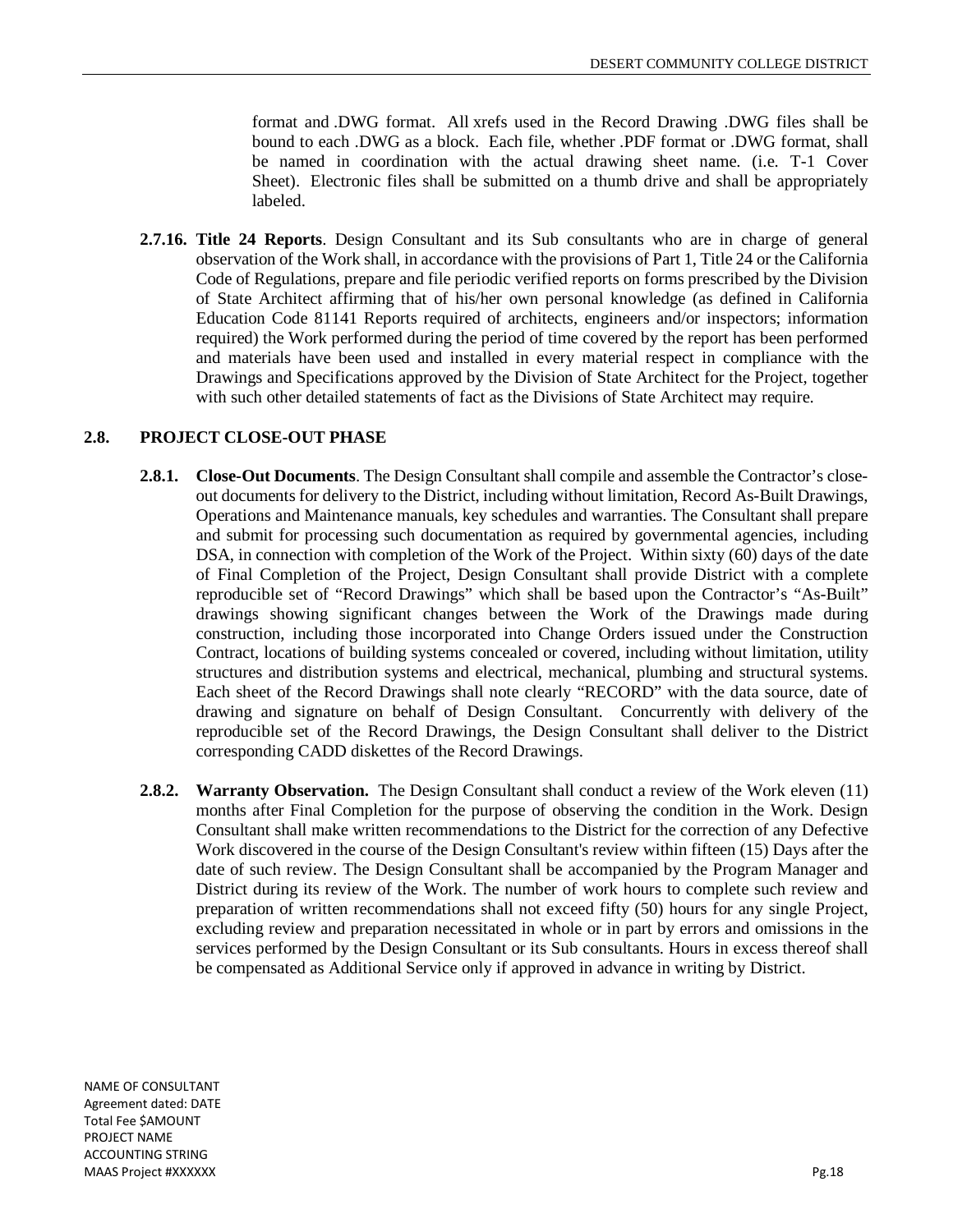#### **2.9. INDEPENDENT REVIEWS**

- **2.9.1.** This Project is subject to independent design reviews conducted by the District and at the District's expense. The Design Consultant shall participate in these design reviews including without limitation: Constructability Review and/or Value Engineering of the design documents.
- **2.9.2.** The Design Consultant shall have an obligation to incorporate into the Design documents any and all Value Engineering and Constructability Review comments into the Project Design Documents that are approved and accepted by the District, unless doing so would result in a violation of Applicable Laws or the Standard of Care. Except as set forth in Article 3, such changes shall be made with no additional compensation or reimbursement. Should the Design Consultant deem changes would be a violation of Applicable Laws, they shall immediately notify the District in writing of code section number and violation.
- **2.9.3.** District shall have the right, but not the obligation, to have an independent cost estimate conducted by an estimator designated by the District and at the District's expense. The Design Consultant shall be available to answer the estimator's questions regarding the design and to attend meetings with the estimator as reasonably necessary to reconcile the Design Consultant's estimate with the independent estimate.

#### **2.10. PROJECT SCHEDULE**

- **2.10.1.** The Design Consultant shall meet the requirements of the Project Schedule, including without limitation the dates for completion of each Phase of the Design Consultant's Basic Services for the Project.
- **2.10.2.** The Design Consultant shall be entitled to an adjustment to the Project Schedule for unavoidable Delays that are: (i) beyond the Design Consultant's control or its responsibility under this Agreement and/or (ii) not caused by the fault, negligence or violation of a provision of this Agreement by Design Consultant or its Sub consultants; provided, however, that as a condition precedent to its right to an adjustment of a Project Schedule, Design Consultant shall have given written notice to the Program Manager of the circumstances of such delay within fourteen (14) Days after such circumstances were first observed by Design Consultant or its Sub consultants. Failure to provide such written notice may result in a waiver by Design Consultant of any right to an adjustment to that Project Schedule on account of such circumstances.

#### **ARTICLE 3. ADDITIONAL SERVICES**

#### **3.1. LIST OF ADDITIONAL SERVICES**

Unless otherwise agreed by District, the following constitutes the exclusive list of Additional Services for which Design Consultant is entitled to Additional Services compensation pursuant to Section 5.3 of this Agreement. The Additional Services described in this Article 3 are not included in the scope of Design Consultant's Basic Services for the Project. Design Consultant shall notify Program Manager prior to providing any such Additional Services and in no event not later than seven (7) Days after it learns of any circumstance (including, without limitation, any direction or request by District or Program Manager) that Design Consultant believes may give rise to performance of Additional Services. The District may in its sole discretion direct the Design Consultant to proceed or not proceed with all or any portion of Additional Services described in Design Consultant's written notice.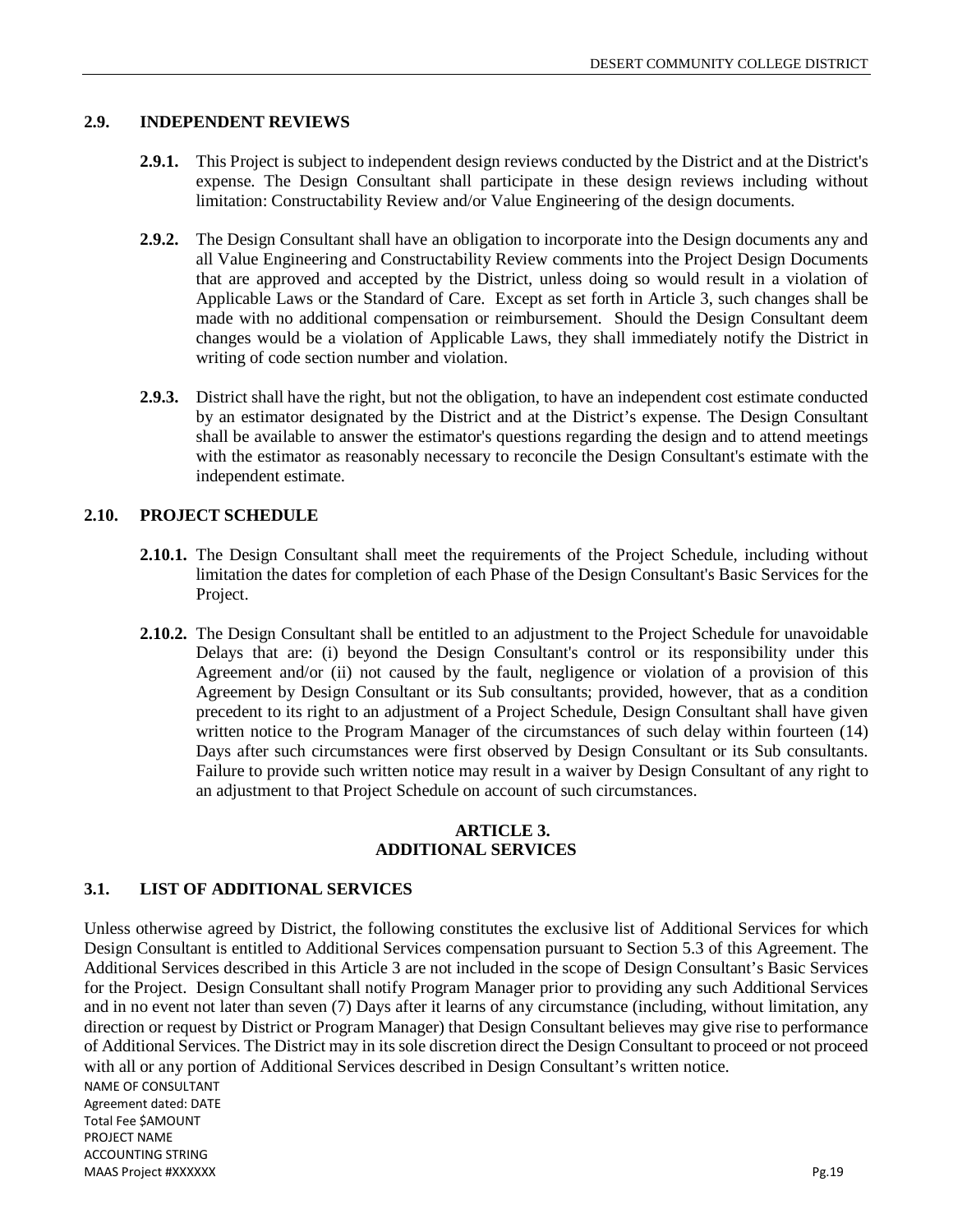- **3.1.1.** Except as set forth in Articles 1 or 2 as part of Basic Services, provide planning surveys, Site evaluations, or environmental studies.
- **3.1.2.** Providing services beyond those provided for in Articles 1 or 2 of this Agreement to investigate existing conditions or facilities, to make measured drawings thereof, or to verify the accuracy of drawings or other information furnished by the District or Program Manager.
- **3.1.3.** Providing planning services for tenant or rental spaces.
- **3.1.4.** Providing financial feasibility studies or other special studies.
- **3.1.5.** Preparing revisions to the documents during the Schematic Design, Design Development or Construction Documents Phases, when these revisions are (i) necessary to implement changes, additions or deletions to a Building Program that are requested and approved by the District or Program Manager in writing or (ii) the result of issuance by District or Program Manager of written directives or instructions that conflict with prior written directives or instructions by District or Program Manager; (iii) necessitated by the enactment or revision of codes, laws or regulations where such enactment or revision could not have been reasonably foreseen by Design Consultant; or (iv) due to the District's failure to render decisions in a timely manner; provided, however, that under no circumstances shall the Design Consultant be paid Additional Services compensation to the extent due to (a) its or its Sub consultant's errors, omissions, conflicts, ambiguities or violation of applicable laws; or (b) modifications to the Drawings, Specifications or other Design Documents prepared by Design Consultant or its Sub consultants in accordance with Paragraphs 2.3.4, 2.4.4, 2.5.7 or 2.6.4 to bring the Construction Cost within the Project Construction Budget.
- **3.1.6.** Providing services related to future facilities, systems and equipment that are not intended to be constructed during the Construction Phase or that are not anticipated in a Building Program.
- **3.1.7.** Providing interior design, equipment planning and other similar services required for or in connection with the selection, procurement, or installation of furniture, furnishings, and equipment that are not provided for in the Building Program.
- **3.1.8.** Providing detailed quantity surveys or inventories of material, equipment and labor.
- **3.1.9.** Making investigations or taking inventories of materials or equipment, or making valuations and detailed appraisals of existing facilities.
- **3.1.10.** Providing analyses of owning and operating costs (except as needed to prepare energy calculations, which are deemed part of Basic Services).
- **3.1.11.** Providing perspective drawings, models and mock-ups, including slides thereof.
- **3.1.12.** Providing services as necessary to correct Defective Work not caused or created by any errors, omissions, conflicts, ambiguities, or violations of Applicable Laws in the Design Documents prepared by Design Consultant or its Sub consultants.
- **3.1.13.** Providing extensive assistance in the selection or utilization of any equipment or system; preparing operation and maintenance manuals; and training personnel for operation and maintenance.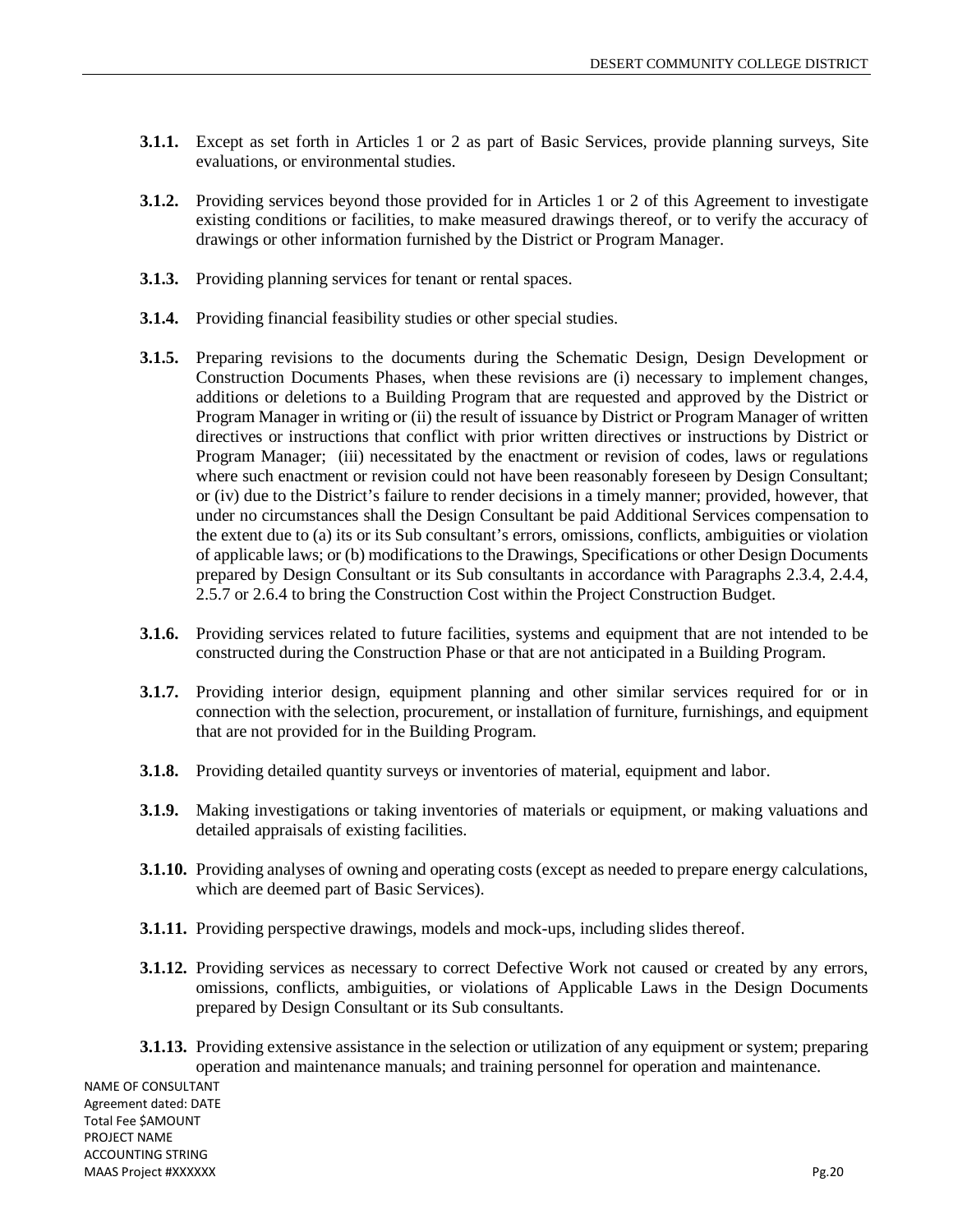- **3.1.14.** Providing services for the Project after Final Completion of such Project, except as such services relate to the Warranty Observation Phase described in Section 2.8 of this Agreement.
- **3.1.15.** Providing services in connection with a pending public hearing, mediation, arbitration proceeding, or legal proceeding, except where (i) the Design Consultant is party thereto, or (ii) the Design Consultant is a party to any related proceeding in which Design Consultant is alleged to be responsible for a Loss that is the subject of such pending public hearing, mediation, arbitration proceeding or legal proceeding.
- **3.1.16.** Providing services made necessary by the termination of a Contractor, but only to the extent such services exceed the level of service that would have been provided in the absence of such termination.
- **3.1.17.** Providing services to make revisions in approved Schematic Design, Design Development or Construction Documents due to inaccuracy in any surveys, test data or other information provided by District or Program Manager pursuant to Section 4.2 of this Agreement.
- **3.1.18.** Performance of any Excluded Design Service.
- **3.1.19.** Services for the Warranty Observation Phase in excess of those provided for in Section 2.8, above.
- **3.1.20.** Services in performing revisions to Design Documents as a result of independent reviews to the extent permitted by Section 2.9, above.
- **3.1.21.** Master Planning services regarding the District projects defined in this Agreement.
- **3.1.22.** Landscaping design services.
- **3.1.23.** Preparation of design and documentation for alternate bid or proposal requests proposed by the Owner.
- **3.1.24.** Providing the services of special inspectors.
- **3.1.25.** Responding to the Contractor's requests for information that are not prepared in accordance with the Contract Documents or where such information is available to the Contractor from a careful study and comparison of the Contract Documents, field conditions, other Owner-provided information, Contractor-prepared coordination drawings, or prior Project correspondence or documentation.
- **3.1.26.** Contractor Substitutions. Providing services in connection with the evaluation(s) or request(s) by the Contractor to provide substitute or alternative systems, equipment or materials to those indicated in the Design Documents and making subsequent revisions to the Design Documents and other documentation resulting therefrom.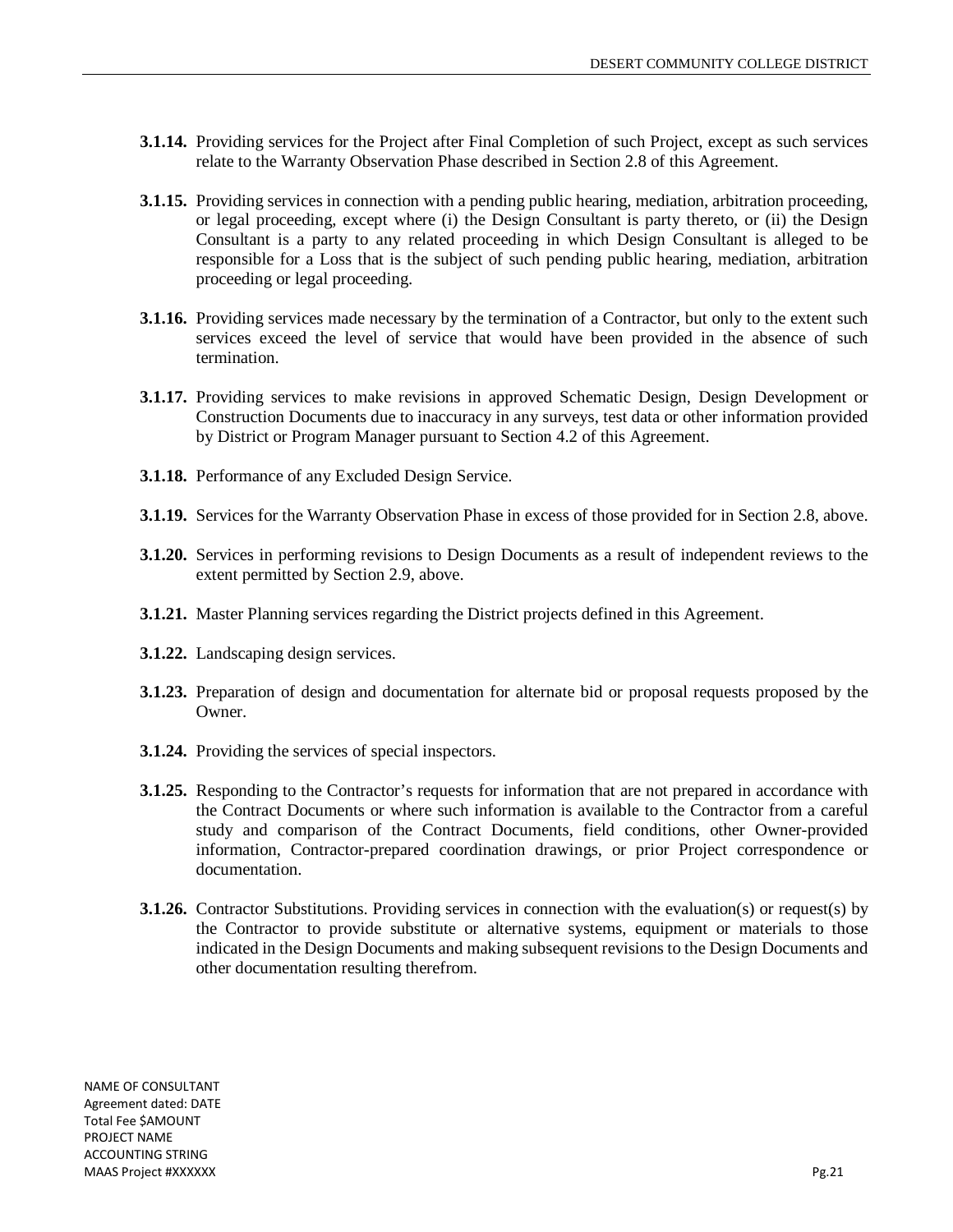## **3.2. DISPUTES**

- **3.2.1. Notice and Waiver of Compensation by Design Consultant**. Except as provided in Paragraph 3.2.2 below, Design Consultant's failure to notify Program Manager in writing and secure District's approval of said Additional Services prior to performing Additional Services shall be deemed a waiver of Design Consultant's right to compensation for such Additional Services performed without written authorization.
- **3.2.2. Disputed Additional Services**. If a dispute arises as to whether any service constitutes an Additional Service or a Basic Service, the Design Consultant will nevertheless promptly perform such services, if requested to do so in writing by the District or Program Manager, in which case neither District's nor Program Manager's request, Design Consultant's performance nor the acceptance of such disputed services by the Program Manager or District will constitute or be deemed to be a waiver on the part of the District or the Design Consultant of its rights with respect to the appropriate classification of the services rendered.

#### **ARTICLE 4. DISTRICT RIGHTS AND RESPONSIBILITIES**

## **4.1. ADMINISTRATION**

- **4.1.1. Responses**. District shall promptly respond to Design Consultant's submittals and requests for decisions, approvals or information; provided, however, that no failure by District to respond shall entitle Design Consultant to an adjustment of a Project Schedule unless District has failed to respond within seven (7) Days to a written notice by Design Consultant to District expressly stating that a response is overdue and specifically informing District that a response is necessary in order to avoid a delay to a Project Schedule.
- **4.1.2. Specialty Consultants**. The District shall furnish the services of Specialty Consultants for design reviews and other services which the Design Consultant is not required to provide pursuant to Article 2 of this Agreement.
- **4.1.3. Revisions by District**. District reserves the right exercised in its sole discretion to revise the Facilities Master Plan and any Building Program, Project Budget, Project Construction Budget and Project Schedule and to add to, reduce or revise the list or descriptions of Projects set forth in Exhibit "F" (if applicable) attached hereto. Design Consultant's sole and exclusive right to additional compensation and/or extension of time for such revisions shall be as set forth in this Agreement.

#### **4.2. SURVEYS AND REPORTS**

**4.2.1. General**. The District shall furnish such structural, mechanical, electrical, chemical, soils and other tests, inspections and reports as required by Applicable Laws or by the Contract Documents and which are not required to be furnished by the Design Consultant under this Agreement or by the Contractor under the Contract Documents.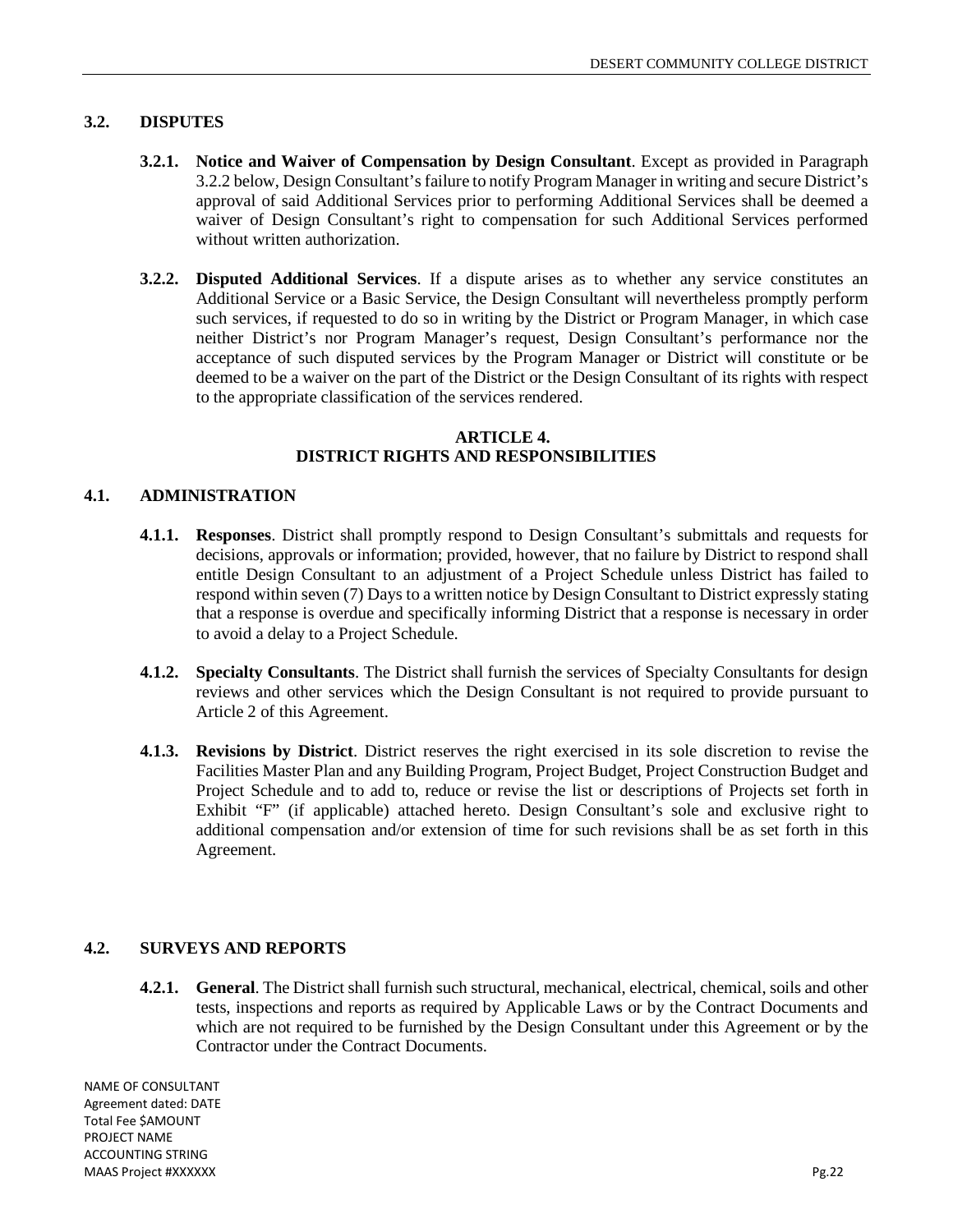- **4.2.2. Surveys, Legal Restrictions**. If required for the performance of the Design Consultant's services, the District shall furnish a land survey of the Site, giving (as applicable) grades and lines of streets, alleys, pavements and adjoining property; rights-of-way, restrictions, easements, encroachments, zoning, deed restrictions, boundaries and contours of the Site; locations, dimensions and floor elevations pertaining to existing buildings, other improvements and trees; and information in the District's possession concerning available service and utility lines, both public and private.
- **4.2.3. Geotechnical**. The District shall furnish geotechnical data and reports, or employ Specialty Consultants to provide such data or reports, when reasonably deemed necessary by the Design Consultant, including test logs, soil classifications, soil bearing values and other data and information necessary to define subsoil conditions.
- **4.2.4. District Expense**. The services, information, surveys and reports required by this Article 4 shall be furnished at the District's expense.
- **4.2.5. Reliance on Documents Provided by District**. Design Consultant shall be entitled to rely upon the accuracy and sufficiency of the documents provided by District in performing its obligations under this Agreement. In the event that the information contained in such documents is found to be inaccurate, incomplete or insufficient, or in the event that other surveys, data, reports or information, known or unknown, although available to District, were not provided, even if such information if disclosed, would have been material to Design Consultant's performance of this Agreement, District shall have no liability to Design Consultant, other than for payment for authorized Additional Services necessary to correct Design Documents. Design Consultant shall not be entitled to damages for breach of contract.
- **4.2.6. District Consultants**. Except for the Design Consultants retained by the Design Professional, the District shall furnish all legal, accounting, insurance and other consulting services as may be necessary to meet District's needs for the Project.

#### **ARTICLE 5. COMPENSATION**

**5.1. COMPENSATION**. The District shall pay the Design Consultant a total, lump sum, Fixed Fee price of **WRITE OUT DOLLAR AMOUNT (\$X,XXX,XXX.00),** which shall be apportioned and include the following:

| <b>Basic Services</b>     | <b>SAMOUNT</b> |
|---------------------------|----------------|
| <b>Specialty Services</b> | <b>SAMOUNT</b> |
| Reimbursable Expenses     | <b>SAMOUNT</b> |

The Compensation for the Project includes the Design Consultant's fee, Design Sub consultants' fees, personnel expense of the Design Consultant and Design Sub consultants, inclusive of all benefits and burdens, travel for the personnel of the Design Consultant and Design Sub consultant to and from their respective offices and: (a) the District Administrative offices; (b) the Site; and (c) travel within the **counties of Los Angeles, Orange, San Bernardino and Riverside,** insurance and all other administrative or overhead costs associated with or arising out of performance of the Basic Services.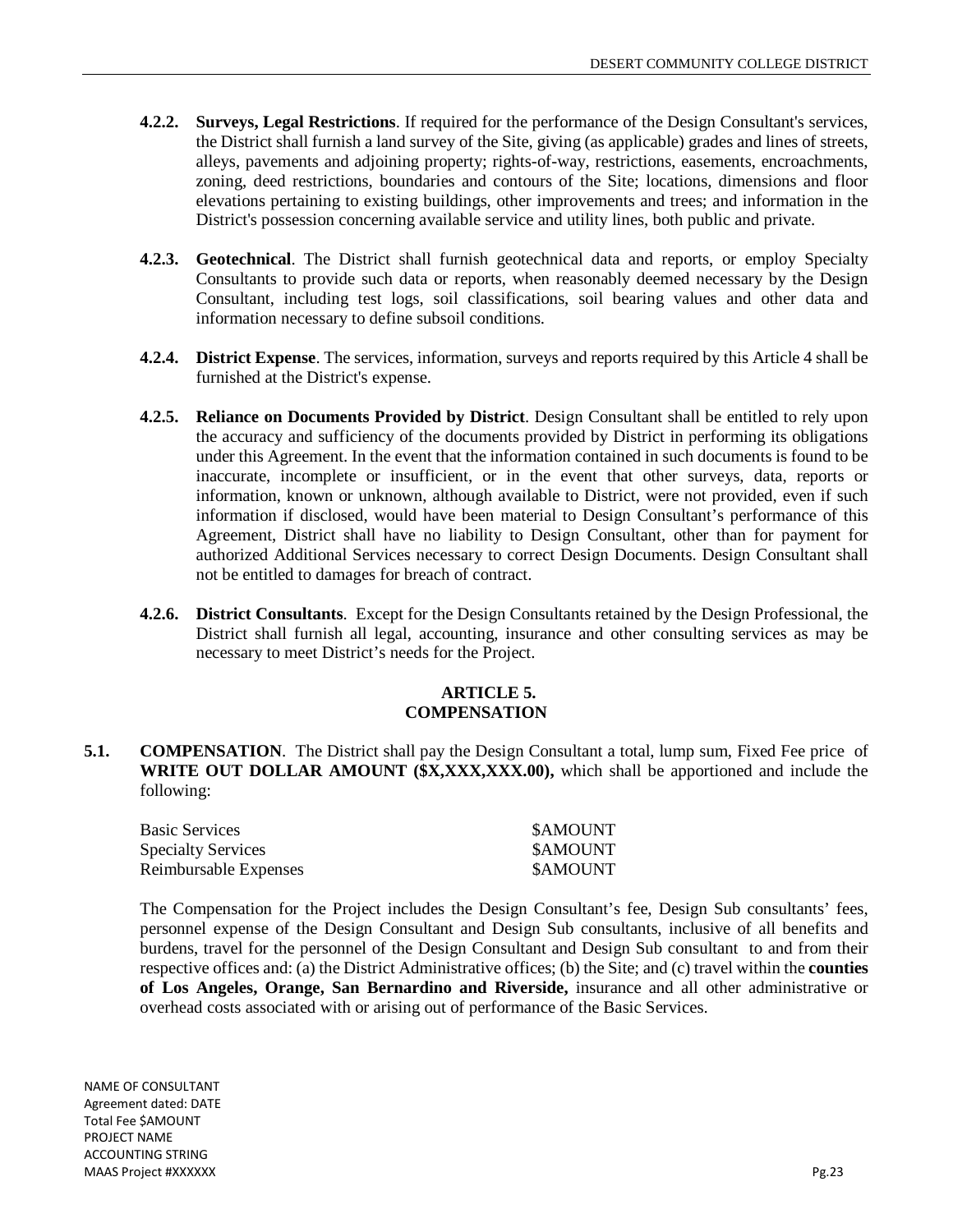- **5.2. CONSTRUCTION PHASE CHANGES.** The Compensation for the Basic Services for the Project is not subject to adjustment unless there are Changes authorized by the District during the Construction Phase of the Project which are not the result of errors, omissions or other defects in the Design Documents or failures of the Design Consultant or its Sub consultants to timely and completely perform the Basic Services. If services of the Design Consultant or its Sub consultants are required in connection with Changes during the Construction Phase of the Project which do not result from errors, omissions or other defects in the Design Documents or failures of the Design Consultant or its Sub consultants to timely and completely perform the Basic Services, the Compensation will be equitably adjusted by an amount equal to the lesser of eight percent (8%) of the Construction Costs of such Changes or the time of the Design Consultant and/or its Sub consultants reasonably necessary to provide design and related support services for such Changes multiplied by the applicable hourly rate(s) set forth in Exhibit A, the Rate Schedule attached hereto. If a Change during the Construction Phase of the Project is the result of errors, omissions or other defects in the Design Documents or failures of the Design Consultant or is Sub consultants to timely and completely perform the Basic Services, services required of the Design Consultant or its Sub consultants in connection with such Change shall not result in adjustment of the Compensation.
- **5.3. REIMBURSABLE EXPENSES**. The Compensation for Design Consultant's Basic Services for the Project includes all costs and expenses of a non-capital nature reasonably and necessarily incurred by Design Consultant to perform the Basic Services including without limitation expenses for telephone, postage, delivery, office supplies, reproduction of plans and prints, photographic film and development and travel to and from the offices of the Design Consultant and its Sub consultants to the Site, the District's Administrative offices and within the counties noted above. Unless expressly authorized in advance by the District, no payment will be made by the District for expenses or costs of any kind, type or nature.
- **5.4. RECORDS**. Accurate and detailed records of Reimbursable Expenses pertaining to the Project shall be maintained in an orderly manner on the basis of generally accepted accounting practices and shall be available at Design Consultant's office (or at District's request and expense, shall be brought by Design Consultant to the College campus) for inspection, auditing and/or copying by Program Manager, District and its representatives pursuant to Article 7 of this Agreement.

## **5.5. ADDITIONAL SERVICES COMPENSATION**

- **5.5.1. Lump Sum.** Prior to performance of any Additional Services not initially authorized for the Project, Design Consultant and District shall attempt in good faith to negotiate a lump sum amount for such Additional Services. Monthly payments for those services will be based on progress as determined by District in the exercise of its reasonable discretion. If the parties fail to negotiate a lump sum amount prior to the date such Additional Services are first provided, then Design Consultant's compensation for such Additional Services shall be as set forth in Paragraph 5.5.2.
- **5.5.2. Hourly Rates**. If the parties are unable to negotiate a lump sum price for Additional Services and District instructs Design Consultant to proceed with performance of the Additional Services, then Design Consultant's compensation shall be computed based on actual employee time expended at the Hourly Rates set forth in Attachment "A", without any markup or multiplier. Rates charged by Sub consultants for Additional Services shall be subject to advance approval by District, which will not be unreasonably withheld. Authorized Additional Services charged by Sub consultants at rates that are not so approved in advance by District will be deemed chargeable to District for no more than the lowest Hourly Rate chargeable by Design Consultant for Additional Services under this Agreement.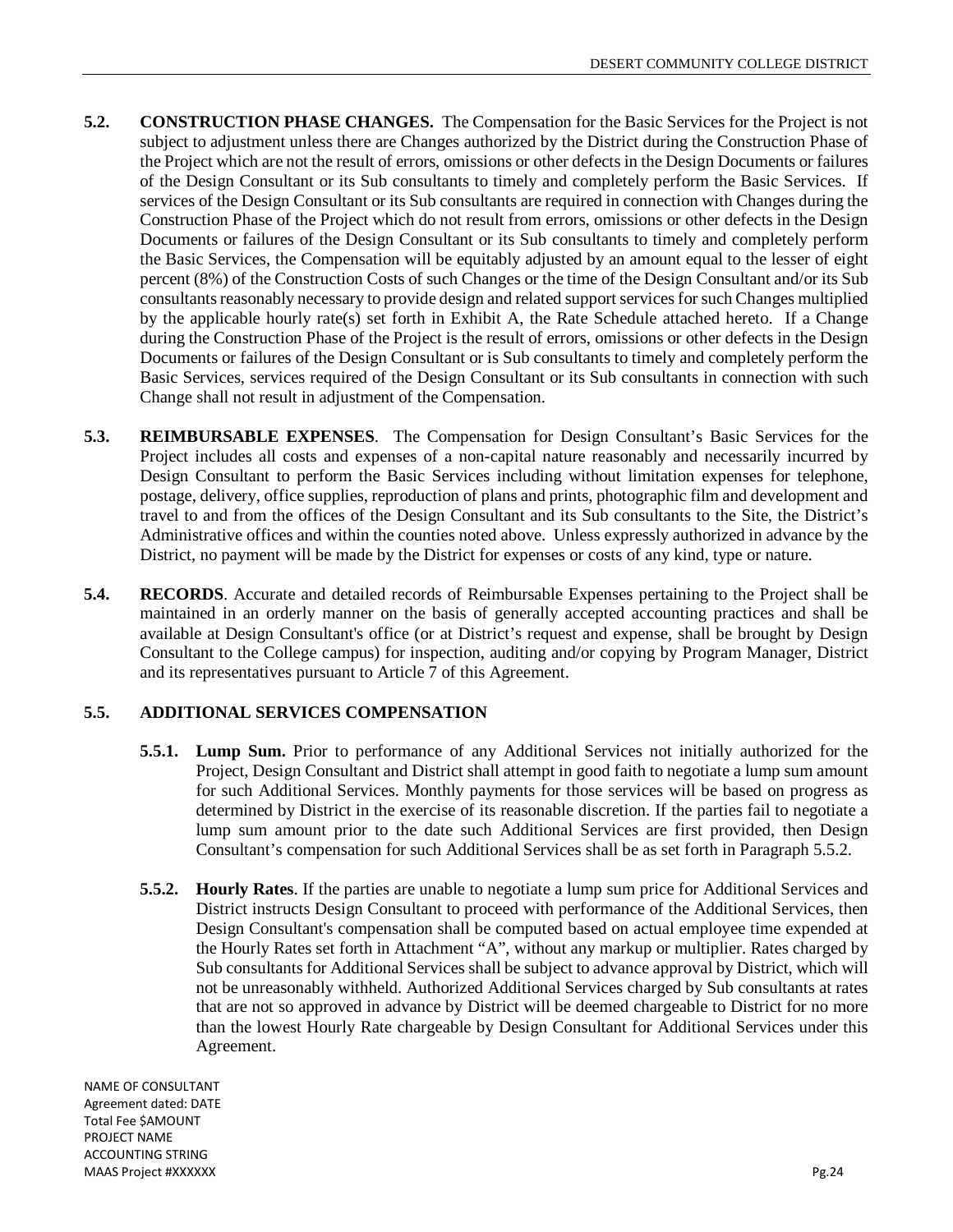#### **ARTICLE 6. PAYMENTS**

## **6.1. APPLICATIONS FOR PAYMENT**

**6.1.1. Allocation of Compensation for Basic Services.** The District's payment of the Compensation for Basic Services for the Project shall be allocated amongst the various Phases of the Basic Services as follows:

| <b>Architecture and Management</b> | <b><i>SXXXXX</i></b> |
|------------------------------------|----------------------|
| Programming                        | <b><i>SXXXXX</i></b> |
| <b>Interior Design</b>             | <b><i>SXXXXX</i></b> |
| <b>Landscape Architecture</b>      | <b><i>SXXXXX</i></b> |
| <b>Civil Engineering</b>           | <b><i>SXXXXX</i></b> |
| <b>Structural Engineering</b>      | <b><i>SXXXXX</i></b> |
| <b>MEP Engineering</b>             | <b><i>SXXXXX</i></b> |

- **6.1.2. Monthly Applications**. Design Consultant shall submit an invoice, monthly in duplicate a to Program Manager and District, on or before the fifteenth (15th) Day of the month, accompanied by such documentation as required by this Agreement, setting forth in detail the: (i) invoices for Programming, if any, shall be based upon the percentage of work performed in the previous month and shall not exceed the total portion of the Compensation apportioned to Programming set forth in paragraph 5.1, above; (ii) Progress payments for Basic Services shall be based on the percentage of Basic Services performed in the previous month and shall not exceed the allocated percentage for each phase of the Basic Services set forth in paragraph 6.1.1, above; (iii) compensation for authorized Additional Services rendered; and (iv) authorized Reimbursable Expenses incurred and paid during the previous month.
- **6.1.3. Accompanying Documentation**. Invoices submitted for payment shall be accompanied by a detailed summary description of the progress of performance to date, including but not limited to, phase/task/employee, (a) a description of the status of completion of Basic Services by percent complete; (b) a description of the percent complete of any Additional Services and summary of hours worked; (c) Reimbursable Expenses incurred during the previous 30-Day period of time accompanied with backup documentation, invoices, receipts and other documentation reasonably requested, by the District to verify the amounts of Reimbursable Expenses for which reimbursement is sought for the Invoice submitted for payment.

## **6.2. PAYMENTS**

Payments of undisputed sums due shall be made by District monthly within thirty days (30) Days after receipt by the Program Manager and the District of a proper and timely Invoice. In handling payments under this Section 6.2, Program Manager is acting as agent for the District and Design Consultant shall have no direct right of action against Program Manager related to payment or non-payment under this Agreement.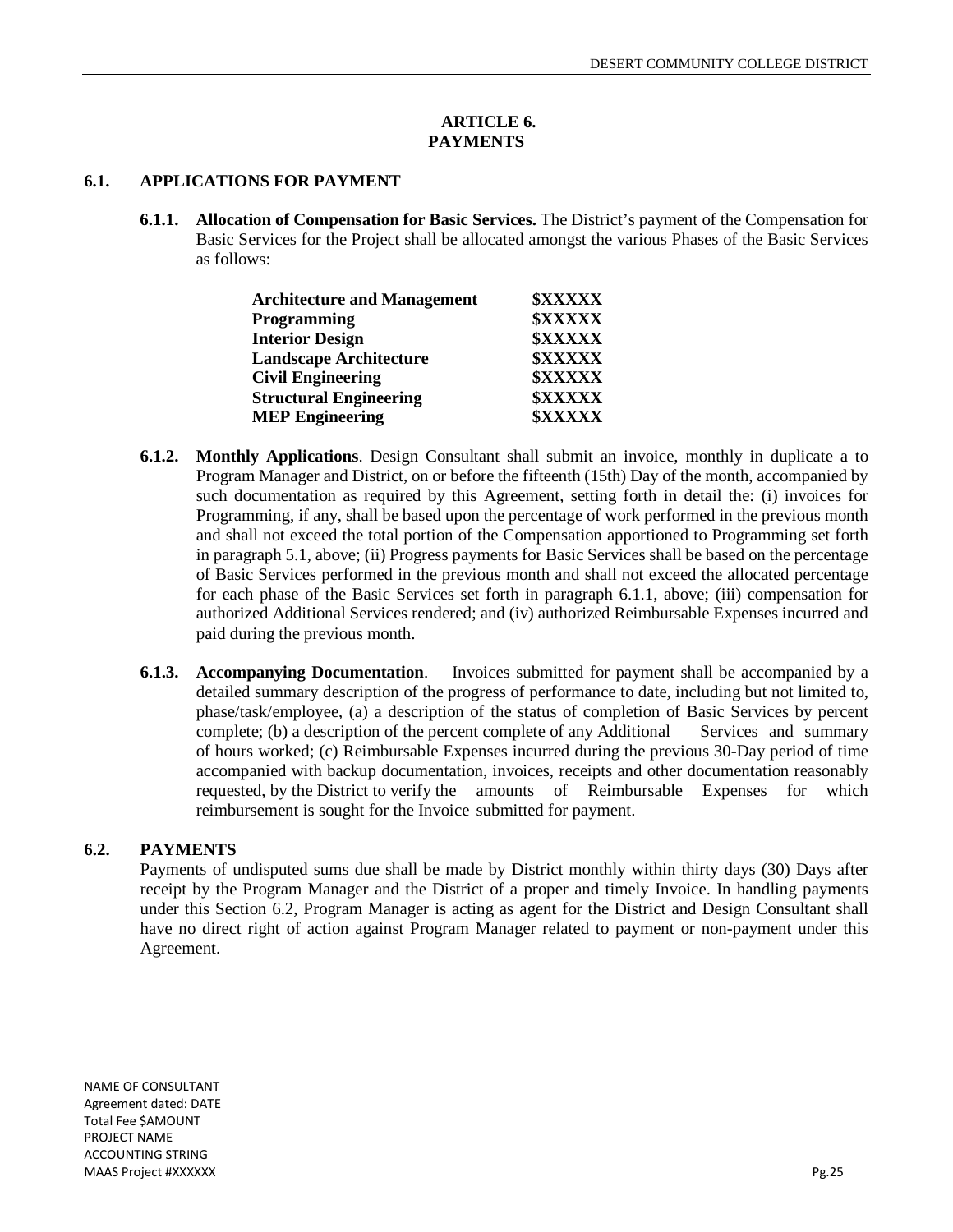## **6.3. PAYMENT DISPUTES**

Notwithstanding any provision of this Agreement to the contrary, if the District shall, in good faith, dispute the amount due the Design Consultant under any billing invoice submitted by the Design Consultant under this agreement, pursuant to Civil Code 3320(a), (*Contracts for public works of improvement; progress and final retention payments to prime design professionals; dispute; penalty; nature and application), the* District may withhold from payment to the Design Consultant an amount not to exceed one hundred and fifty percent (150%) of the disputed amount.

In the event of any good faith dispute as to whether a particular payment or a portion of a particular payment is owed or not owed by District to Design Consultant under this Agreement, District shall have the right to do either of the following: (i) make all or part of such disputed payment to Design Consultant without prejudice to District's right to contest the amount so paid; or (ii) withhold all or a portion of such disputed payment. Pursuant to Civil Code section 3320(a). Should District withhold all or a portion of any payment invoiced by Design Consultant, District shall so notify Design Consultant in writing of the reasons therefore. From and after Design Consultant's receipt of such notice, District and Design Consultant shall use their good faith efforts to resolve their dispute within 45 days. If District has given such notice, Design Consultant shall not be entitled to terminate this Agreement or suspend its services hereunder on account of such nonpayment provided that District makes payment for all undisputed sums. If District chooses to withhold payments under Clause (ii) of this Section 6.3 and if it is subsequently determined that District owes an additional payment to Design Consultant, District shall pay such amount to Design Consultant plus a penalty of 1 1/2 percent for the improperly withheld amount, in lieu of any interest otherwise due, per month for every month that payment is not made. In any action for the collection of amounts withheld in violation of this section, the prevailing part is entitled to his or her reasonable attorney's fees and costs. If District chooses to proceed under Clause (i) of this Section 6.3 and it is subsequently determined that District overpaid Design Consultant, Design Consultant shall refund to District the amount of such payment plus 1 1/2 percent of the amount of the overpayment in lieu of any interest otherwise due, per month from the date of such overpayment and for every month until refunded.

## **ARTICLE 7. DESIGN CONSULTANT'S RECORDS AND FILES**

## **7.1. RECORDS**

- **7.1.1. Maintenance of Project Books and Records**. Design Consultant and its Sub consultants shall maintain complete and accurate books and records with respect to services, costs, expenses, receipts and other information required by the District to verify the scope or charges for any services provided under this Agreement. Design Consultant and its Sub consultants shall maintain such records in sufficient detail to permit the District, District's independent auditors, Program Manager, or a designee of any of them, to thoroughly evaluate and verify the nature, scope, value and charges for services performed under this Agreement. All such books and records shall be maintained in accordance with generally accepted accounting principles and shall be clearly identified and readily accessible. Such records shall be kept separate from other documents and records unrelated to the Project for a period of four (4) years after the later of termination of this Agreement or Final Completion of the Project.
- **7.1.2. Audit of Records**. The District, District's independent auditors, Program Manager or their designees shall have the right to examine and to audit books, records, documents, and other evidence sufficient to reflect properly all costs and expenses claimed to have been incurred in Design Consultant's and its Sub consultants' performance of this Agreement, including, without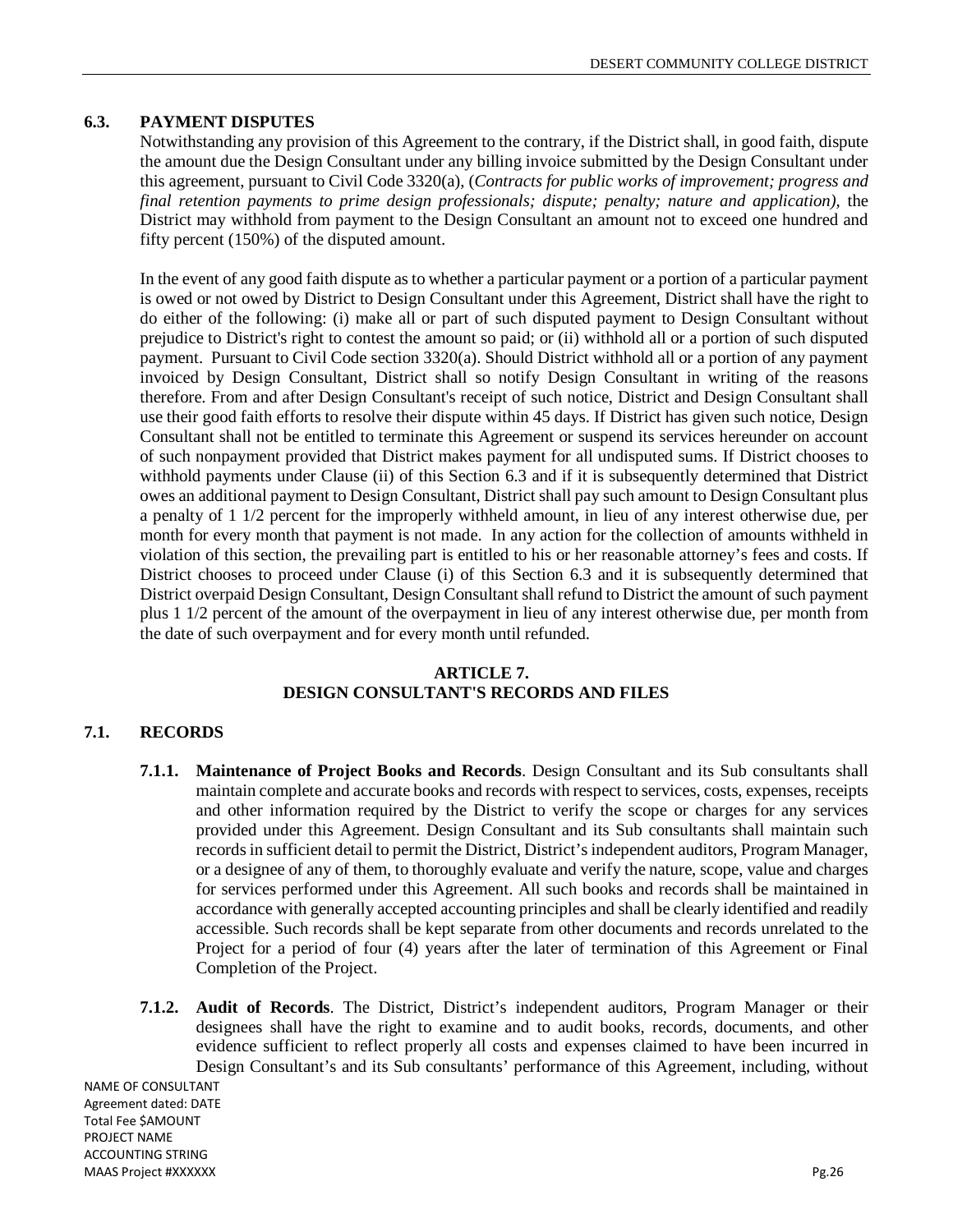limitation, verification of the amounts and tasks performed for all time expended that is charged to District on an hourly basis. Such right to audit shall include inspection at all reasonable times at the Design Consultant's offices or facilities. In addition, Design Consultant shall, at no cost or expense to the District, furnish facilities and cooperate fully with the audit. Upon request, Design Consultant shall provide reproducible copies of books, records and other documents in the possession of Design Consultant and its Sub consultants that are applicable to this Agreement for reproduction by the District, Program Manager or their designee.

- **7.1.3. Audit Reimbursement**. To the extent that an audit by the District, District's independent auditors, Program Manager or their designees disclose excess charges inaccurately or improperly attributed to this Project by the Design Consultant and such audit is subsequently determined to be correct, Design Consultant agrees to remit the amount of the overpayment to the District, together with interest thereon at a rate that is the lesser of ten percent (10%) per annum or the maximum rate allowable by law, within thirty (30) Days after demand. If such audit discloses an overcharge of five percent (5%) or more of the total amount invoiced to District for any year audited, and such audit is subsequently determined to be correct, Design Consultant shall pay the actual cost of such audit, which cost, in the case of audits conducted by District using in house staff, shall be computed on the basis of two (2) times the direct payroll of the audit staff completing the audit and audit report.
- **7.1.4. Privileged Communications**. Design Consultant acknowledges that in the course of its services under this Agreement it will be necessary for Design Consultant or its Sub consultants to communicate with the District's attorneys, including special legal counsels, or receive or perform work at the request of District's counsel, and that such work product and communications shall be protected by the attorney-client and attorney work product privileges and shall be maintained in confidence by Design Consultant and its Sub consultants, except as authorized in writing by District's counsel, or designee.
- **7.1.5. Sub consultants**. Design Consultant shall include the provisions of this Section 7.1 in all contracts it enters into with Sub consultants.

#### **ARTICLE 8. TERM; TERMINATION OF AGREEMENT**

**8.1. TERM.** This Agreement shall terminate on **DATE** the Termination Date"). In the event that Project construction is not completed or the District shall not have issued Final Payment to the Contractor as of the Termination Date through no fault or neglect of Design Consultant, or its Sub consultants, the Termination Date shall be extended and Basic Services provided by Design Consultant following the Termination Date shall be in accordance with the Rate Schedule attached hereto as Exhibit "A". If Project construction is not completed by the Termination Date and delayed completion of Project construction is caused in whole or in part by: (a) the acts, omissions or other conduct of the Design Consultant or any Sub consultant; (b) delayed review and/or approval by DSA or other government authorities; or (c) acts of God, the Termination Date shall be extended commensurate with the number of calendar days attributed to (a), (b) and/or (c) above ("the Extended Duration"). During the Extended Duration, the Design Consultant shall continue to provide or perform the Basic Services without adjustment of the Compensation.

## **8.2. TERMINATION BY DISTRICT**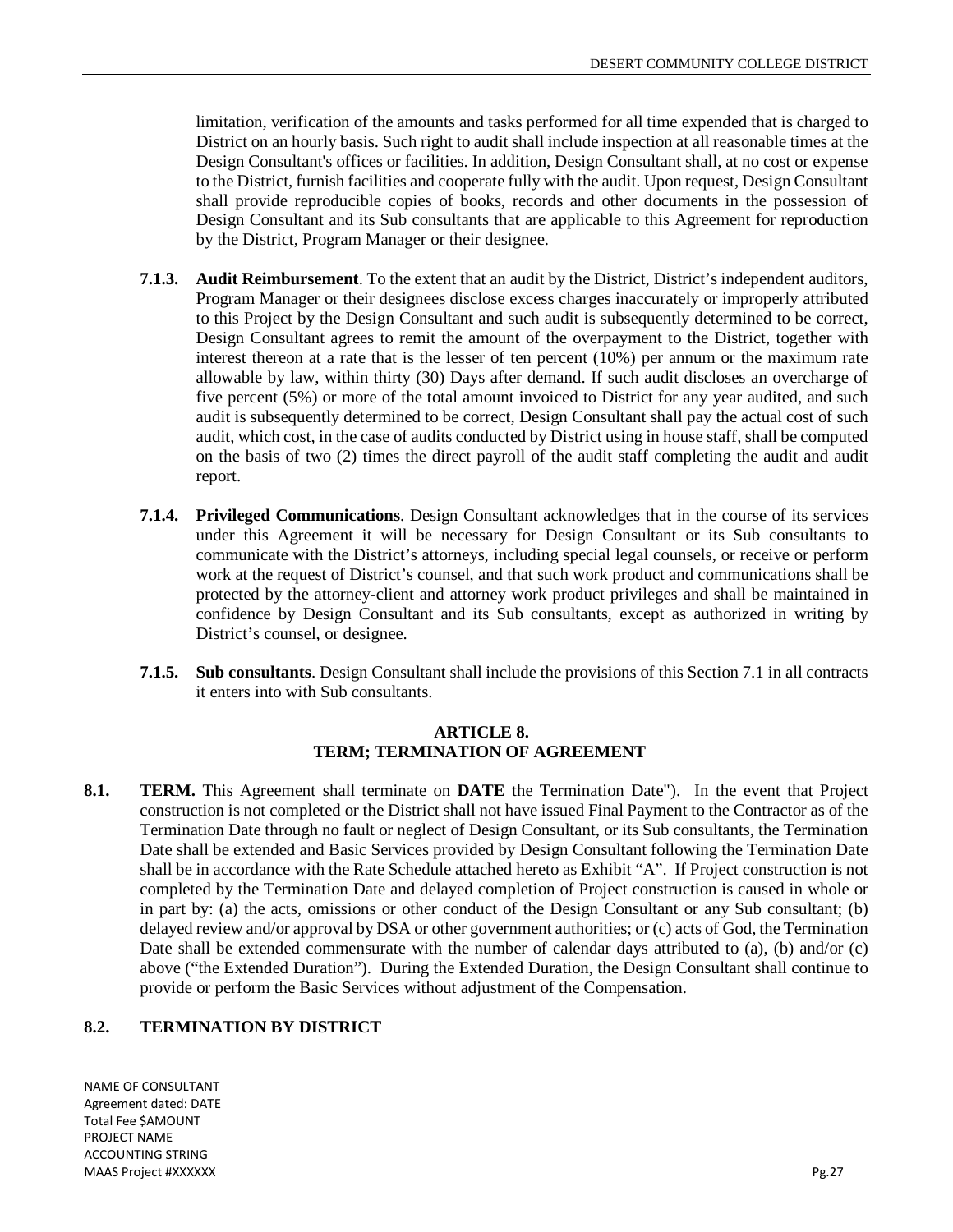- **8.2.1. For Cause**. If District determines that Design Consultant has failed to perform in accordance with the terms and conditions of this Agreement, District may terminate all or part of the Agreement for cause. This termination shall be effective if Design Consultant does not begin to cure its failure to perform within ten (10) Days (or longer, if authorized in writing by District) after receipt of a notice of intention to terminate from District specifying the failure in performance. If a termination for cause does occur, District will have the right to withhold monies otherwise payable to Design Consultant resulting from the Design consultant's cited failure to perform. If the District incurs additional costs, expenses or other damages due to the negligent failure of Design Consultant to properly perform pursuant to this Agreement, these costs, expenses or other damages shall be deducted from the amounts withheld. Should the amounts withheld exceed the amounts deducted; the balance will be paid to Design Consultant upon Final Completion of the Project. If the costs, expenses or other damages incurred by District exceed the amounts withheld, Design Consultant shall be liable to District for the difference. The provisions of this Paragraph 8.2.1 are in addition to, and not a limitation upon, any other rights and remedies of District under law or in equity.
- **8.2.2. For Convenience**. District may terminate or suspend performance of all or part of this Agreement (or of any Project) for convenience and without cause at any time upon ten (10) Days' written notice to Design Consultant, in which case District will pay Design Consultant as provided in Article 5 for all Basic Services and authorized Additional Services performed, and all authorized Reimbursable Expenses incurred and paid, under and in accordance with this Agreement up to and including the date of termination. Such payment shall be Design Consultant's sole and exclusive compensation and District shall have no liability to Design Consultant for any other compensation or damages, including without limitation, anticipated profit, prospective losses or consequential damages, of any kind.
- **8.2.3. Deletion of Services**. In the event of termination by District, for cause or convenience, of a portion of the Project, then the Design Consultant's fixed or maximum compensation for Basic Services for the portions of Project or services not so terminated shall be equitably adjusted to reflect the resulting reduction in Design Consultant's scope of Basic Services.

## **8.3. TERMINATION BY DESIGN CONSULTANT**

- **8.3.1. Termination of the Agreement**. Design Consultant may terminate this Agreement:
	- **.1** If District fails to make any payment to Design Consultant when due in accordance with this Agreement and such failure remains uncured for thirty (30) Days after written notice to District of such default and of Design Consultant's intent to terminate; or
	- **2** If the Project is abandoned by District for more than sixty (60) consecutive Days, Design Consultant may terminate this Agreement upon thirty (30) Days' notice to District, provided District does not reactivate the Project within such thirty (30) Day period. If the Project is reactivated and this Agreement is still in full force and effect, Design Consultant's compensation and time for performance shall be equitably adjusted to provide for reasonable expenses incurred by Design Consultant and delays which are directly attributable to the interruption and resumption of service.
- **8.3.2. Payment for Services**. In the event of a termination of this Agreement by Design Consultant in accordance with this Section 8.3, District's obligation shall be to pay Design Consultant an amount for its Basic Services, Additional Services and Reimbursable Expenses calculated in accordance with Paragraph 8.2.2 of this Agreement. Such payment shall be Design Consultant's sole and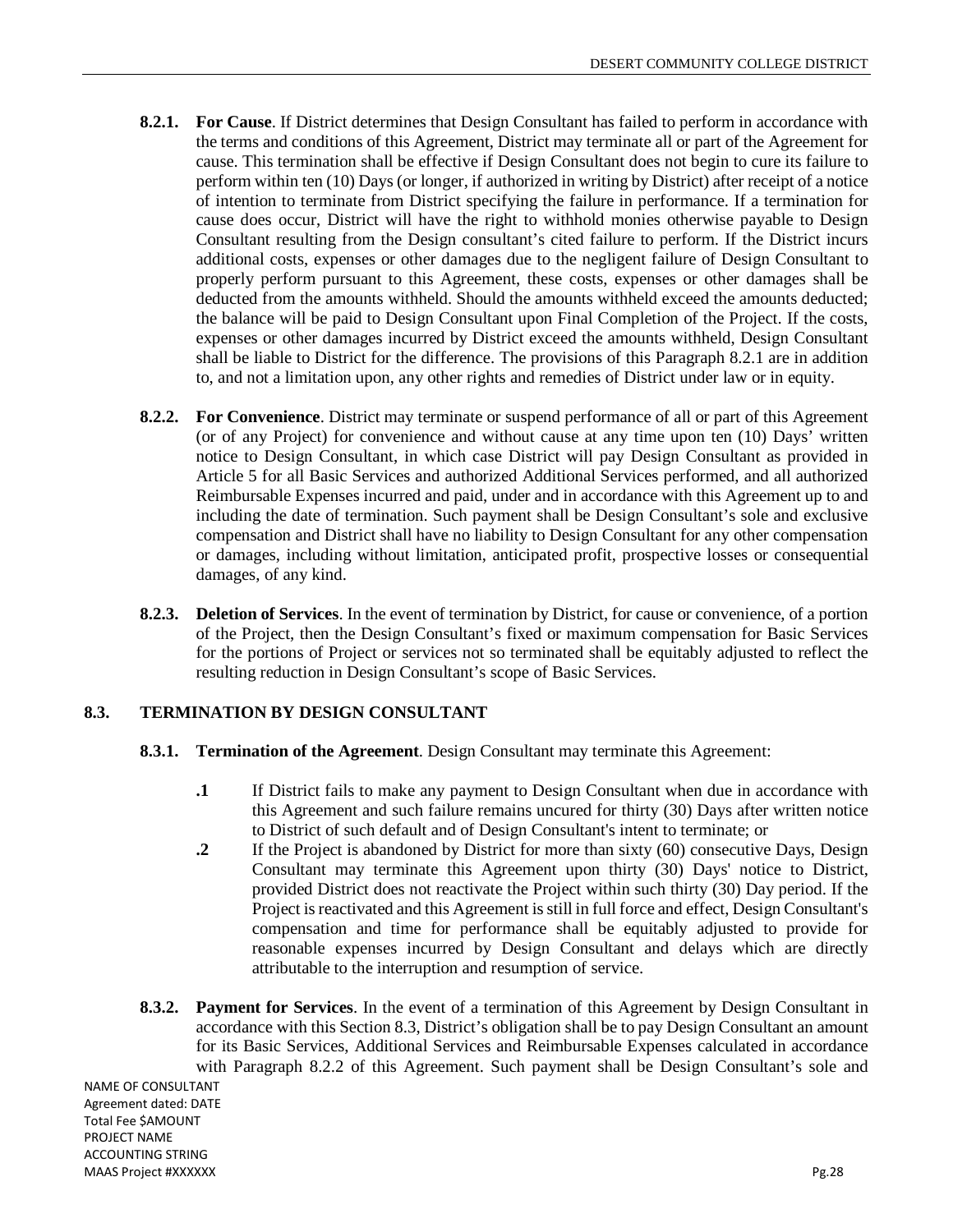exclusive compensation and District shall have no further liability or obligation to Design Consultant for any other compensation or damages, including, without limitation, anticipated profit, prospective losses or consequential damages, of any kind.

## **ARTICLE 9. INDEMNIFICATION AND INSURANCE**

## **9.1. INDEMNIFICATION**

To the fullest extent permitted by law, Design Consultant agrees to defend, indemnify and hold harmless, District, Program Manager, Board of Trustees, and each of their respective members, officers, employees, agents and volunteers ["Indemnitee(s)"], through legal counsel reasonably acceptable to District, from any and all losses, liabilities, claims, damages and costs (other than a loss of allocation of State Funds based on enrollment) arising out of or attributable, in whole or in part, to the negligent or willful acts, omissions, errors and/or other conduct of Design Consultant or its Sub consultants, or their respective employees, agents, representatives or independent contractors.

The Indemnitees shall be entitled to the defense and indemnification provided for hereunder except to the extent the loss, liability, claim, damage or cost is in part caused or contributed to by the acts or omissions of an Indemnitee; provided, however, that nothing contained herein shall be construed as obligating Design Consultant to indemnify any Indemnitee for any loss, liability, claim, damage or cost to the extent resulting from that Indemnitee's negligence or willful misconduct.

To the fullest extent permitted by law, the District agrees to defend, indemnify and hold harmless, the Design Consultant, from any and all losses, liabilities, claims, damages and costs arising out of or attributable, in whole or in part, to the negligent or willful acts, omissions, errors and/or other conduct of the District, and those of the District's Trustees, officers, employees, agents and volunteers arising from the Project that is subject to this agreement; provided, however, that nothing contained herein shall be construed as obligating District to indemnify any Design Consultant for any loss, liability, claim, damage or cost to the extent resulting from that Design Consultant's negligence or willful misconduct, omissions, errors and/or other conduct.

## **9.2. INSURANCE**

- **9.2.1. Basic Insurance Requirements**. Prior to commencing Work, Design Consultant and each of its Sub consultants shall procure and maintain insurance at Design Consultant's and its Sub consultant's, as applicable, own cost and expense against claims for injuries to persons or damages to property which may arise from or in connection with the performance of services by Design Consultant, its agents, representatives, employees, or Sub consultants. Contractor engaged for the Project referenced in this agreement shall be responsible for obtaining and maintaining Builder's Risk insurance to remain in place throughout the construction phase.
	- **.1** Without in any way affecting the indemnity provided in or by Section 9.1, Design Consultant shall secure before commencement of the Work the types and amounts of insurance specified in this Section 9.2.
	- **.2** Insurance is to be placed with insurers with a current A.M. Best's rating of no less than A-VII unless otherwise approved by District.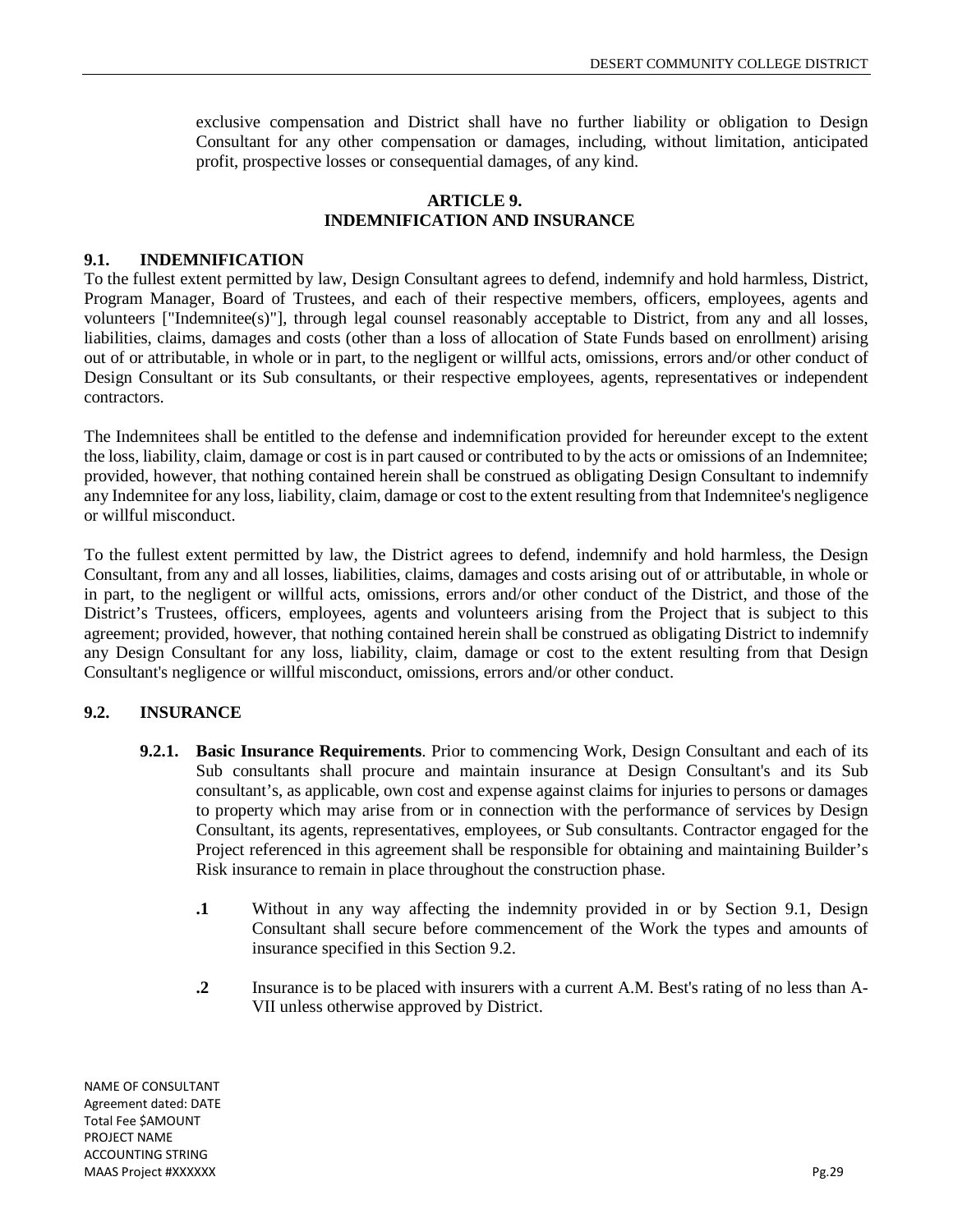- **.3** Each insurance coverage required by this Section 9.2 shall be endorsed to state that coverage shall not be canceled except after thirty (30) days prior written notice has been given to District in accordance with the notice provisions of this Agreement.
- **9.2.2. Minimum Limits of Insurance**. Design Consultant and each of its Sub consultants (unless District shall agree in writing for a different Limit of Insurance for certain sub-consultants) shall obtain insurance of the types and in the amounts described below:
	- **.1** Commercial General Liability Insurance (CGL) with a limit of not less than \$1,000,000 each occurrence/\$2,000,000 in the annual aggregate.
	- **.2** Business Automobile Liability Insurance with a limit of not less than \$1,000,000 each accident.
	- **.3** Professional Liability (Errors and Omissions) Insurance with a limit not less than \$1,000,000 per claim/\$2,000,000 in the annual aggregate.
	- **.4** Workers' Compensation Insurance as required by the State of California.

**.5** Employer's Liability Insurance in the amount of \$1,000,000 per accident for bodily injury or disease.

#### **9.2.2.1. Minimum Scope of Insurance**.

- **.1** CGL insurance shall be written on Insurance Services Office form CG 00 01 (or a substitute form providing equivalent coverage) and shall cover liability arising from premises, operations, independent contractors, products-completed operations, personal injury and advertising injury liability assumed under an insured contract (including the tort liability of another assumed in a business contract), and explosion, collapse and underground hazards.
- **.2** Business Automobile Insurance shall cover liability arising out of any automobiles (including owned, hired and non-owned automobiles). Coverage shall be written on Insurance Services Office form CA 00 01, CA 00 05, CA 00 12, CA 00 20, or a substitute form providing equivalent liability coverage. If necessary, the policy shall be endorsed to provide contractual liability coverage equivalent to that provided in the 1990 and later editions of CA 00 01.
- **.3** If the Professional Liability Insurance policy is written on a claims made basis, it shall be maintained continuously for a period of no less than three (3) years after Final Completion of the Project, and two (2) additional years if such coverage is available to Design Consultant. The "retro date" must be shown and must be before the date of execution of this Agreement by District and Design Consultant.
- **9.2.3. Deductibles and Self-Insured Retentions**. Any deductibles or self-insured retentions in excess of One Hundred Thousand dollars/no cents (\$100,000.00) must be declared to and approved by District, which approval may be granted or withheld in the sole discretion to District. In the event that District does not approve of such deductible or self-insured retentions, then at the option of District, exercised in its sole discretion, either (i) the insurer shall reduce or eliminate such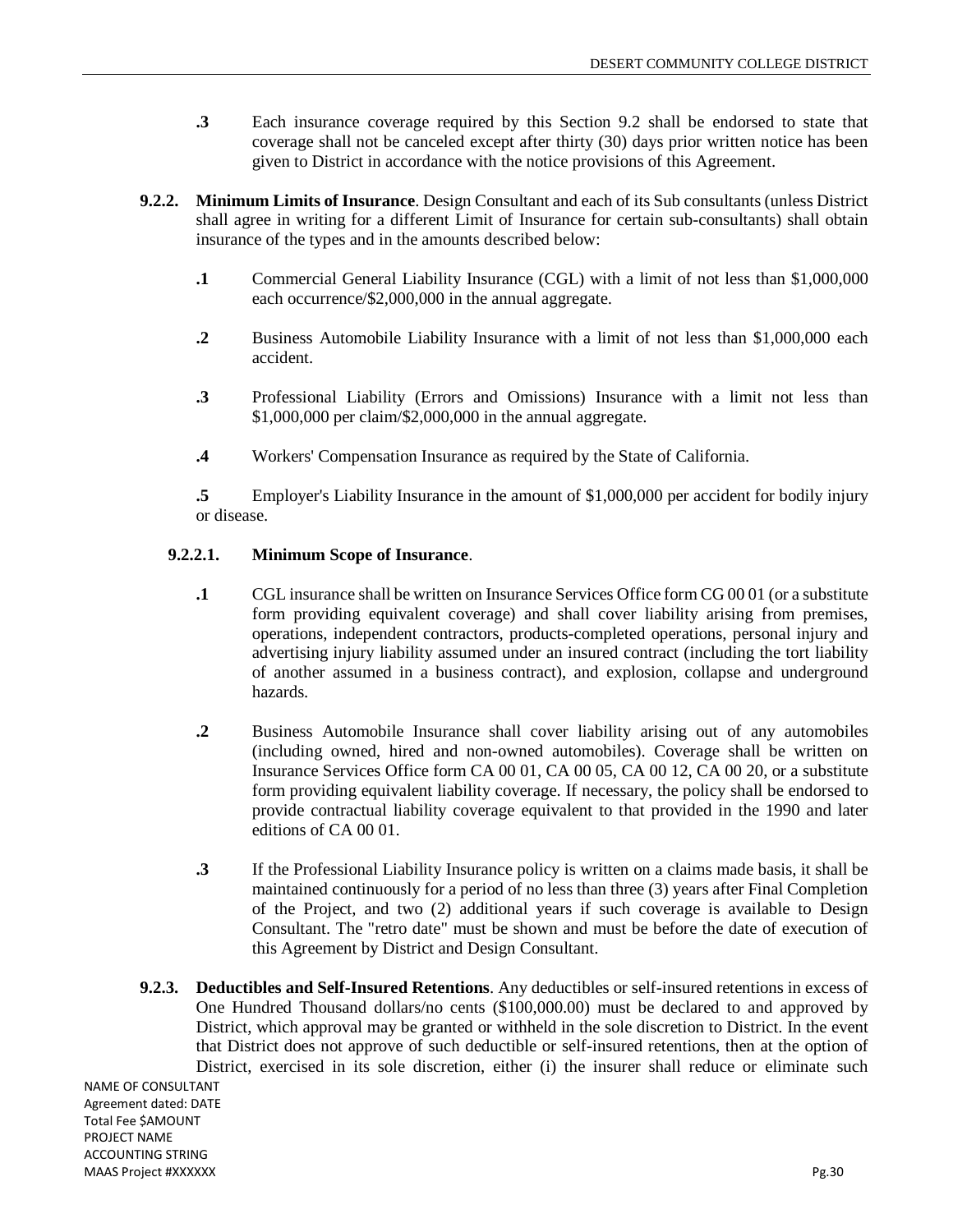deductibles or self-insured retentions as respects District, its officers, officials, employees or volunteers or (ii) Design Consultant shall provide a financial guarantee satisfactory to District guaranteeing payment of Losses and related investigation, claim administration and defense expenses.

- **9.2.4. Other Insurance Provisions**. The Commercial General Liability and Business Automobile Liability policies required by this Agreement are to contain, or be endorsed to contain, the following provisions:
	- **.1** District, its officers, officials, employees, program manager, and volunteers are to be covered as additional insured with respect to (i) liability arising out of automobiles owned, leased, hired or borrowed by or on behalf of the insured, (ii) liability arising out of services, work or operations performed by or on behalf of Design Consultant and its Sub consultants including materials, parts or equipment furnished in connection with such services, work or operations and (iii) liability for occurrences, acts or events covered by the Design Consultant's CGL policy, using the Insurance Services Office additional insured endorsement form CG 20 10 or a substitute providing equivalent coverage. District and other additional insureds mentioned in the Paragraph shall not, by reason of their inclusion as additional insured, become liable for any payment of premiums to carriers for such coverage.
	- **.2** For any claims related to this Project, insurance coverage shall be primary as respects District, its officers, officials, employees and volunteers. Any insurance or self-insurance maintained by District, its officers, officials, employees or volunteers shall be in excess of insurance required by this Agreement and shall not contribute with it.
	- **.3** Coverage shall not extend to any indemnity coverage for the active negligence of the additional insured in any case where an agreement to indemnify the additional insured would be invalid under Subdivision (b) of Section 2782 of the Civil Code.
- **9.2.5. Waiver of Subrogation**. For Commercial General Liability, Workers' Compensation, and Employer's Liability insurance the insurer shall agree to waive all rights of subrogation against District, its officers, officials, employees, program manager, and volunteers for Losses arising from activities and operations of an insured in the performance of services under this Agreement.
- **9.2.6. Lapse in Coverage**. If Design Consultant or any Sub consultant, for any reason, fails to maintain insurance coverage which is required pursuant to this Agreement, the same shall be deemed a material breach of this Agreement. District, at its sole option, may terminate this Agreement and obtain damages from Design Consultant resulting from said breach. Alternatively, District may purchase such coverage (but has no obligation to do so), and without further notice to Design Consultant, District may deduct from sums due to Design Consultant any premium costs advanced by District for such insurance.
- **9.2.7. Verification of Insurance**. Design Consultant shall furnish District with original certificates and amendatory endorsements effecting coverage required by this Section 9.2. The certificates and endorsements for each policy are to be signed by a person authorized by the insurer to bind coverage on its behalf. The certificates and endorsements shall be on the District's forms or forms approved by the District or reasonably commercially available. All certificates and endorsements are to be received and approved by District before work under this Agreement commences. District reserves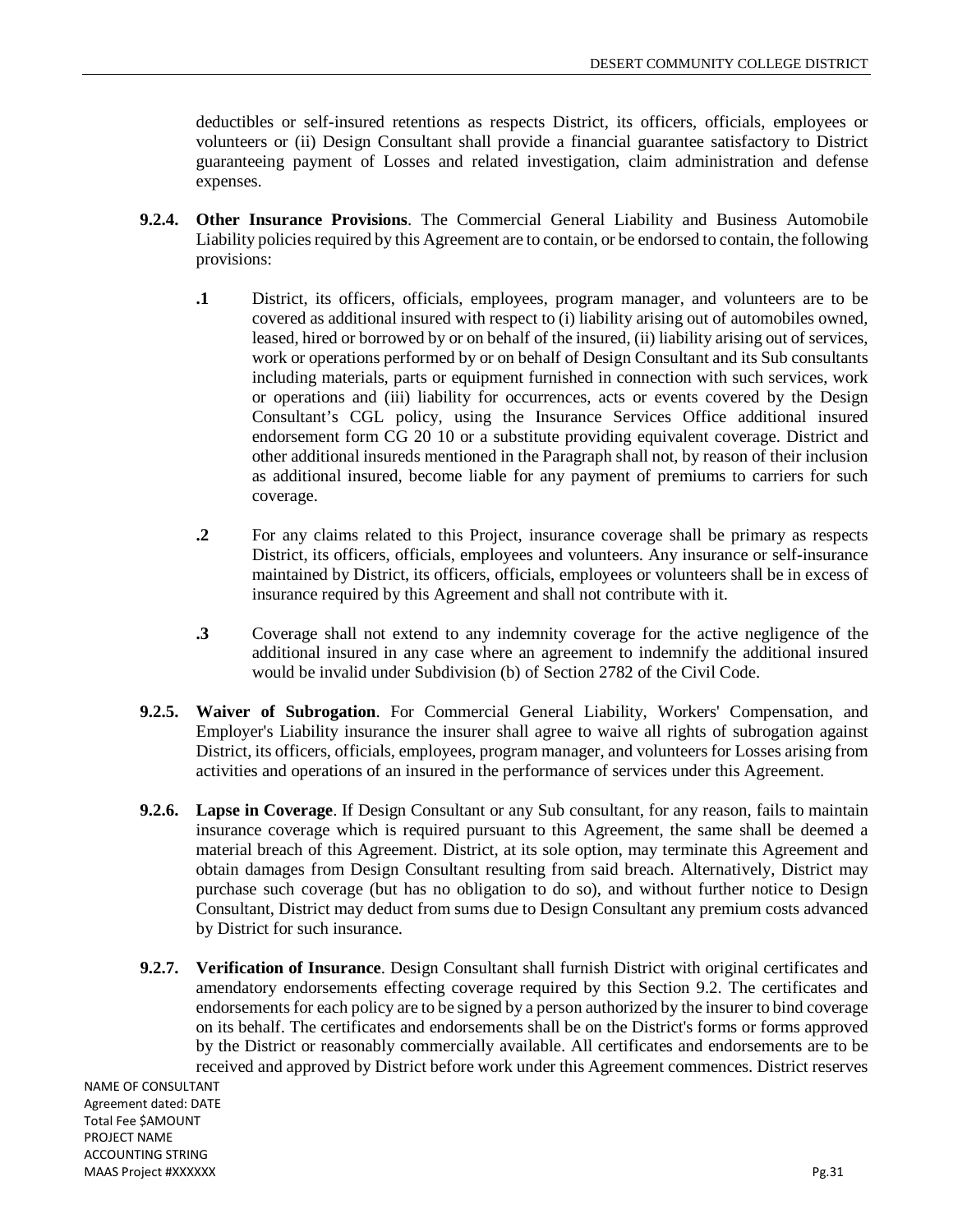the right to require complete, certified copies of all required insurance policies at any time, including endorsements affecting the coverage required by these specifications. District shall have the right to retain a copy of such policy provided that, reasonable steps will be taken by District to restrict review of such policies to representatives of District, College and Program Manager.

- **9.2.8. Duration of Coverage**. The insurance coverage required herein shall be maintained without interruption, for a period of three (3) years after Final Completion of the Work of the Project.
- **9.2.9. Sub consultants**. Sub consultants shall be required by their sub consulting agreements to maintain insurance on the same terms and under the same coverage as required of Design Consultant under this Agreement.

#### **ARTICLE 10. DISPUTE RESOLUTION**

- **10.1. RESOLUTION OF CLAIMS.** Claims shall be resolved by the parties in accordance with the provisions of this Article 10, in lieu of any and all rights under the law that either party may have to have its rights adjudged by a trial court or jury. All Claims shall be subject to the Claims Dispute Resolution Process set forth in this Article 10, which shall be the exclusive recourse of Design Consultant and District for determination and resolution of Claims.
- **10.2. RESOLUTION OF OTHER DISPUTES.** Disputes between District and Design Consultant that do not constitute Claims shall be resolved by way of an action filed in the Superior Court of the State of California, County of Riverside, and shall not be subject to the Claims Dispute Resolution Process.

## **10.3. CLAIMS DISPUTE RESOLUTION PROCESS**

- **10.3.1. Continuation of Design Consultant Services**. Except in the event of the District's failure to make undisputed payment of the Compensation due Design Consultant for the Project, notwithstanding any disputes between District and Design Consultant hereunder or in connection with the Project, Design Consultant and District shall each continue to perform their respective obligations hereunder; including the obligation of the Design Consultant to continue to provide and perform services hereunder pending a subsequent resolution of such disputes.
- **10.3.2. Direct Negotiation.** Designated representatives of District and Design Consultant shall meet as soon as possible (but not later than ten (10) days after receipt of a written Claim) in a good faith effort to negotiate a resolution to the Claim. Each party shall be represented in such negotiations by an authorized representative with full knowledge of the details of the Claim or defenses being asserted by such party, and with full authority to resolve such Claim then and there, subject only to the District's right and obligation to obtain Board of Trustees' approval of any agreed settlement or resolution. If the Claim involves an assertion of a right or claim by a Sub consultant against Design Consultant that is in turn being asserted by Design Consultant against District, then such Sub consultant shall also have a representative attend such negotiations, with the same authority and knowledge as just described. Upon completion of the meeting, if the Claim is not resolved, the parties may either continue the negotiations or either party may declare negotiations ended. All discussions that occur during such negotiation and all documents prepared solely for the purpose of such negotiations shall be confidential and privileged pursuant to California Evidence Code Sections 1119 and 1152.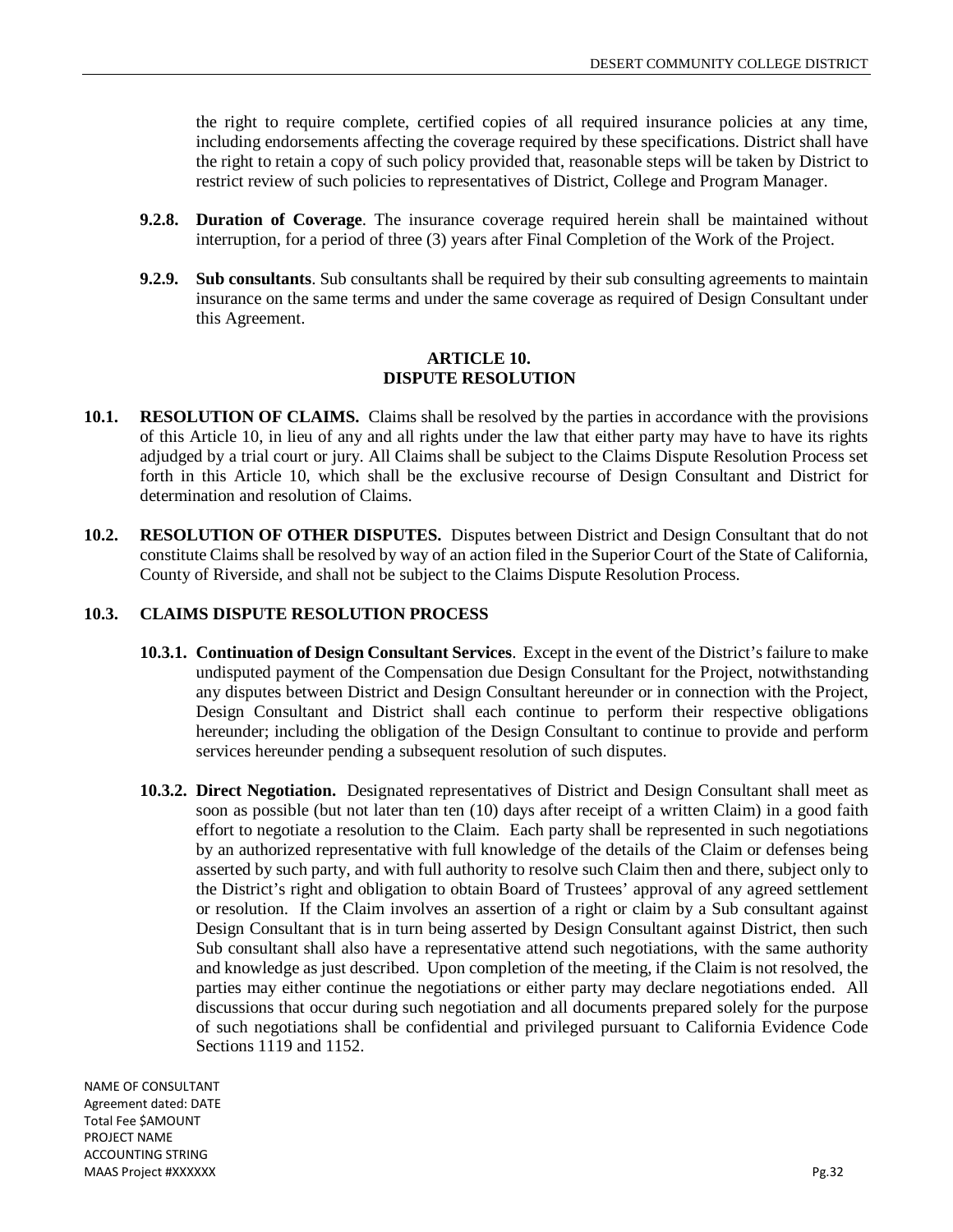- **10.3.3. Mandatory Mediation**. If the Claim remains unresolved after direct negotiations, all claims, disputes and other matters in controversy between the Design Consultant and the District arising out of or pertaining to this Agreement shall be submitted for resolution by non-binding mediation conducted under the auspices of the American Arbitration Association ("AAA") and the Construction Mediation Rules of the AAA in effect at the time that a Demand For Mediation is filed. The commencement and completion of mediation proceedings pursuant to the foregoing is a condition precedent to either the District or the Design Consultant commencing arbitration proceedings pursuant to Paragraph 10.3.4 below.
- **10.3.4. Government Code Claim Requirements**. Pursuant to Government Code §930.6, any claim, demand, dispute, disagreement or other matter in controversy asserted by the Design Consultant against the District for money or damages, including, without limitation, a Demand for Arbitration, shall be deemed a "suit for money or damages" and shall be subject to the provisions of Government Code §§945.4, 945.6 and 946. Notwithstanding the resolution of disputes pursuant to the arbitration provisions set forth in Paragraph No. 10.3.4, any claim, demand, dispute, disagreement or other matter in controversy between the Design Consultant and the District seeking money or damages in excess of \$375,000 shall first be presented to the District and acted upon or deemed rejected by the District in accordance with Government Code § 900, et seq., as an express condition precedent to the Design Consultant's commencement of arbitration proceedings.
- **10.3.5. Arbitration**. All claims, disputes or other matters in controversy between Design Consultant and District arising out of or pertaining to this Agreement which are not fully resolved through the mandatory mediation set forth in Paragraph 10.3.2 above shall be settled and resolved by binding arbitration conducted under the auspices of the AAA Construction Industry Arbitration Rules in effect at the time of the filing of a Demand for Arbitration, as modified herein. The award rendered by the Arbitrator(s) shall be final and binding upon the District and the Contractor and shall be supported by law and substantial evidence pursuant to California Code of Civil Procedure §1296. Any written arbitration award that does not include findings of fact and conclusions of law in conformity with California Code of Civil Procedure §1296 and Rule R-43 of the AAA Construction Industry Arbitration Rules shall be invalid and unenforceable. The District and Contractor hereby expressly agree that the Court shall, subject to California Code of Civil Procedure §§1286.4 and 1296, vacate the award if, after review of the award, the Court determines either that the award is not supported by substantial evidence or that it is based on an error of law. In connection with any arbitration proceeding commenced hereunder, the discovery rights and procedures provided for in California Code of Civil Procedure §1283.05 shall be applicable, and the same shall be deemed incorporated herein by this reference. If any claim or dispute is asserted by the Contractor, the Program Manager, the Construction Manager or the District relating to the Project and arising in whole or in part out of this Agreement, the services provided by or through the Design Consultant hereunder or the Instruments of Service prepared by or through the Design Consultant, Design Consultant and District agree that any arbitration proceedings initiated between Design Consultant and District hereunder shall be consolidated with any arbitration proceedings initiated in connection with such other claim or dispute with the Design Consultant, the Contractor, the Program Manager or the Construction Manager. Any arbitration hereunder shall be conducted in the AAA Regional Office closest to the Site.

#### **ARTICLE 11. MISCELLANEOUS**

#### **11.1. NON-DISCRIMINATION IN SERVICES**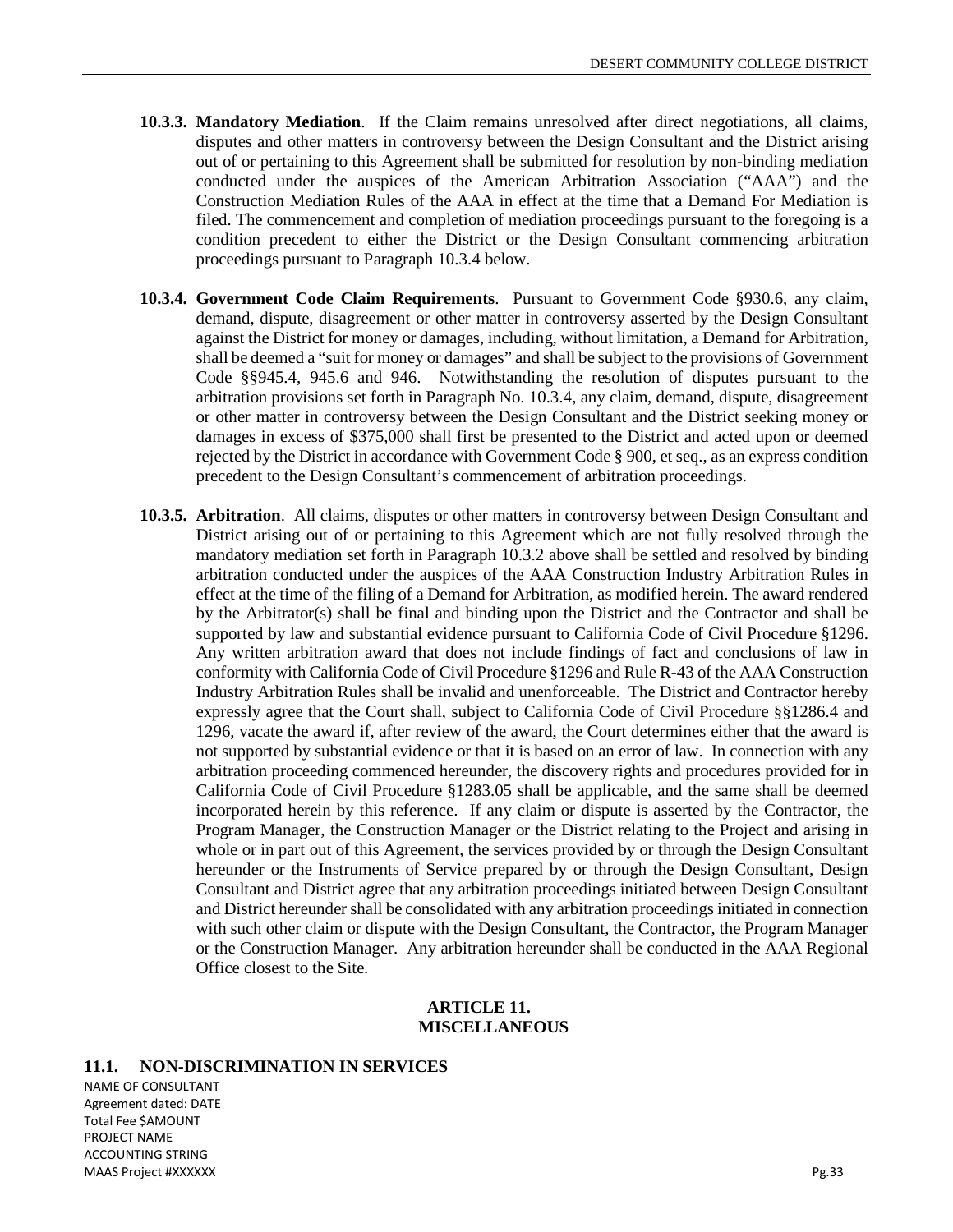- **11.1.1.** Design Consultant shall not discriminate in the provision of services hereunder because of race, color, religion, national origin, ancestry, sex, age, sexual orientation, marital status, AIDS or disability in accordance with the requirements of Applicable Laws. For the purpose of this Section 11.1, discrimination in the provision of services may include, but is not limited to the following:
	- **.1** Denying any person any service or benefit or the availability of a facility.
	- **.2** Providing any service or benefit to any person which is not equivalent, or in a nonequivalent manner or at a non-equivalent time, from that provided to others.
	- **.3** Subjecting any person to segregation or separate treatment in any manner related to the receipt of any service.
	- **.4** Restricting any person in any way in the enjoyment of any advantage or privilege enjoyed by others receiving any service or benefit.
	- **.5** Treating any person differently from others in determining admission, enrollment, eligibility, membership, or any other requirement or condition which persons must meet in order to be provided any service or benefit.
- **11.1.2.** Design Consultant shall ensure that intended beneficiaries of this Agreement are provided services without regard to race, color, religion, national origin, ancestry, sex, age, sexual orientation, marital status, AIDS or disability.
- **11.1.3.** Design Consultant shall establish and maintain written procedures under which any person, applying for or receiving services hereunder, may seek resolution from Design Consultant of a complaint with respect to any alleged discrimination in the provisions of services by Design Consultant's personnel. At any time any person applies for services under this Agreement, he or she shall be advised by Design Consultant of these procedures. A copy of such procedures shall be posted by Design Consultant in a conspicuous place, available and open to the public, in each of Design Consultant's facilities where services are provided hereunder.
- **11.2. NOTICE FORM AND DELIVERY** All notices, demands, or requests to be given under this Agreement shall be given in writing and conclusively shall be deemed received when received in any of the following ways:
	- (i) on the date delivered if delivered personally;

(ii) on the third business day after the deposit thereof in the United States mail, first class postage prepaid, and addressed as hereinafter provided;

(iii) on the date sent if sent by facsimile transmission with verification of delivery by 5 PM at the recipient's location; if verification of delivery is after 5 PM, then delivery shall be deemed effective at 8 AM the following business day; and

- (iv) on the date it is accepted or rejected if sent by certified mail.
- **11.3. Notice Recipients**. All notices, demands or requests shall include the Contract Number, Project name, General Ledger No. and date of this Agreement, and shall be addressed to the parties as follows: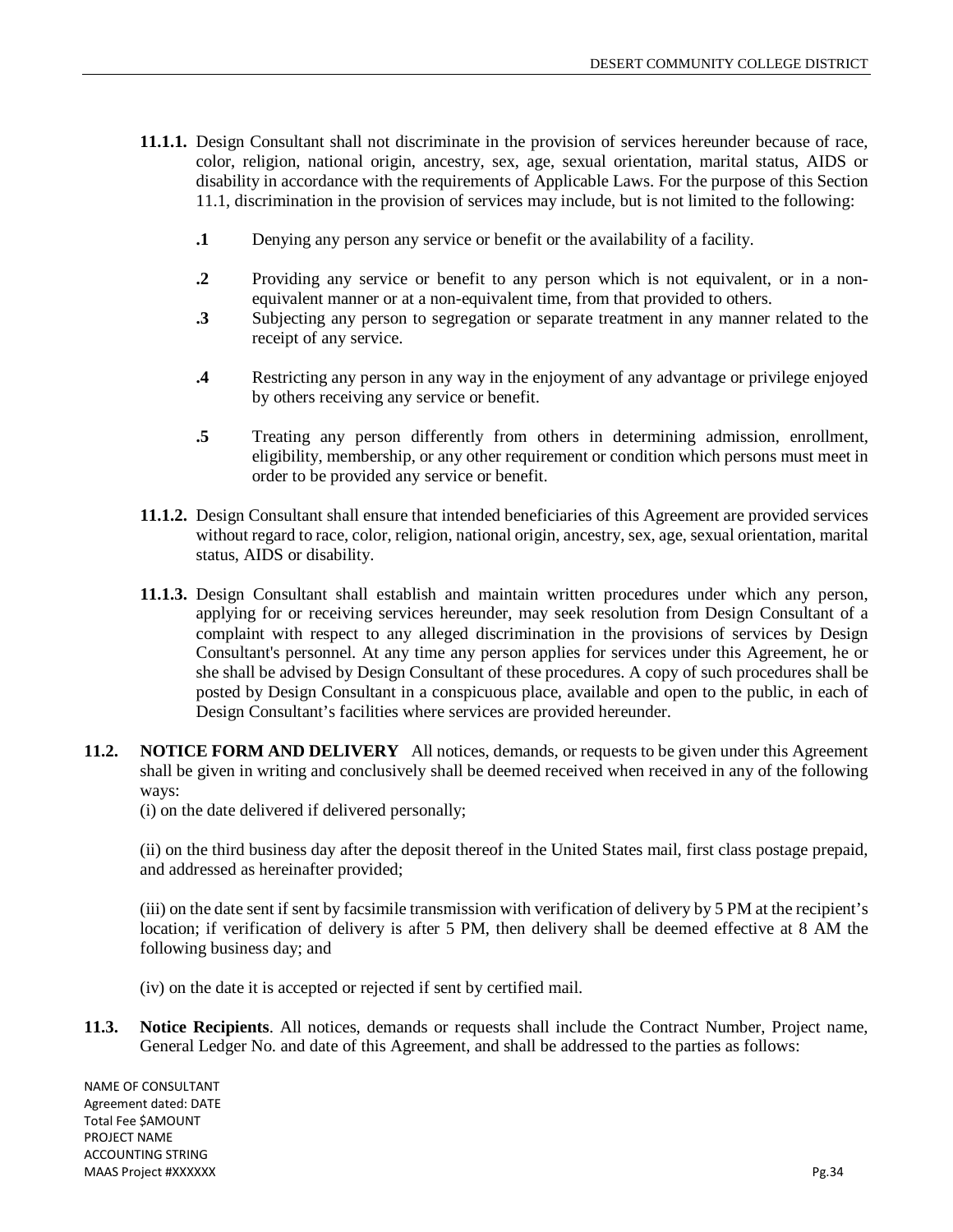To District at: Desert Community College District NAME OF DISTRICT SIGNER 43500 Monterey Avenue Palm Desert, CA 92260

To Design Consultant at: NAME OF CONSULTANT ADDRESS

- **11.4. GOVERNING LAW; INTERPRETATION**. This Agreement shall be governed and interpreted in accordance with the laws of the State of California in accordance with its fair meaning and not strictly for or against the District or Design Consultant.
- **11.5. NUISANCE**. Design Consultant shall not maintain, commit or permit the maintenance or commission by its personnel of any nuisance in connection with the performance of services under this Agreement.
- **11.6. HAZARDOUS SUBSTANCES**. If Design Consultant becomes aware that a Hazardous Substance is on Site, or on a campus related to the Project that has not been previously identified as requiring remediation or other action, the Design Consultant shall immediately notify Program Manager in writing describing in detail the conditions encountered. Design Consultant's obligation hereunder shall be limited to reporting Hazardous Substances of which Design Consultant or its Sub consultants acquire actual knowledge. Design Consultant shall not have an affirmative duty to identify or locate any Hazardous Substance.
- **11.7. WAIVER**. Provisions of this Agreement may be waived by District only in writing and signed by the Vice President of Administrative Services stating expressly that it is intended as a waiver of specified provisions of the Agreement. A waiver by either party to this Agreement of any breach of any term, covenant, or condition contained herein shall not be deemed to be a waiver of any subsequent breach of the same or any other term, covenant, or condition contained herein whether of the same or a different character.
- **11.8. NO THIRD PARTY RIGHTS**. Except for the indemnity and insurance requirements of Article 9 herein, nothing contained in this Agreement is intended to make any person or entity who is not a signatory to this Agreement a third party beneficiary of any right, obligation or cause of action created by this Agreement, by operation of law, or conduct of the parties.
- **11.9. CUMULATIVE RIGHTS; NO WAIVER**. Duties and obligations imposed by this Agreement and rights and obligations hereunder are in addition to and not in lieu of any imposed by or available at law or in equity. No action or failure to act by District or Design Consultant hereunder shall be deemed a waiver of any right or remedy afforded hereunder or acquiesce or approval of any breach or default by the other.
- **11.10. ENTIRE AGREEMENT**. This Agreement represents the entire Agreement with District and Design Consultant for furnishing of services to the Project and supersedes all prior negotiations, representations or agreements, either written or oral, and may be amended only by written instrument signed by both District and Design Consultant, and formally approved or ratified by the Board of Trustees.
- **11.11. SEVERABILITY**. In case any provision of this Agreement is held to be invalid, illegal or unenforceable, the validity, legality and enforceability of all remaining provisions shall not be affected.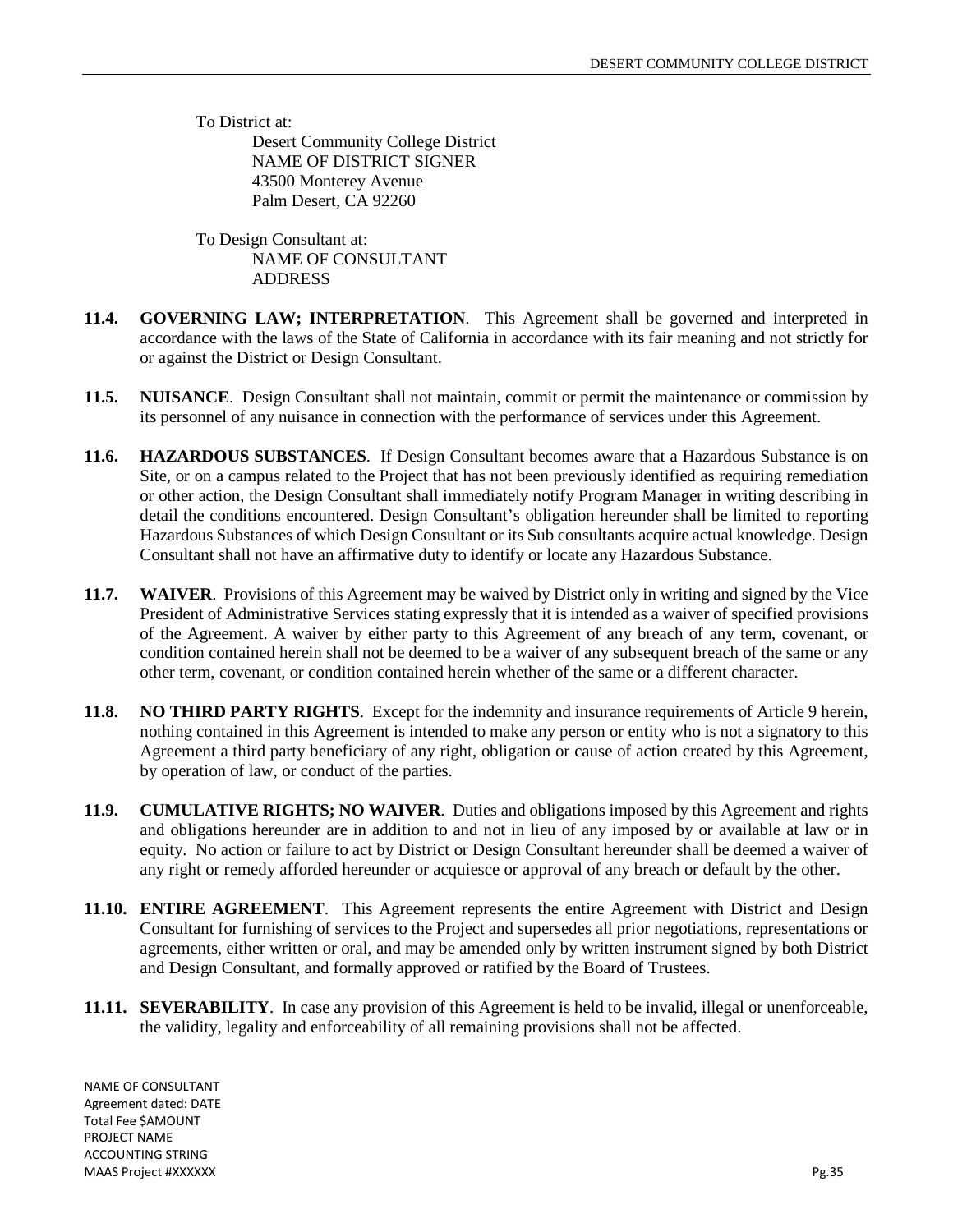- **11.12. SUCCESSORS AND ASSIGNS**. This Agreement shall be binding upon District and Design Consultant and their respective successors and assigns. Neither the performance of this Agreement nor any part thereof, nor any monies due or to become due hereunder, nor any claim hereunder, may be assigned by Design Consultant without the prior written consent and approval of District, which may be granted or withheld in District's sole discretion.
- **11.13. CONFIDENTIALITY**. Design Consultant shall treat all confidential information and data identified as confidential and furnished to it by District or Program Manager or any other Project Team member or otherwise obtained or prepared by Design Consultant concerning the Project as strictly confidential and shall not disclose any of the same to any other person or entity unless required to do so in connection with Design Consultant's performance of this Agreement or any governmental filings or applications. Design Consultant shall not engage in or permit any public references or statements to the Project, District or Design Consultant's services hereunder, including, without limitation, referring to the same in advertising or promotional brochures or materials or granting interviews to broadcast, print or other media, without the prior written consent of District, which may be granted or withheld in the sole discretion of the District. Nothing herein shall be interpreted as limiting Design Consultant's rights under California Education Code Section 71025 (b), including, without limitation, the right to make any true and accurate statement in the course of stating his/her experience or qualifications for any professional or business credit or employment. Design Consultant shall instruct all of its employees of this obligation and shall use its best efforts to ensure full compliance in compliance with this Article 11.13. The provisions of this Article 11.13 shall survive any termination of this Agreement.
- **11.14. INDEPENDENT CONTRACTOR**. Design Consultant is and shall at all times remain as to the District a wholly independent contractor. Neither the District nor any of its agents shall have control over the conduct of Design Consultant or any of Design Consultant's officers, agents or employees, except as herein set forth. Design Consultant shall not, at any time, or in any manner, represent that it or any of its agents or employees are in any manner agents or employees of the District.
- **11.15. FAIR EMPLOYMENT PRACTICES/EQUAL OPPORTUNITY ACTS**. In the performance of this Agreement, Design Consultant shall comply with all applicable provisions of the California Fair Employment Practices Act (California Government Code Sections 12940-48) and the applicable equal employment provisions of the Civil Rights Act of 1964 (42 U.S. C. 200e -217), whichever is more restrictive.
- **11.16. PERMITS AND LICENSES**. Design Consultant, at its sole expense, shall obtain and maintain during the term of this Agreement, all required business and professional permits, licenses and certificates necessary for Design Consultant to perform its services.
- **11.17. CONFLICTS OF INTEREST**. Design Consultant agrees not to accept any employment or representation during the term of this Agreement which is or may likely make Design Consultant "financially interested" (as provided in California Government Code Sections 1090 and 87100) in any decision made by the College or District on any matter in connection with which Design Consultant has been retained pursuant to this Agreement.
- **11.18. Marginal Headings; Captions. Marginal Headings; Captions**. The titles of the various Paragraphs of the Agreement are for convenience of reference only and are not intended to and shall in no way enlarge or diminish the rights or obligations of Design Consultant and District hereunder.

NAME OF CONSULTANT Agreement dated: DATE Total Fee \$AMOUNT PROJECT NAME ACCOUNTING STRING MAAS Project #XXXXXX Pg.36 **11.19. EXHIBITS**. The following Exhibits are attached hereto and incorporated herein by this reference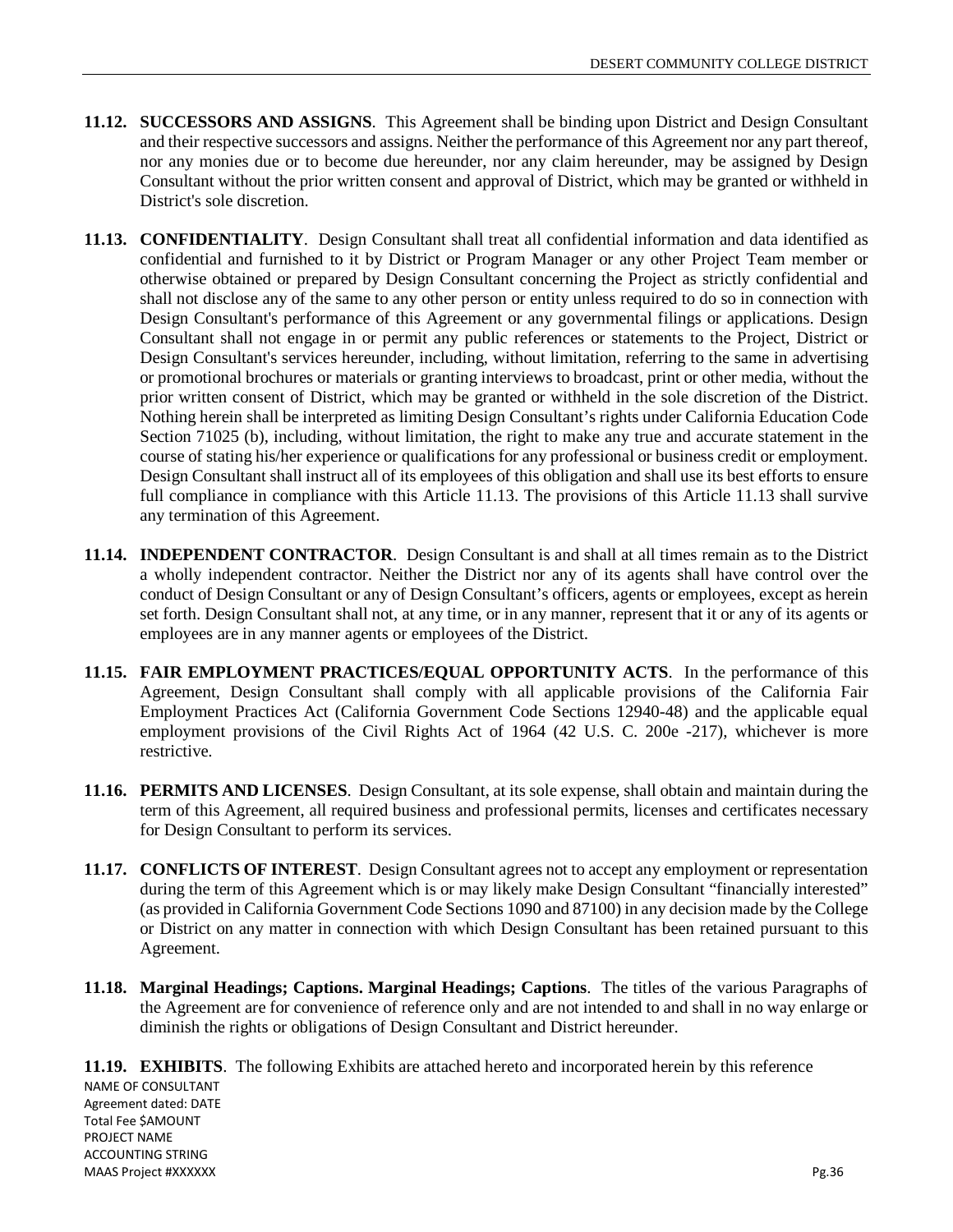- Exhibit "A" (1) Scope of Services and Hourly Rates Schedule
- Exhibit "B" Key Personnel and Project Representative (Design Consultant provided)
- Exhibit "C" Site Description (Owner provided)
- Exhibit "D" Estimated Project Construction Cost (Design Consultant provided)
- Exhibit "E" List of Project(s) (Design Consultant provided)
- Exhibit "F" Project Schedule (Design Consultant provided)
- Exhibit "G" Building Site
- Exhibit "H" Estimate Format (Design Consultant provided)
- Exhibit "I" Energy Standards and Sustainable Guidelines
- Exhibit "J" Certification Re Financial Relationship Disclosure (Design Consultant)

## **11.20. DEFINITIONS**

- **11.20.1. Acceptance**. The point that the Work is accepted by the Board of Trustees. Acceptance shall not constitute evidence or confirmation of Substantial Completion or Final Completion if in fact the Work is not Substantially Complete or Finally Complete on the date of such Acceptance.
- **11.20.2. Addendum**, Addenda. Written or graphic information (including, without limitation, Drawings or Specifications) prepared and issued prior to the receipt of the Contractor's Bid for the Project, which modify or interpret the Bid Documents by additions, deletions, clarifications or corrections.
- **11.20.3. Applicable Laws**. All applicable federal, state and municipal laws, statutes, building codes, ordinances and regulations of Governmental Authorities having jurisdiction over the Project, Work, Site, District, Design Consultant or College, including, without limitation, Environmental Laws and all ordinances, rules and regulations enacted by the District.
- **11.20.4. As-Built**. The documents prepared by Contractor, and subject to review and reasonable verification and approval by Design Consultant, showing the condition of the Work of the Project as actually built, including, without limitation, the locations of mechanical, electrical, plumbing, HVAC or similar portions of the Work that are shown diagrammatically in the Contract Documents.
- **11.20.5. Bid Documents**. The following collection of documents prepared and issued for the purpose of soliciting Bids for construction of Work: (i) Notice Inviting Bids; (ii) Instructions to Bidders; (iii) Blank Bid Form; (iv) Construction Contract between the District and the Contractor; (v) General Conditions; (vi) Specifications; (vii) Plans and Drawings; (viii) Addenda; and (ix) reports, supplements, attachments, modifications and exhibits attached to the documents listed in Clauses (i) through (ix), above.
- **11.20.6. Bond Program.** The Series C, Desert Community College District, Proposition B Bond Program.
- **11.20.7. Building Program**. The District-approved written statement of District's design objectives, constraints and criteria, including space requirements and relationships, flexibility and expandability, special equipment and systems, Site requirements and performance criteria. The District reserves the right during the Term of this Agreement to modify the Building Program or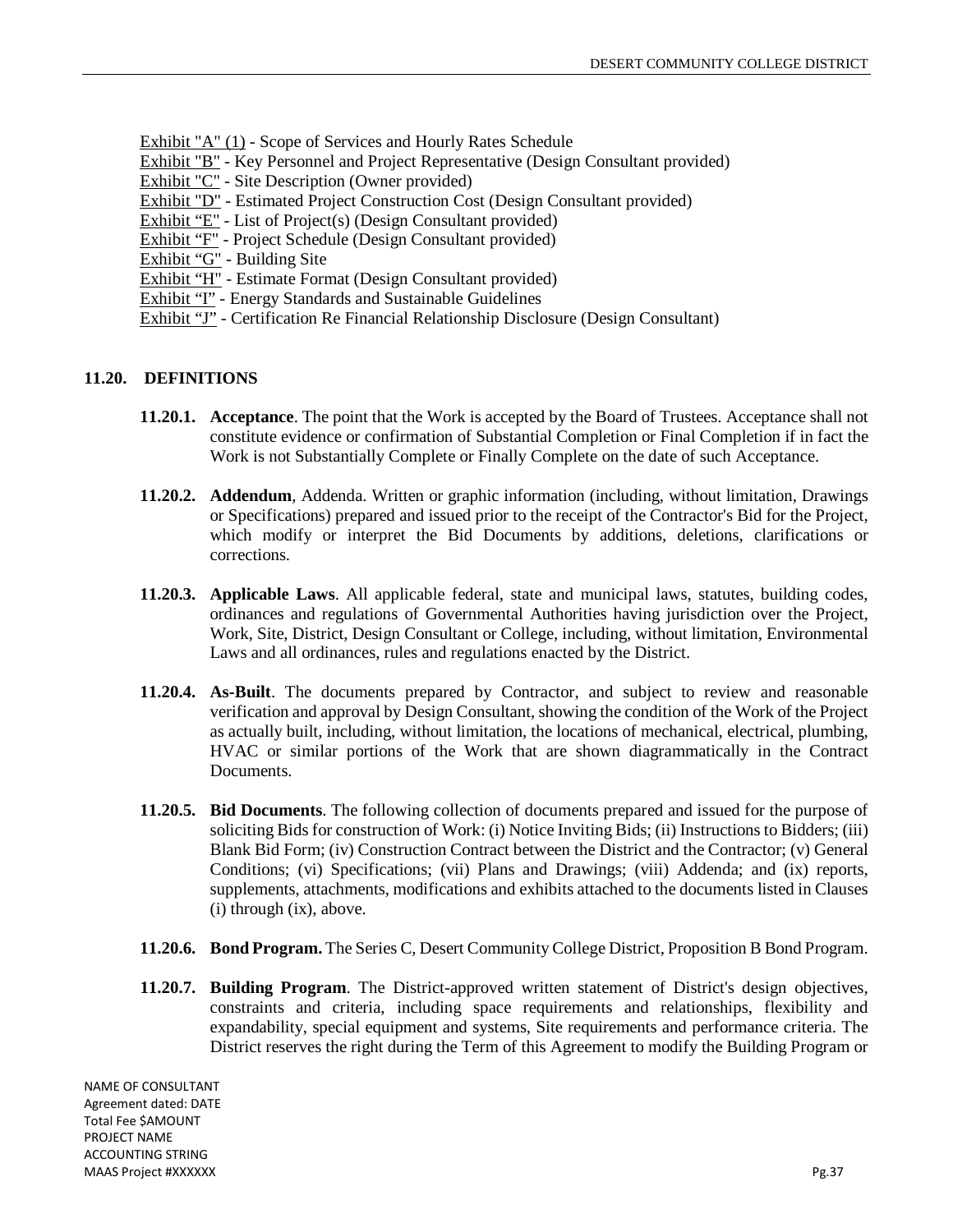portions thereof in the sole and exclusive discretion of the District. The Design Consultant will be notified in writing of modifications to the Building Program.

- **11.20.8. CADD Drafting Manual**. The manual developed by the Program Manager and provided to the Design Consultant pursuant to this Agreement, setting forth the basic requirements for production and use of electronic files to be followed by the Design Consultant during the design and construction of the Project.
- **11.20.9. Change Order.** A written instrument signed in accordance with the requirements of the General Conditions of a construction contract, describing an adjustment in the Contract Sum or Contract Time, or both. The term "Change Order" encompasses both mutually executed and unilaterally issued Change Orders.
- **11.20.10. College/District Committees.** Those committees involved with the Bond Program, including, without limitation, the following: District Citizens' Oversight Committee, applicable College Committees and Bond Steering Committee.
- **11.20.11. Construction Contract.** A written contract executed between District and Contractor for construction of a portion or all of the Work of the Project or a collection of Projects.
- **11.20.12. Construction Costs.** The total costs to construct those elements of the Project designed or specified by Design Consultant. Construction Costs do not include any of the following: (i) the cost of professional services to be rendered by Design Consultant, Sub consultants, Specialty Consultants, Construction Manager or Program Manager; (ii) land acquisition costs; (iii) finance costs; (iv) District's administrative costs; and (v) legal fees and costs.
- **11.20.13. Contract Documents.** Without limitation, the following collection of documents that are anticipated to be designated as the Contract Documents governing a Contractor's performance of the Work of the Project: (i) Prequalification Documents (if applicable); (ii) executed Construction Contract between District and Contractor ; (iii) Notice Inviting Bids; (iv) Instructions to Bidders; (v) Addenda; (vi) Contractor's Bid; (vii) General Conditions; (viii) Specifications; (ix) Performance and Payment Bonds; (x) insurance forms; (xi) Plans and Drawings; (xii) Modifications; (xiii) reports listed in the Bid Documents; (xiv) Change Orders; (xv) Field Instructions; (xvi) Project Labor Agreement; and (xvii) supplements, attachments and exhibits attached to the items listed in Clauses (i) through (xvi), above.
- **11.20.14. Contract Time**. The total number of days set forth in a Construction Contract within which Substantial and/or Final Completion of the Work of the Project must be achieved by Contractor, including approved extensions of time permitted under the terms of the Contract Documents.
- **11.20.15. Contractor.** An individual or firm under contract with District to serve as the general contractor for construction of all or a portion of the Work of the Project.
- **11.20.16. Day.** Whether capitalized or not, unless otherwise specifically provided, means calendar day, including weekends and legal holidays.
- **11.20.17. Defective Work.** Work by a Contractor that is unsatisfactory, faulty, omitted, incomplete, deficient or does not conform to Applicable Laws, the Contract Documents, the directives of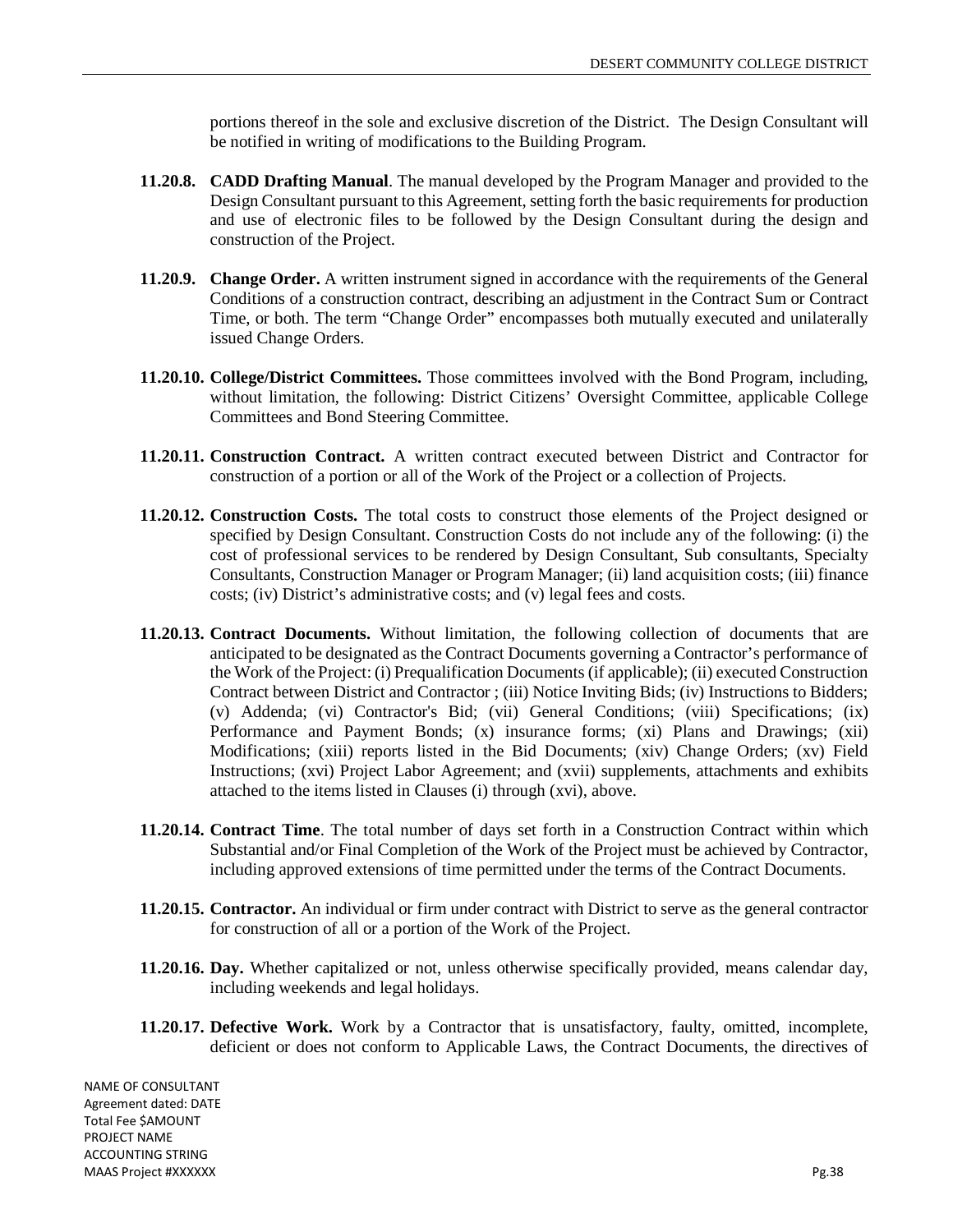District, Design Consultant or the Inspector of Record or the requirements of any inspection, reference standard, test, code or approval specified in the Contract Documents.

- **11.20.18. Delay.** Whether capitalized or not, includes any circumstances involving disruption, hindrance or interference in the performance of the Work of the Project.
- **11.20.19. Design and Construction Project Team**. The following Project Team members: District, Program Manager, Inspectors of Record, Contractors, Subcontractors, Design Consultants, Subconsultants, Specialty Consultants and Separate Contractors.
- **11.20.20. Design Costs.** The costs to District for conceptual, schematic, design development, construction documents and construction administration services required for completed design, engineering, administration and management by Design Consultant and Specialty Consultants.
- **11.20.21. Design Documents.** All plans, drawings, tracings, specifications, programs, reports, calculations, models and other material containing designs, specifications or engineering information prepared by Design Consultant and Specialty Consultants including, without limitation, computer aided design materials, electronic data files, files and paper copies.
- **11.20.22. Drawings.** The graphic and pictorial portions of the Contract Documents prepared by Design Consultant and other Specialty Consultants showing the design, location and dimensions of the Work, including plans, elevations, details, schedules and diagrams. The term "Drawings" may be used interchangeably with "Plans."
- **11.20.23. Environmental Laws.** Without limitation, any applicable federal, state or local laws, ordinances or regulations relating to the environment, health and safety, Hazardous Substances (including, without limitation, the use, handling, transportation, production, disposal, discharge or storage thereof) or to industrial hygiene or the environmental conditions on, under or about the Site, including, without limitation, soil, groundwater and indoor and ambient air conditions, including, without limitation, the following: Comprehensive Environmental Response, Compensation and Liability Act of 1980, as amended (42 U.S.C. §§ 9601-9675), the Resource Conservation and Recovery Act, as amended (42 U.S.C. §§ 6901-6992k), the Hazardous Materials Transportation Act, as amended (49 U.S.C. § 1801 et seq.), the Federal Water Pollution Control Act, as amended (33 U.S.C. §§ 1251-1307), the Clean Air Act, as amended (42 U.S.C. §§ 7401-7671et seq.), the Toxic Substances Control Act, as amended (15 U.S.C. §§ 2601-2692), the Residential Lead-Based Paint Hazard Reduction Act of 1992 (Title X), 15 U.S.C. §§ 2681-2692 and also 42 U.S.C. §§ 4851-4856, the Lead Based Paint Poisoning Prevention Act, 42 U.S.C. §§ 4821-4846, the Indoor Radon Abatement Act, 15 U.S.C. §§ 2661-2671, and the Safe Drinking Water Act Amendments of 1996, Pub L. No. 104-182, 110 Stat. 1613 (1996) and all similar federal, state and local statutes and regulations.
- **11.20.24. ENR Index**. The construction cost index as published in the Engineering News-Record by the McGraw-Hill Publishing Company or its successors.
- **11.20.25. Estimate of Project Construction Costs**. Design Consultant's written estimate of the Construction Costs for the Project.
- **11.20.26. Facilities Master Plan**. The master plan showing where the improvements are proposed to be located for all Projects at the College (including, without limitation, Non-Bond Projects and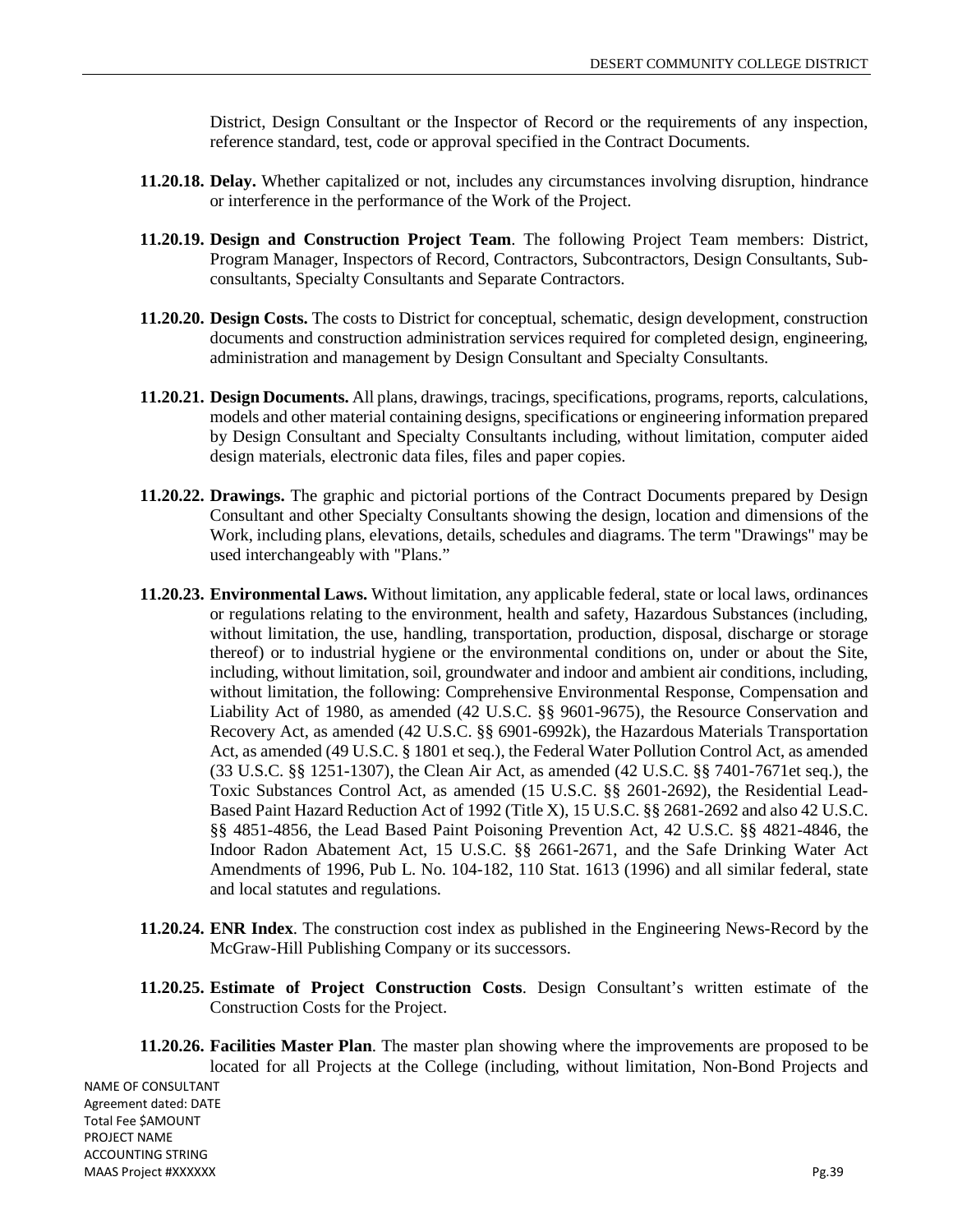Composite Projects) and specifying, where appropriate, approximate square footages, building footprints and infrastructure (outside plant) that comply with Applicable Laws.

- **11.20.27. Field Order**. A written instrument signed in accordance with the requirements of the General Conditions that directs a Contractor's performance of Work in one of the following categories: (i) over which there is a dispute as to whether the Work is or is not extra work; or (ii) involving extra work which is to be performed without adjustment to the Contract Sum or Contract Time or before agreement on all terms of a Change Order.
- **11.20.28. Final Completion, Finally Complete**. The terms "Final Completion" and "Finally Complete" refer, with respect to the Work of the Project or a portion of the Work designated by District, to the point at which: (i) the entirety of such Work is fully completed, including all minor corrective, or "punch list," items; (ii) a permanent and unconditional certificate of occupancy for the entirety of such Work has been delivered to District; (iii) all documents required to be submitted by Contractor as a condition of Substantial or Final Completion of such Work have been submitted, (including, without limitation, warranties, guarantees and other Record Documents); (iv) the entirety of such Work and related areas of the Site have been thoroughly cleared of all construction debris and cleaned in accordance with the requirements of the Contract Documents, including, but not necessarily limited to, the following: removal of temporary protections; removal of marks, stains, fingerprints and other soil and dirt from painted, decorated and naturalfinished woodwork and other Work; removal of spots, plaster, soil and paint from ceramic tile, marble and other finished materials; all surfaces, fixtures, cabinet work and equipment are wiped and washed clean and in an undamaged, new condition; all aluminum and other metal surfaces are cleaned in accordance with recommendations of the manufacturer; and all stone, tile and resilient floors are cleaned thoroughly in accordance with manufacturer's recommendations and buff dried by machine to bring the surfaces to sheen; and (v) all conditions set forth in the Contract Documents for Substantial and Final Completion of such Work have been, and continue to be, fully satisfied.
- **11.20.29. Hazardous Substance**. The term "Hazardous Substance" refers to, without limitation, the following: (i) any chemical, material or other substance defined as or included within the definition of "hazardous substances," "hazardous wastes," "extremely hazardous substances," "toxic substances," "toxic material," "restricted hazardous waste," "special waste" or words of similar import under any Environmental Law, including, without limitation, the following: petroleum (including crude oil or any fraction thereof), asbestos, asbestos-containing materials, polychlorinated biphenyls ("PCBs") and PCB-containing materials, whether or not occurring naturally, or (ii) any substance that because of its quantity, concentration or physical or chemical characteristics poses a significant present or potential hazard to human health and safety or to the environment, and which has been determined by any Governmental Authority to be a hazardous waste or hazardous substance.
- **11.20.30. Inspector of Record.** A Division of State Architect certified inspector for the Project pursuant to the Field Act (California Education Code, Section 81130.3 et seq.) and California Code of Regulations.
- **11.20.31. Key Personnel.** Those individuals listed in Exhibit "D" to this Agreement, and any additions or replacements thereto approved by District and Program Manager whose personal performance of services is considered of the essence to this Agreement.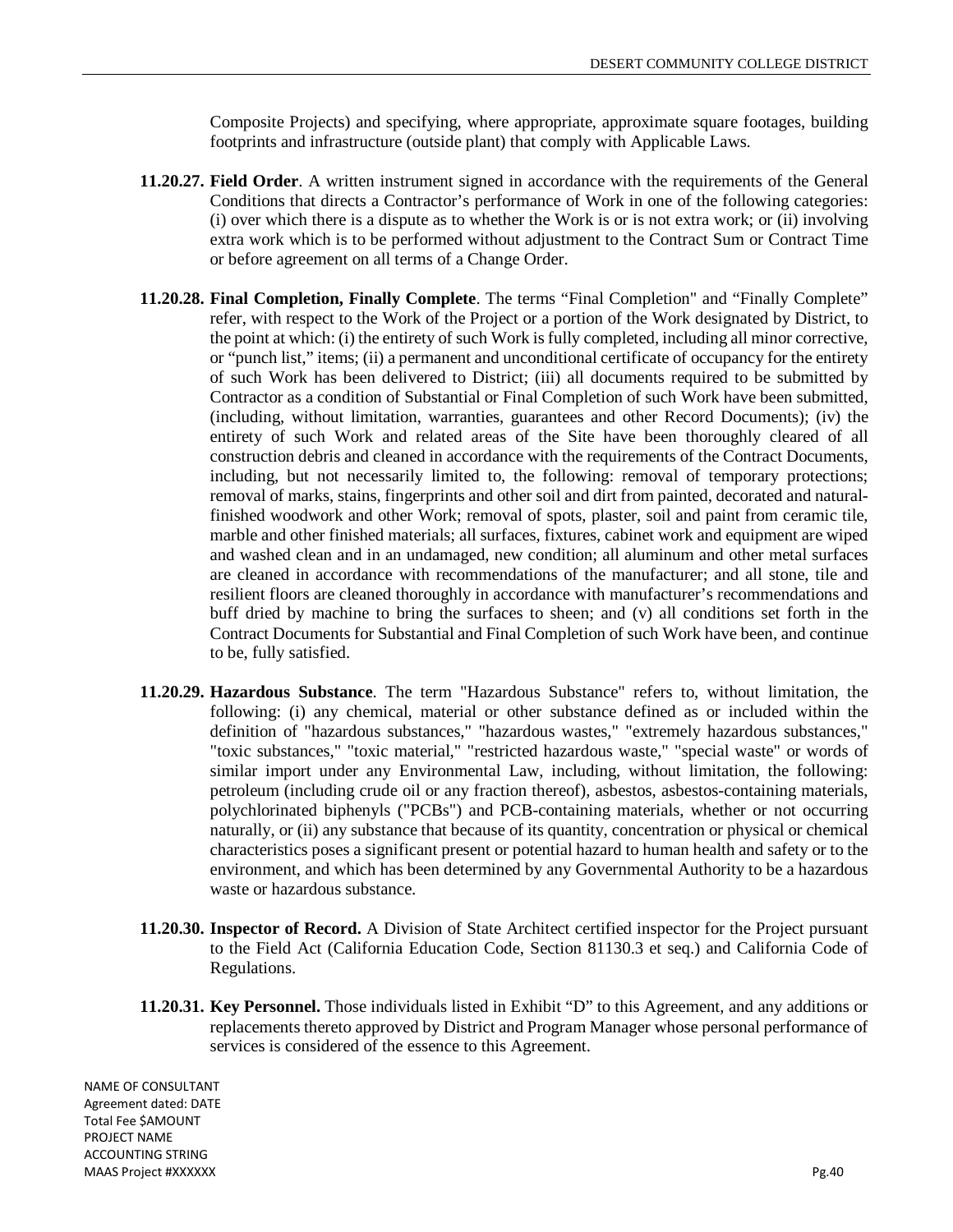- **11.20.32. LEED™.** Leadership in Energy & Environmental Design, an application described in the Sustainable Building Guidelines.
- **11.20.33. Master Files Archives System**. The master filing system prepared by Program Manager whereby all documents (electronic and hard copy) are stored for ready access by authorized Project Team members or auditors of District.
- **11.20.34. Master Project Schedule**. The schedule prepared by the CPM, and reviewed by the Program Manager setting forth the schedule for design and construction of the Projects identified in said schedule.
- **11.20.35. Plans**. The graphic and pictorial portions of the Contract Documents prepared by Design Consultant and its Specialty Consultants showing the design, location and dimensions of the Work, including drawings, elevations, details, schedules and diagrams. The term "Plans" may be used interchangeably with "Drawings."
- **11.20.36. Program Design Standards**. A manual developed for the District, and provided to the Design Consultant pursuant to this Agreement setting forth the basic requirements for quality assurance and quality control to be followed by the Design Consultant for the design and construction of the Project.
- **11.20.37. Program Manager**. The Project Team member responsible for management, oversight and supervision of all aspects relating to the implementation of the Bond Program. At this time, the Program Management Firm is MAAS Companies.
- **11.20.38. Program Management Plan**. The plan prepared by Program Manager for overall management, administration and oversight of the Bond Program.
- **11.20.39. Project Budget**. The District's written statement of funds available to pay for Project Costs, as developed by District and Program Manager.
- **11.20.40. Project Construction Budget**. That portion of a Project Budget that sets forth the District's budget for Construction Costs.
- **11.20.41. Project Costs**. The total of all Design Costs, Construction Costs, Specialty Consultants Costs, and other Project-related costs (such as, but not limited to, personnel relocation and temporary facilities costs, fixtures, furniture and equipment (if required)). Project Costs do not include (i) costs and fees of Program Manager; (ii) land acquisition costs; (iii) finance costs; (iv) District administrative costs; or (v) legal fees and court costs.
- **11.20.42. Project Representative**. That person named in Exhibit "B" or his/her replacement, identified by Design Consultant to act on their behalf with the authority set forth in Paragraph 1.4.5 of this Agreement.
- **11.20.43. Project Safety Plan**. The plan prepared by CPM setting forth the safety policies, procedures and forms to be followed and used by Design Consultant and others in connection with the construction of the Project.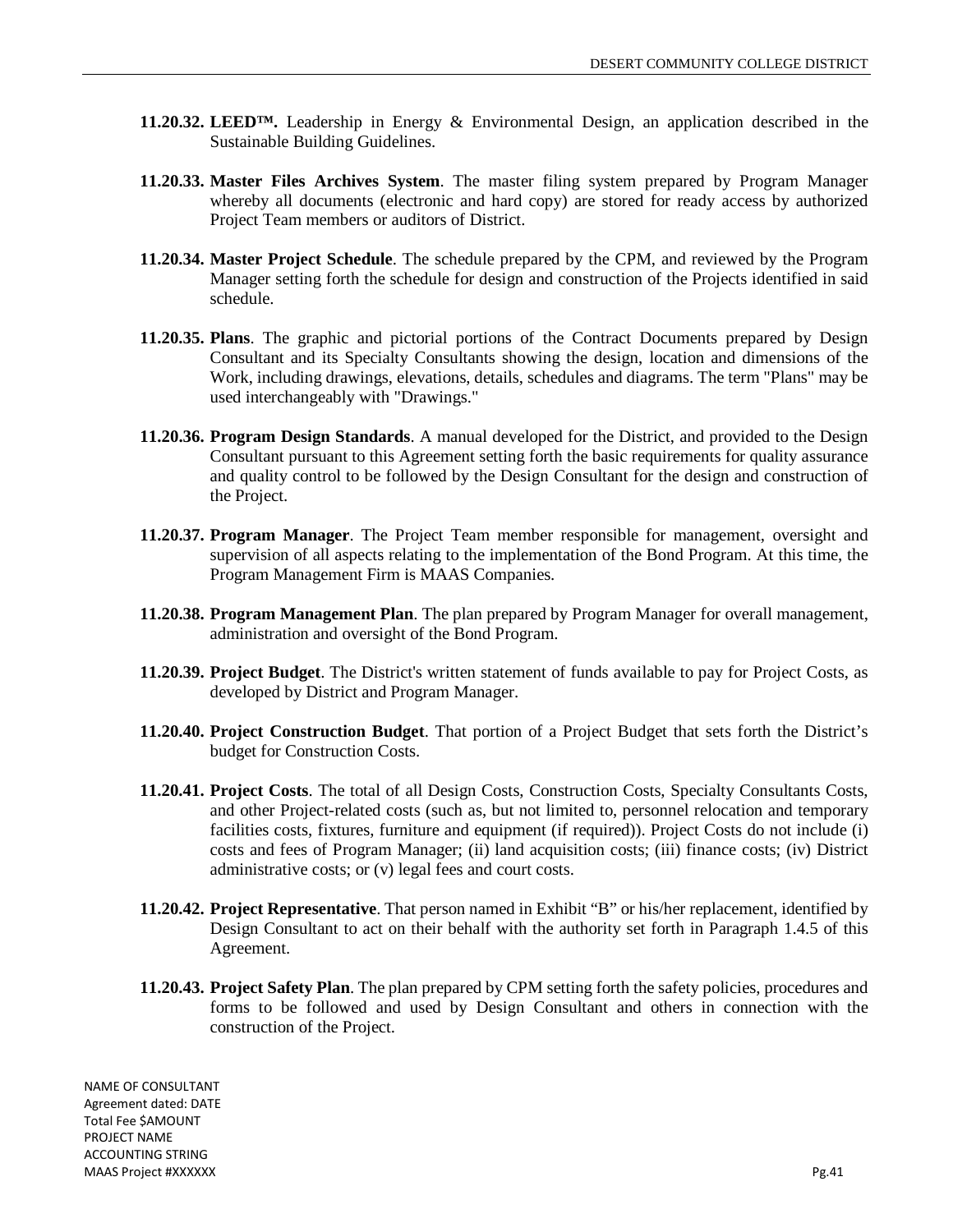- **11.20.44. Project Schedule**. See Exhibit "F" for sample outline format. A detailed schedule prepared by Design Consultant pursuant to Paragraph 2.1.4 of this Agreement depicting in detail the Design Consultant's proposed schedule for performance of its Basic Services that strictly complies with the time periods set forth in the Master Project Schedule. References in this Agreement to a "Project Schedule" shall be deemed to mean a Project Schedule as adjusted for extensions of time permitted by Section 2.10 of this Agreement. No other adjustments to a Project Schedule are permitted.
- **11.20.45. Schedule of Values**. A detailed, itemized breakdown of the Construction Contract Sum, which provides for a fair and reasonable allocation of the dollar values to each of the various parts of the Work of the Project.
- **11.20.46. Sub consultant**. A person or firm that has a contract with Design Consultant to perform a portion of the services covered by this Agreement.
- **11.20.47. Submittal**. Shop drawings, detailed designs, samples, exemplars, product data, fabrication and installation drawings, lists, graphs, operating instructions, and other similar documents required to be submitted by a Contractor under the Contract Documents.
- **11.20.48. Substantial Completion**, Substantially Complete. The terms "Substantial Completion" and "Substantially Complete" refer to the point at which the Work of the Project, or any portion thereof designated by District, is: (i) sufficiently and entirely complete in accordance with Contract Documents so that such Work can be fully enjoyed and beneficially occupied and utilized by College for its intended purpose (except for minor items which do not impair College's ability to so occupy and use such Work); (ii) receipt by District of all permits and certificates (such as, but not necessarily limited to, a certificate of occupancy) required to occupy and use the Project; and (iii) all systems included in the Work of the Project are operational as designed and scheduled, all designated or required governmental inspections and certifications have been made and posted and instruction of District's personnel in the operation of the systems has been completed.
- **11.20.49. Sustainable Building Guidelines**. Guidelines for sustainable building principles, standards and processes, and related design procedures, criteria and standards developed for the District as set forth in the Program Design Standards.
- **11.20.50. Work**. All labor, materials, equipment, services, permits, licenses and taxes and all other things necessary for a Contractor to perform its obligations under the Contract Documents, including, without limitation, any changes, additions or deletions requested by District, in accordance with the Contract Documents and all Applicable Laws. The Work may constitute the whole or a part of the Project or the Project.